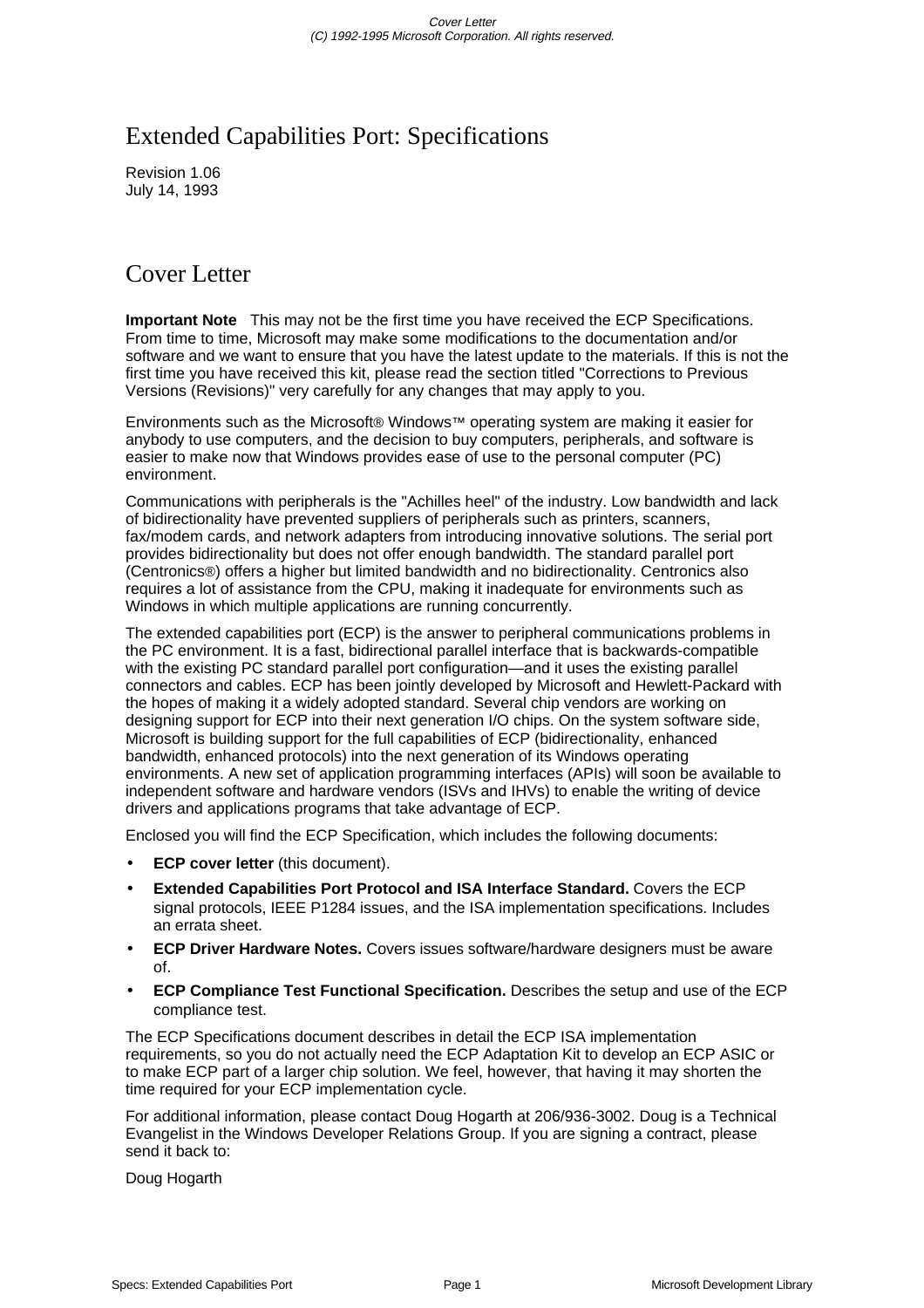Microsoft Corporation One Microsoft Way Redmond, WA 98052

Implementing ECP accrues many obvious and substantial benefits to users. Microsoft is very excited about what we feel is the most significant event in PC/peripheral communications since the introduction of the PC, and we hope to have your support and cooperation in making this a public standard for the benefit of PC users everywhere.

Regards,

Microsoft Corporation Windows Developer Relations

# Extended Capabilities Port Protocol and ISA Interface Standard

Revision: 1.14 July 14, 1993

# Document History

| <b>Revision Date</b> |      |                | <b>Action</b>                                                                                                                                                                                                                                                              | Author(s)             |
|----------------------|------|----------------|----------------------------------------------------------------------------------------------------------------------------------------------------------------------------------------------------------------------------------------------------------------------------|-----------------------|
|                      | 0.1  | $5 - 8 - 92$   | Described standard ISA interface for ECP ("Zippy").                                                                                                                                                                                                                        | Dave Voth (MS)        |
|                      | 0.2  | 5-18-92        | Wrote HP's "High Speed Parallel Port Spec<br>(Zippy)" as an addendum to the BOISE / IEEE<br>P1284 specs.                                                                                                                                                                   | Rich Taylor (HP)      |
|                      | 0.3  | 7-23-92        | Edited and formatted.                                                                                                                                                                                                                                                      | <b>Frank Williams</b> |
|                      | 0.4  | $9 - 11 - 92$  | Edited and formatted.                                                                                                                                                                                                                                                      | <b>Ray Styles</b>     |
|                      | 0.5  | $9 - 18 - 92$  | Incorporated several changes.                                                                                                                                                                                                                                              | <b>Ray Styles</b>     |
|                      | 1.0  | 10-13-92       | Finalized the specification.                                                                                                                                                                                                                                               | <b>Ray Styles</b>     |
|                      | 1.01 | 10-26-92       | Corrected mode switching section and switched to<br>ECP from High Speed.                                                                                                                                                                                                   | Joseph Mouhanna       |
|                      | 1.01 | 10-26-92       | Did same High Speed-to-ECP changes for Figures<br>2 and 3.                                                                                                                                                                                                                 | <b>Ray Styles</b>     |
|                      | 1.02 | 11-03-92       | Modified timing for IEEE, removed fast bit and<br>added compress bit in its place.                                                                                                                                                                                         | Dave Voth             |
|                      | 1.03 | 11-05-92       | New timing diagrams.                                                                                                                                                                                                                                                       | Joseph Mouhanna       |
|                      | 1.04 | 11-06-92       | Minor changes.                                                                                                                                                                                                                                                             | Dave Voth             |
|                      | 1.05 | 11-09-92       | Minor changes.                                                                                                                                                                                                                                                             | Joseph Mouhanna       |
|                      | 1.06 | 11-12-92       | Minor changes for IEEE.                                                                                                                                                                                                                                                    | David Voth            |
|                      | 1.07 | 12-2-92        | Minor changes.                                                                                                                                                                                                                                                             | Joseph Mouhanna       |
|                      | 1.08 | 12-18-92       | Minor bug fixes (affects pages 16, 19, and 33 of rev<br>$1.07$ ).                                                                                                                                                                                                          | Joseph Mouhanna       |
|                      | 1.09 | 01-07-93       | Minor fixes (affects pages 28 and 32 of rev 1.07<br>and 1.08).                                                                                                                                                                                                             | Joseph Mouhanna       |
|                      | 1.10 | 02-04-93       | Fixes to Protocol Description (in section 2),<br>paragraphs for Reverse to Forward Phase (page<br>19) and Valid Termination (Page 20). Fixed ECP ID<br>in Figure 2 (ECP mode timing 1 of 2, page 21).<br>Fixed Table 8, page 28 (ecpAFifo and cFifo).<br>Added Appendix A. | Joseph Mouhanna       |
|                      | 1.11 | $02 - 10 - 93$ | Minor fixes to page 23 (figure 2, events 0 and 34).                                                                                                                                                                                                                        | Joseph Mouhanna       |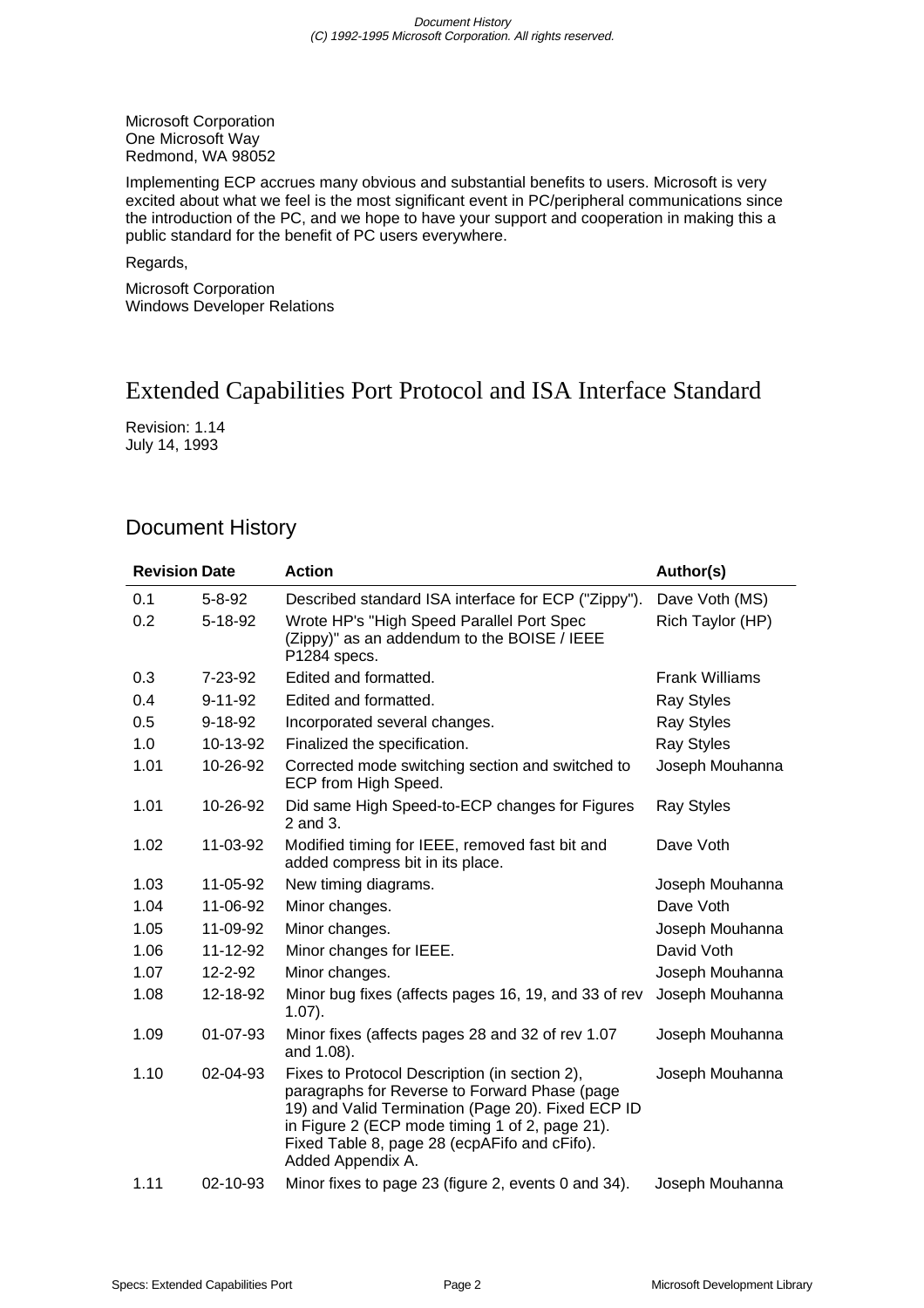| 1.12 | 4-28-93 | Fixed forward/reverse wording (pg. 11), P1284<br>termination (pg. 20). Minor fixes to busy signal<br>definition (pg. 26). Fixed error in compress bit in<br>cnfgB (pg. 31); added Appendix B.                                                                                                                                                                                                                                                                                                                                                                          | David Voth |
|------|---------|------------------------------------------------------------------------------------------------------------------------------------------------------------------------------------------------------------------------------------------------------------------------------------------------------------------------------------------------------------------------------------------------------------------------------------------------------------------------------------------------------------------------------------------------------------------------|------------|
| 1.13 | 6-05-93 | Added bit to cnfgA (page 31), <b>ackintEn</b> (page 35).<br>Fixed ISA Level interrupt design in Appendix B.                                                                                                                                                                                                                                                                                                                                                                                                                                                            | David Voth |
| 1.14 | 7-14-93 | nPeriphRequest (nFault), page 10;<br>nReverseRequest (nlnit), page 11; Table 5 (Signal<br>Timing), page 14; Operating Phases Diagram, page<br>15; Aborting the Forward Data Transfer Phase,<br>page 19; Forward to Reverse Phase; page 19;<br>Reverse Data Transfer Phase, page 19; Timing<br>Diagrams on pages 22, 23, and 24 (new diagram on<br>page 24); Event 26 on page 25; Events 40, 48, 72,<br>73, 74, 75 on page 26; Table 7: dRq, page 29;<br>Table 11, page 31; cFIFO, page 32; Table 12, page<br>33; Table 14, page 36; DMA, page 39; added<br>Appendix C. | David Voth |

## Section 1: Introduction

## **Document Purpose**

Design specifications from both Microsoft and Hewlett-Packard have been combined in this document to describe both the extended capabilities port (ECP) protocol, and an industry standard architecture (ISA) implementation.

## **Other Documents**

The reader should be familiar with the Standard P1284 by IEEE, a parent document of this document.

## **Scope**

This document defines an ISA standard for the implementation of all ECP parallel port ISA devices. ECP is a joint Hewlett-Packard/Microsoft design and development effort. ECP is an enhancement to the high-speed IEEE P1284 and "BOISE" parallel port specifications.

## **Vocabulary**

The following terms are used in this document:

#### **assert**

When a signal asserts, it transitions to a "true" state. When a signal deasserts, it transitions to a "false" state.

#### **forward**

Host-to-Peripheral communication.

#### **reverse**

Peripheral-to-Host communication.

#### **PWord**

A port word, equal in size to the width of the ISA interface. Typically, this can be 8 or 16 bits.

**1**

A high level.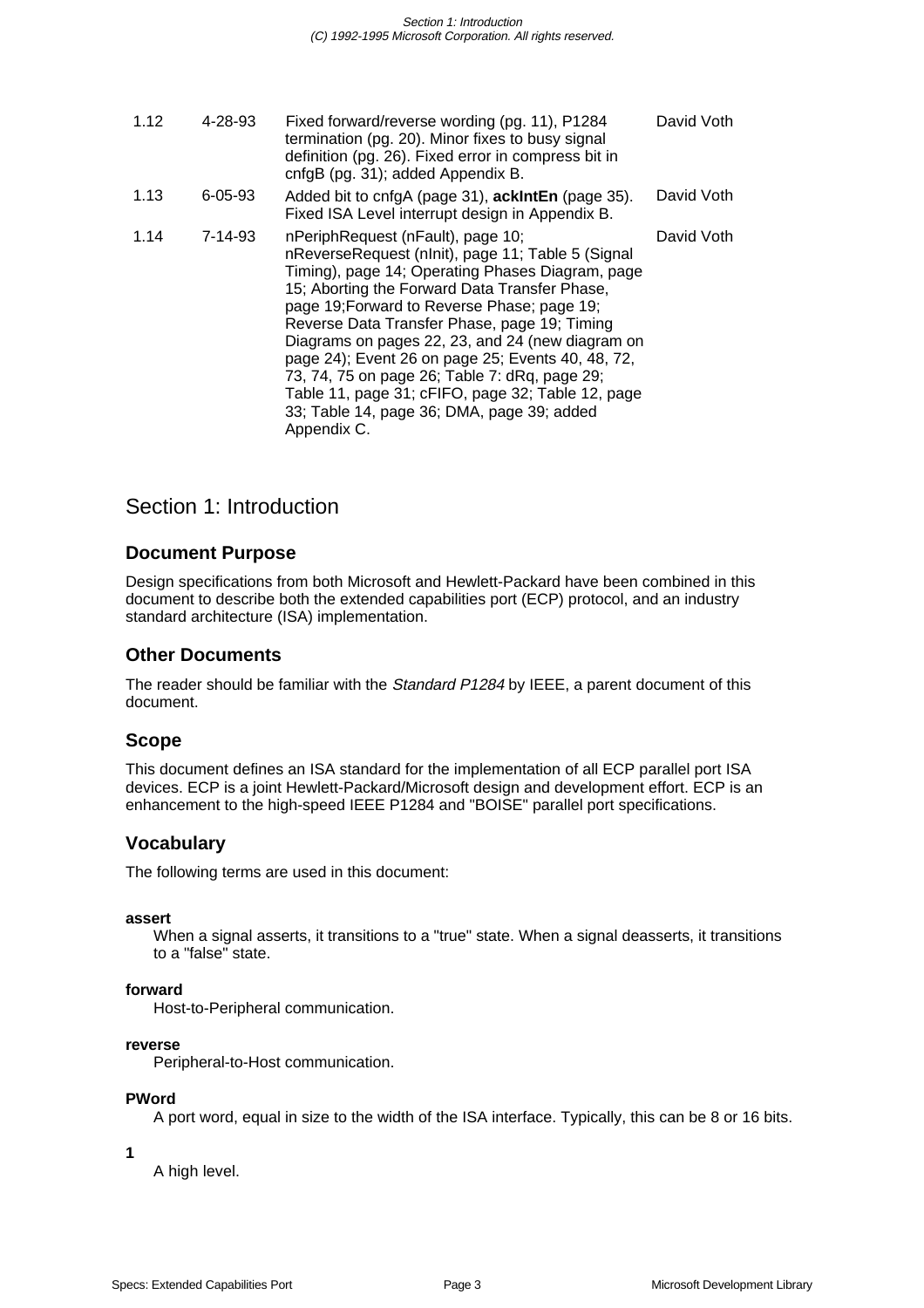#### Section 2: Signal Protocol (C) 1992-1995 Microsoft Corporation. All rights reserved.

#### **0**

A low level. Each row in the following table consists of terms that are equivalent.

| PeriphClk       | nAck             |           |
|-----------------|------------------|-----------|
| <b>HostAck</b>  | nAutoFd          |           |
| PeriphAck       | <b>Busy</b>      |           |
| nPeriphRequest  | nFault           |           |
| nReverseRequest | nlnit            |           |
| nAckReverse     | PError           |           |
| Xflag           | Select           |           |
| ECPmode         | <b>BOISEmode</b> | nSelectin |
| <b>HostClk</b>  | nStrobe          |           |
|                 |                  |           |

# Section 2: Signal Protocol

## **Overview**

This section describes a high-performance, bidirectional signal protocol that was jointly developed by Hewlett-Packard and Microsoft. Only the protocol is described in this section; for information related to the standard PC ISA hardware implementation of the protocol, refer to Section 3.

This specification is an enhancement to the IEEE P1284 standard, which describes three basic data transfer modes:

- Compatible mode (forward channel, industry-standard parallel port interface)
- Nibble mode (reverse channel, compatible with all existing PC hosts)
- Byte mode (reverse channel, compatible with IBM® PS/2® hosts)

This document describes two very similar additional modes that may be nested within the P1284 standard:

- ECP mode (fast bidirectional; requires custom hardware on interfaces)
- ECP mode including RLE decompression

The ECP modes conform to the conventions and philosophies established in the IEEE P1284 standard and will be implemented on future generations of hosts and peripherals. To attain the highest performance, hardware is required on both the peripheral and host. ECP boosts the I/O bandwidth to meet the demands of high-performance peripherals.

Hewlett-Packard and Microsoft recommend that the ECP modes be incorporated into the IEEE P1284 standard. Hewlett-Packard and Microsoft are taking steps to ensure that the ECP becomes a de facto standard throughout the personal computer industry.

ECP provides a number of advantages, some of which are listed below. The individual features are explained in greater detail in the remainder of the document.

- High-performance half-duplex forward and reverse channel
- Interlocked handshake, for fast, reliable transfer
- Optional single-byte RLE compression for improved throughput (64:1)
- Channel addressing for low-cost peripherals
- Link and data layer separation
- Use of active output drivers
- Use of adaptive signal timing
- Peer-to-peer capability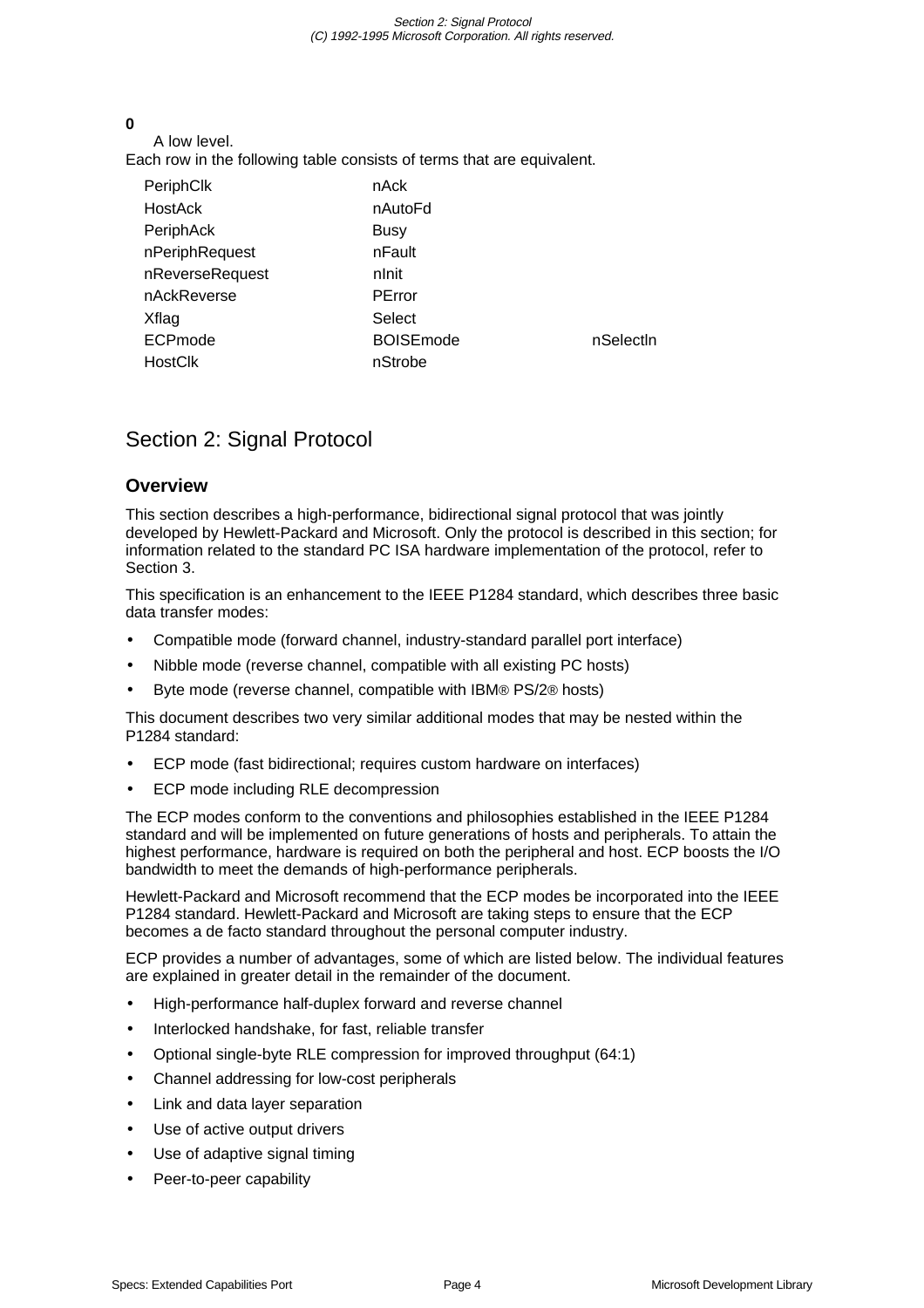## **Description**

#### **Supplementary signal definitions**

The ECP modes conform to the signal line definitions established by the proposed IEEE 1284 specification (also termed "BOISE"). However, a few signal lines have alternate uses during ECP mode.

The following signals are redefined to provide additional functionality in ECP mode.

#### **Table 1. Redefined Signals**

| <b>Compatible mode</b> | Nibble/Byte mode | <b>ECP mode</b>   |
|------------------------|------------------|-------------------|
| nFault                 | nDataAvailable   | nPeriphRequest    |
| nSelectin              | <b>RnW</b>       | <b>BOISE</b> mode |
| nlnit                  | always high      | nReverseRequest   |
| PError                 | AckDataReq       | nAckReverse       |
| nAutoFd                | HostBusy         | HostAck           |
| <b>Busy</b>            | PeriphBusy       | PeriphAck         |

#### **nPeriphRequest (nFault)**

During ECP mode the peripheral is permitted (but not required) to drive this pin low to request a reverse transfer. The request is merely a "hint" to the host; the host has ultimate control over the transfer direction. This signal provides a mechanism for peer-to-peer communication. This signal typically would be used to generate an interrupt to the host CPU. The signal is asserted low and kept there until the interrupt is serviced or the port exits ECP mode.

#### **BOISEmode (nSelectIn)**

This pin is driven high during all P1284 modes. It is driven low to terminate. This signal operates the same in ECP mode as in Nibble/Byte mode, but the name has been changed because "RnW" was inappropriate for a bidirectional mode.

#### **nReverseRequest (nInit)**

This pin is driven low to place the channel in the reverse direction. The peripheral is only allowed to drive the bidirectional data bus while in ECP mode, when BOISEmode is high and nReverseRequest is low.

#### **nAckReverse (PError)**

The peripheral drives this signal low to acknowledge nReverseRequest. It is an "interlocked" handshake with nReverseRequest. The host relies upon nAckReverse to determine when it is permitted to drive the data bus.

## **HostAck (nAutoFd)**

The host drives this signal to flow control in the reverse direction. It is an "interlocked" handshake with nAck. HostAck also provides command information in the forward phase.

## **PeriphAck (Busy)**

The peripheral uses this signal to flow control in the forward direction. It is an "interlocked" handshake with nStrobe. PeriphAck also provides command information in the reverse direction.

#### **Negotiation into ECP modes**

Negotiation into the ECP modes from Compatibility mode is accomplished according to the established P1284 methodology, with a few minor differences. The following P1284 extensibility request values are provided for ECP:

#### **Table 2. Extensibility Request Values**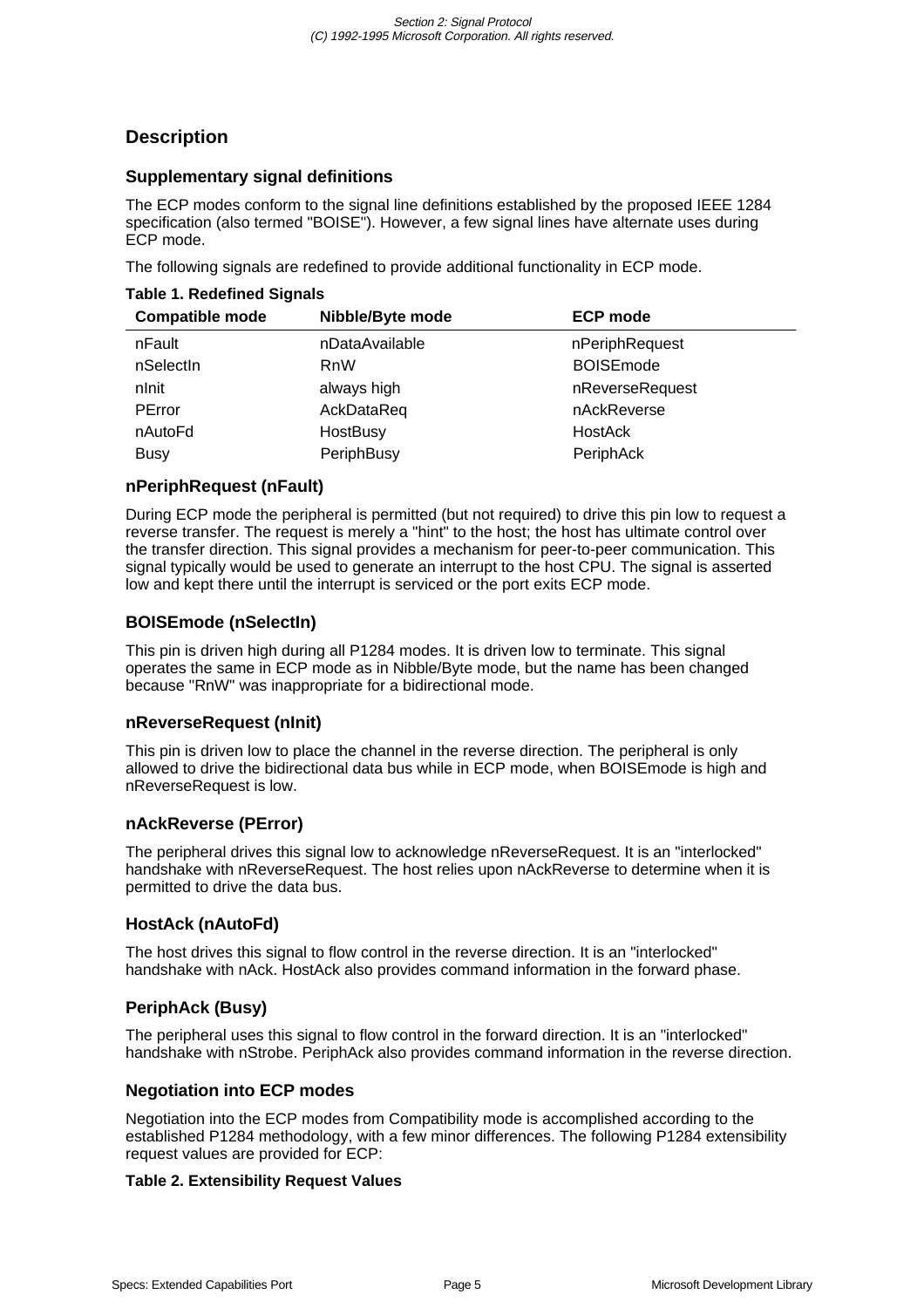| <b>Extensibility Request Value</b> | <b>Definition</b>                  |
|------------------------------------|------------------------------------|
| 0001 0000                          | ECP mode                           |
| 0001 0100                          | <b>ECP Device ID</b>               |
| 0011 0000                          | ECP mode with RLE compression      |
| 0011 0100                          | ECP Device ID with RLE compression |
| 0010 0000                          | Reserved                           |
| 0010 0100                          | Reserved                           |

During negotiation, Xflag (Select) is driven high to indicate that the peripheral supports the request transfer mode. Unlike Nibble/Byte modes, the nDataAvail (nFault) does not indicate the availability of data during negotiation (or thereafter). Also, nDataAvail (nFault) is redefined as nPeriphRequest during ECP mode.

Immediately following negotiation (and a short setup phase), the interface defaults to the forward direction. If no forward channel data is to be transmitted, the interface may then be reversed.

## **Termination from ECP mode**

Termination from ECP mode is similar to the termination from Nibble/Byte modes. The host is permitted to terminate from ECP mode only in specific, well-defined states. The termination can only be executed while the bus is in the forward direction. To terminate while the channel is in the reverse direction, it must first be transitioned into the forward direction.

## **Device ID**

Device ID for High Speed devices is handled in the conventional manner as defined in the proposed IEEE 1284 specification. That is, when the Device ID Request and ECP Mode Request bits are both asserted in the Extensibility Request Value during negotiation, the High Speed device will return the standard P1284 Device ID string. Channel Addressing is not used during Device ID. Compression may optionally be used during Device ID. Forward channel data is not sent during Device ID mode. To transfer normal data, the host must first terminate from the Device ID mode and renegotiate with the Device ID Request bit deasserted in the Extensibility Request Value.

## **Command/Data**

ECP mode supports two advanced features to improve the effectiveness of the protocol for some applications. The features are implemented by allowing the transfer of normal 8-bit data or 8-bit commands.

When in the forward direction, normal data is transferred when (HostAck) nAutoFd is high and an 8-bit command is transferred when (HostAck) nAutoFd is low. The most significant bit of the command indicates whether it is a run-length count (for compression) or a channel address.

**Table 3. Forward Channel Commands (When HostAck Is Low)**

| D7 | D[6:0]                                         |   |
|----|------------------------------------------------|---|
|    | Run-Length Count (0-127) (mode 0011 0X00 only) |   |
|    | Channel Address (0-127)                        |   |
|    |                                                | . |

When in the reverse direction, normal data is transferred when busy (PeriphAck) is high and an 8-bit command is transferred when busy (PeriphAck) is low. The most significant bit of the command is always zero. Reverse channel addresses are seldom used and may not be supported in hardware.

| Table 4. Reverse Channel Commands (When PeriphAck Is Low) |  |
|-----------------------------------------------------------|--|
|-----------------------------------------------------------|--|

| D7<br><b>D</b> [6:0]                                                      |  |
|---------------------------------------------------------------------------|--|
| Run-Length Count (0-127) (mode 0011 0X00 only)<br>Channel Address (0-127) |  |

## **Optional support of compression/decompression**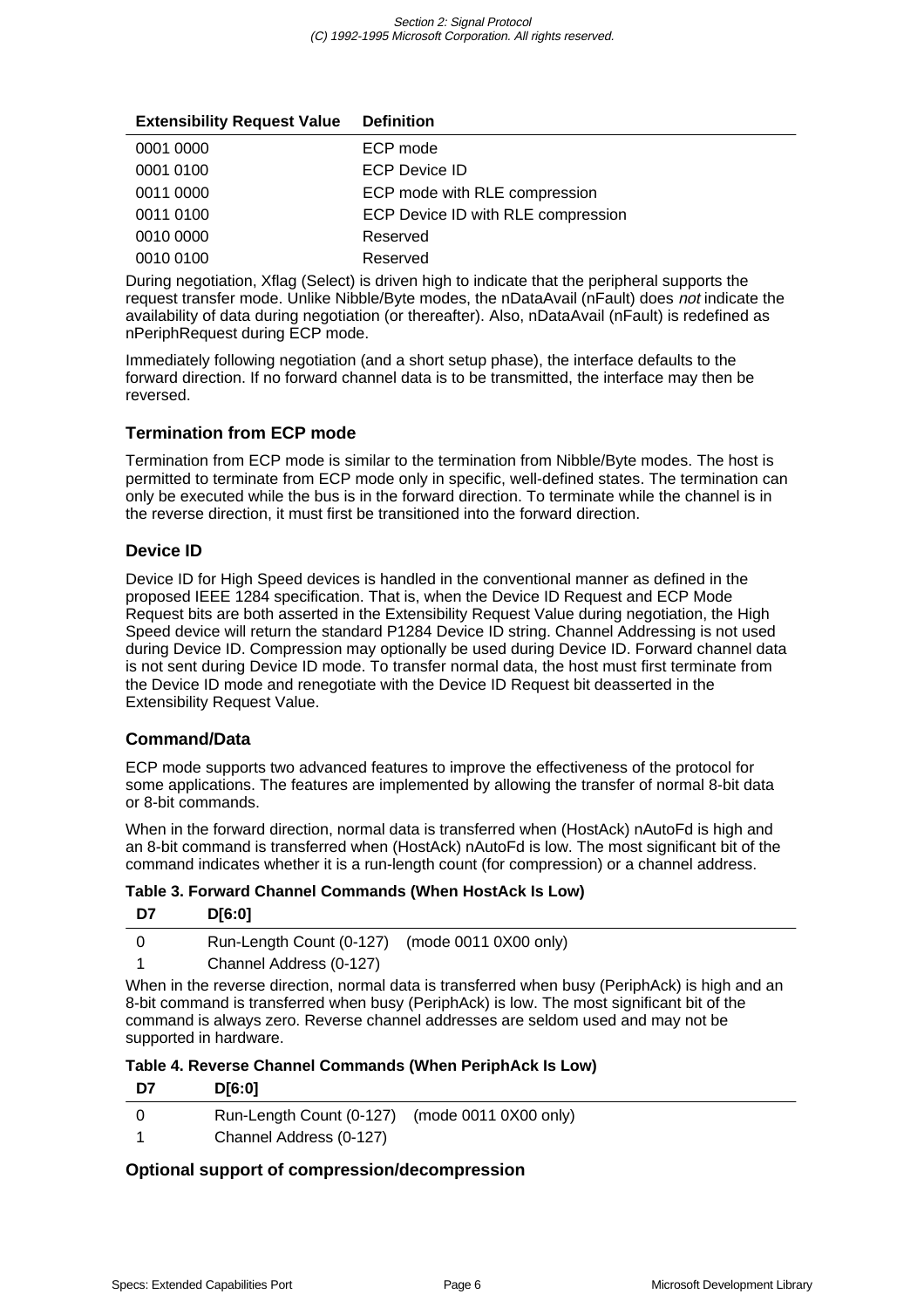Devices may or may not choose to support decompression via the negotiation sequence. Devices that negotiate into ECP RLE mode (mode 0011 0X00) must support decompression of RLE data and may optionally compress it. Devices using the non-RLE ECP mode *must not* transfer compressed data.

#### **Data Compression**

To provide the potential for increased performance, a simple data compression (64:1max, 4:1 typical) technique is built into the protocol specification. Single-byte, run-length encoding is supported, which compresses strings of identical bytes while guaranteeing that incompressible data will not be expanded. The compression is particularly useful on raster imaging devices. The decompression/compression is handled very simply and economically in hardware. This simple compression does not preclude the use of other data compression schemes at a higher (data stream or packet) level.

When a run-length count is received, the subsequent data byte is replicated the specified number of times. A run-length count of zero specifies that only one byte of data is represented by the next data byte, whereas a run-length count of 127 indicates that the next byte should be expanded to 128 bytes. To prevent data expansion, however, run-length counts of zero should be avoided.

#### **Channel Addressing**

To support simple, low-cost peripherals that do not desire to parse a data stream or packet, a channel-addressing scheme is provided in ECP mode. ECP mode provides 128 channel addresses. The channel addresses may be dynamically changed while in ECP mode. The support of channel addresses does not incur any overhead for typical devices that wish to transmit or receive only data stream or packet data (stream or packet peripherals may ignore channel addresses). Specific channel address definitions are device-specific. Although the use of channel addresses seemingly violates the P1284 specification's data and link layer separation philosophy, it is permissible because the use of addresses is optional for the peripheral. The channel address defaults to zero after each negotiation. After a channel address command is issued, the address remains in effect indefinitely until another channel address command is issued, or until termination.

#### **Output Drivers**

To facilitate higher performance data transfer, the use of balanced CMOS active drivers for critical signals (Data, HostAck, HostClk, PeriphAck, PeriphClk) is permitted and encouraged during ECP mode. Because the use of active drivers can present compatibility problems in Compatible mode (the control signals, by tradition, are specified as open-collector), the drivers may be dynamically changed from open-collector to totem-pole. The timing for the dynamic driver change is specified in this document. The dynamic driver change must be implemented properly to prevent glitching the outputs.

## **Signal Timing**

The signal timing for ECP mode is designed for performance and reliability over cabled systems.

| <b>Time</b>    | <b>Minimum</b>                                                                     | <b>Maximum</b> |
|----------------|------------------------------------------------------------------------------------|----------------|
| T <sup>H</sup> | 0                                                                                  | $1.0$ sec.     |
| $T^{T}$        | 0                                                                                  | infinite       |
| $T^L$          | 0                                                                                  | 35 ms          |
| $T^{\text{S}}$ | 35 <sub>ms</sub>                                                                   |                |
| $T^P$          | 500 ns                                                                             |                |
| $T^D$          | 0 <sub>ns</sub>                                                                    |                |
| <b>TR</b>      | Host may enter Data Transfer Recovery after TS (Software application<br>dependent) |                |

**Table 5. Signal Timing**

The use of interlocked handshaking provides reliable data transfers. Interlocked handshaking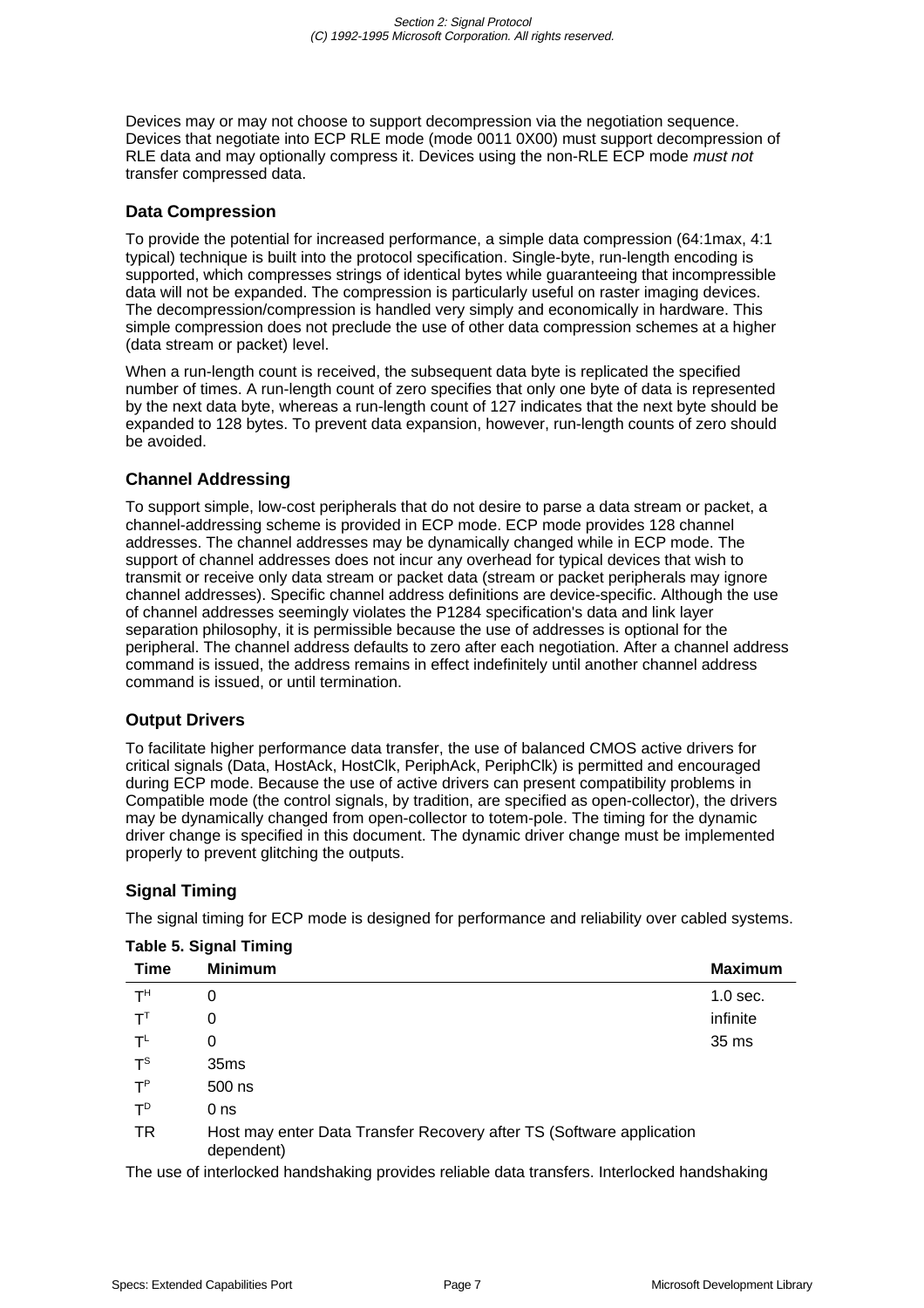also provides the ability to make trade-offs concerning performance and reliability at the host or peripheral (analog or digital filtering may be implemented to improve noise immunity or support long cables, at the cost of reduced performance).

The timing is completely self-adapting, allowing more time for systems using longer cables.

#### **Peer-to-Peer Capability**

Unlike other P1284 modes, the ECP mode may reverse the channel direction at will without having to renegotiate. In addition, a rudimentary "peer-to-peer" capability is provided that allows the peripheral to indicate to the host when it would like to reverse the channel (the host is always in ultimate control of the channel direction, however).

## **Operation**

#### **Operating Phases**



#### **Figure 1. Phase transition diagram**

The P1284 interface operates in phases. Additional phases are defined for use in the ECP mode as described below. These phases represent the state of the interface as data is moved between the host and the printer. The transitions are based on the present state of the interface, signal transitions from the host and the printer, and time-outs.

## **Compatible Data Transfer phase**

Interface is in compatible mode, performing host-to-printer data transfer.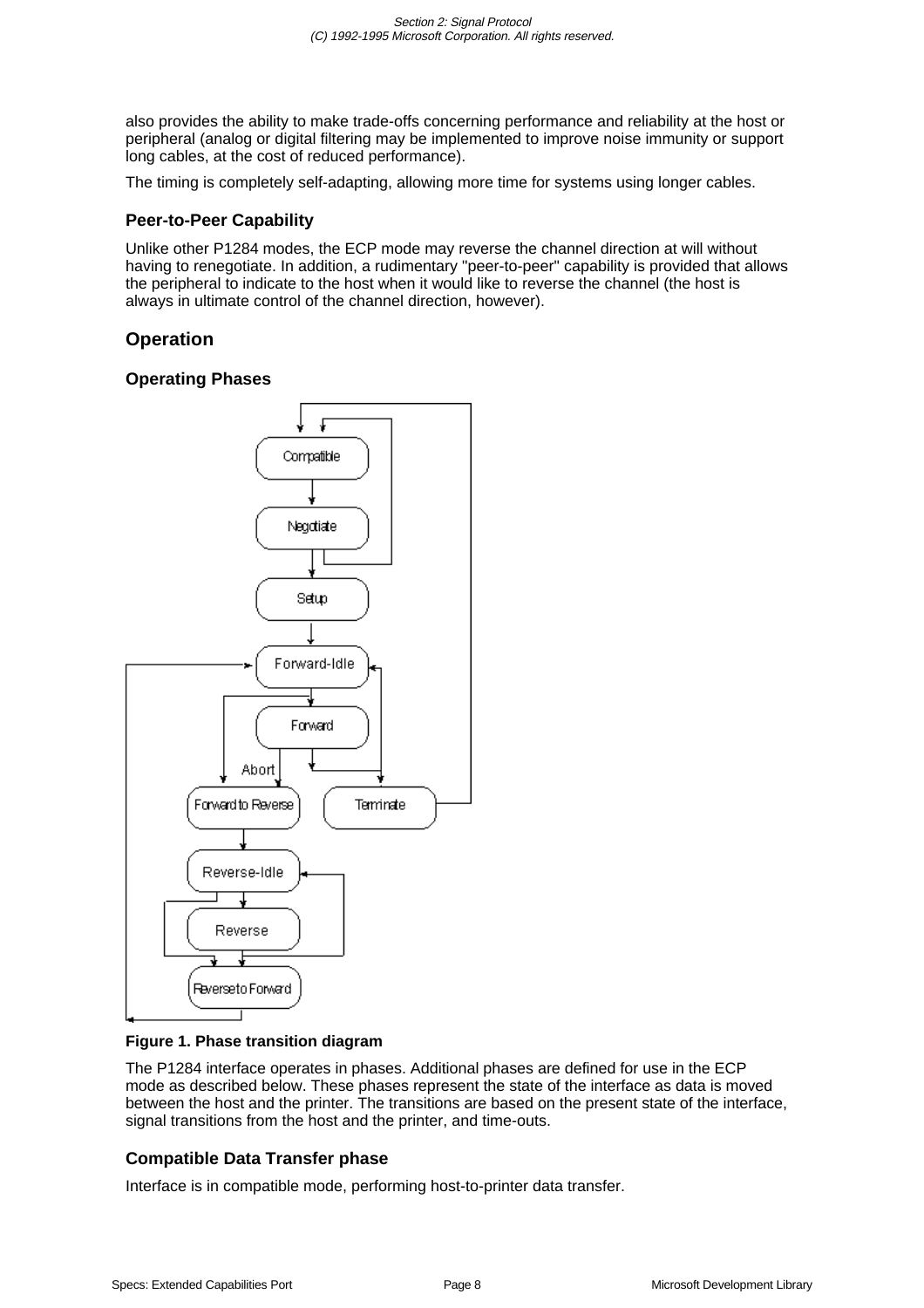#### **Compatible Idle phase**

Interface is in compatible mode, no data transfer. Printer status lines indicate current parallel port status.

#### **Reverse Data Transfer phase**

Interface is in ECP mode, performing printer-to-host data transfer.

## **Negotiation phase**

Signal handshaking to change interface from compatible mode to P1284 mode.

#### **Setup phase**

This phase immediately follows the Negotiation phase (it is actually part of the negotiation, but it differs from Nibble/Byte modes, so it is denoted separately) and is necessary to set up the interface signals to the correct state for the Forward Data Transfer phase. The interface may optionally switch from open-collector to active-drive outputs during this phase.

#### **Forward-Idle**

When the host has no data to send, it keeps HostClk (nStrobe) high and the peripheral will leave PeriphAck (Busy) low.

#### **Forward Data Transfer phase**

The interface transfers data and commands from the host to the peripheral using an interlocked PeriphAck and HostClk. The peripheral may indicate its desire to send data to the host by asserting nPeriphRequest.

#### **Forward to Reverse phase**

The interface is changing from the forward direction to the reverse direction.

#### **Reverse-Idle phase**

The peripheral has no data to send and keeps PeriphClk high. The host is idle and keeps HostAck low.

## **Reverse Data Transfer phase**

The interface transfers data and commands from the peripheral to the host using an interlocked HostAck and PeriphClk.

#### **Reverse to Forward phase**

The interface is changing from the reverse direction to the forward direction.

#### **Termination phase**

Signal handshaking to change from P1284 mode to Compatible mode. Also, the output drivers return to open-collector in this phase. Termination may only be accomplished from the Forward Data Transfer phase.

#### **ECP Mode Interface Errors**

Errors can occur during interface transfers due to time-outs, noise, incorrect protocol implementation, device being powered off, and so on. Many errors can be detected by both the host computer and the printer. When the host or peripheral detects an error, it should immediately abort (with no termination phase) and resume Compatibility mode operation.

In particular, to protect against bus fight conditions on the bidirectional data pins, the peripheral must immediately (within 1µS) stop driving the data bus in the event of a protocol exception.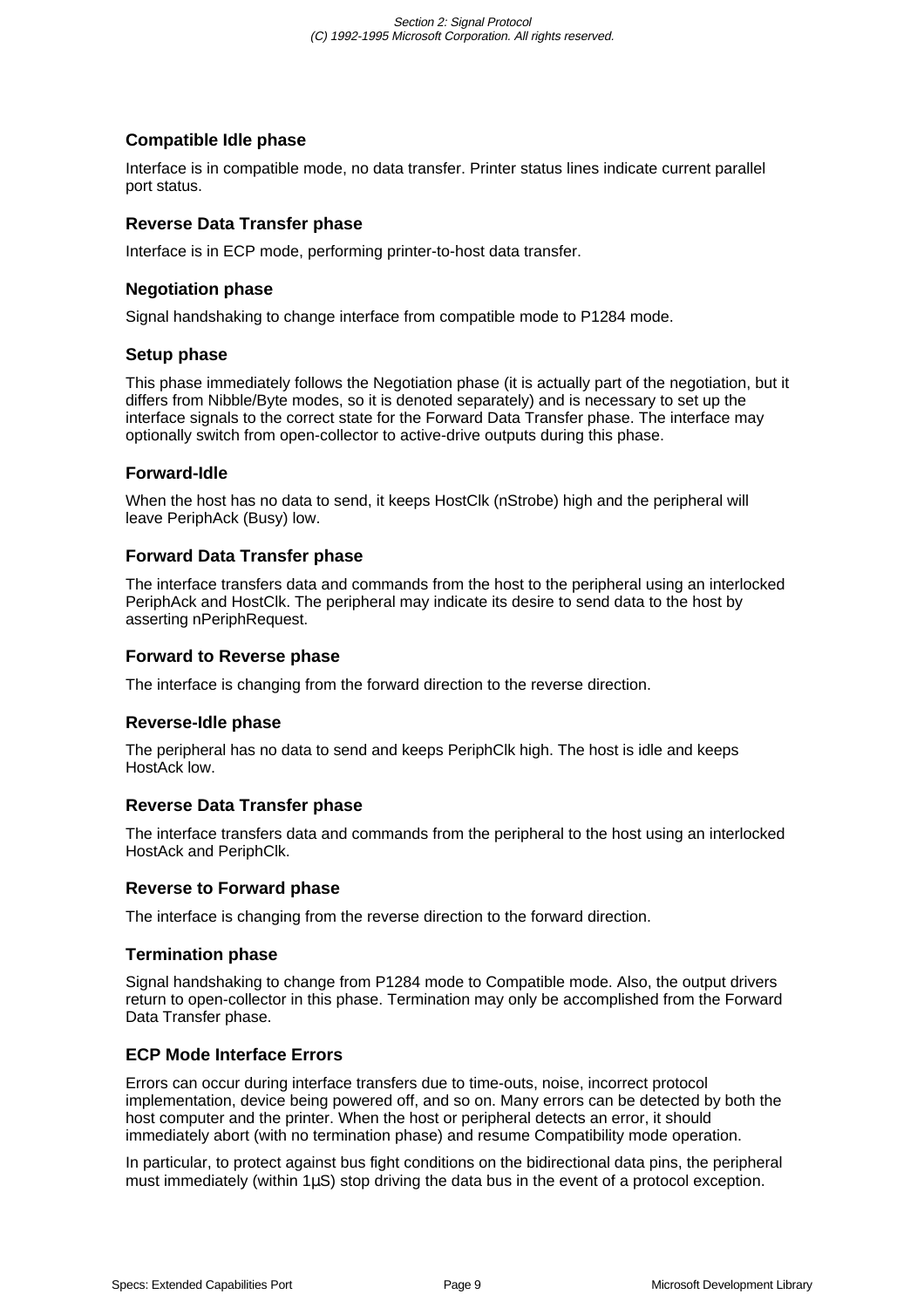The peripheral should carefully monitor both BOISEmode (nSelectIn) and nReverseRequest (nInit) to detect when the host has aborted to Compatibility mode.

When a High Speed device detects an error, it should terminate the current transfer and assume that the current byte was not successfully transferred. The interface provides no error detection on the data itself. Any desired error detection and recovery should be handled at a higher level.

## **Protocol Description**

The High Speed protocol is described in the following section. Timing diagrams are provided to detail the handshake sequences. Along the bottom of each diagram are numbers corresponding to signal transition events. These events are listed in the "Event List" section. The event numbers are also shown in parentheses in the textual descriptions below to improve readability of the diagrams.

## **High Speed Negotiation Phase**

To begin the Negotiation phase, the host places the High Speed extensibility request value on the data bus (event 0), then sets BOISEmode (nSelectIn) high and HostAck (nAutoFd) low (event 1). The peripheral responds by setting PeriphClk (nAck) low, nPeriphRequest (nFault) high, Xflag(Select) high, and nAckReverse (PError) high (event 2). The host then sets HostClk (nStrobe) low (event 3). The host then sets HostClk (nStrobe) and HostAck (nAutoFd) high (event 4), acknowledging that it has recognized a High Speed compatible peripheral. The peripheral then sets nAckReverse (PError) low, PeriphAck (Busy) low, and Xflag (Select) high if it supports ECP mode (event 5). The printer then sets PeriphClk (nAck) high (event 6), indicating that the other status lines may be read. The interface now enters the Setup phase. Figure 2 demonstrates a successful negotiation.



**Extended Capabilities Port (ECP) mode: Negotiation, Setup, Forward, Termination**

**Figure 2. ECP mode timing (1 of 3 charts)**

## **Failed Negotiation**

If the peripheral does not support ECP mode, it will set Xflag(Select) low during negotiation.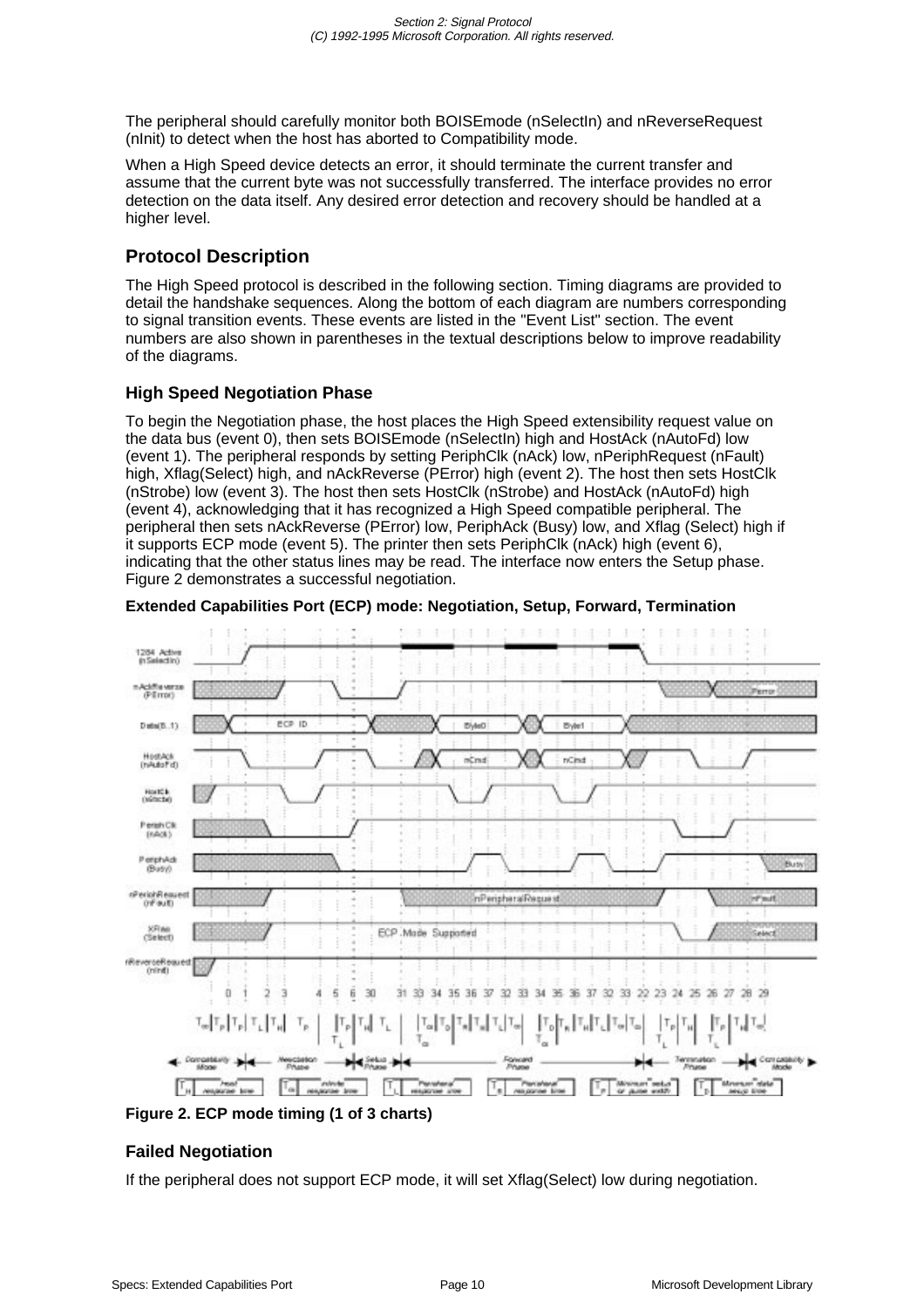When this occurs, the host must terminate the session and renegotiate for another transfer mode. This sequence is fully documented in the P1284 specification.

#### **Setup Phase**

The Setup phase is entered immediately following a successful negotiation. After seeing PeriphClk (nAck) go high, the host optionally changes to active drivers and sets HostAck (nAutoFd) low (event 30). The peripheral responds by setting nAckReverse (PError) high and optionally changing to active drivers (event 31). The interface now enters the Forward phase. The setup phase transitions are shown in Figure 2.

## **Forward Data Transfer Phase**

The Forward Phase may be entered from the Forward-Idle Phase. When the peripheral is not busy it sets PeriphAck (Busy) low (event 32). The host then sets HostClk (nStrobe) low when it is prepared to send data (event 35). The data must be stable for the specified setup time prior to the falling edge of HostClk. The peripheral then sets PeriphAck (Busy) high to acknowledge the handshake (event 36). The host then sets HostClk (nStrobe) high (event 37). The peripheral then accepts the data and sets PeriphAck (Busy) low, completing the transfer. This sequence is shown in Figure 2.

The timing is designed to provide three cable round-trip times for data setup if Data is driven simultaneously with HostClk (nStrobe).

## **Aborting the Forward Data Transfer phase**

There is a possibility of the forward channel becoming stalled. The stall condition will exist if the peripheral is unable to accept the data byte being transferred by the host at event 35. In this condition the peripheral will not acknowledge the handshake (event 36). A mechanism has been provided to recover from this condition. If the host, following event 35, determines that a stall condition may exist, the host may abort the transfer of the current byte by setting nReverseRequest (nInit) low (event 72). The peripheral, regardless of whether it has accepted the byte from the host (event 36 happened), shall discard the byte (if applicable) and acknowledge the host by setting nAckReverse (PError) low. The host then returns nReverseRequest (nInit) high (event 74) and the peripheral follows by returning nAckReverse (PError) high (event 75). This sequence, shown in Figure 4, will return the interface to the state that existed prior to host event 35.

#### **Forward to Reverse Phase**

The Forward to Reverse phase is entered from the Forward phase. The host tri-states the data bus and sets HostAck (nAutoFd) low (event 38). After waiting for the minimum setup time, the host then sets nReverseRequest (nInit) low (event 39). The peripheral then acknowledges the reversal by setting nAckReverse (PError) low (event 40). The peripheral is now permitted to drive the data bus after setting nStrobe high. The interface now enters the Reverse phase. This sequence is shown in Figure 3.

#### **Extended Capabilities Port (ECP) Mode: Forward to Reverse (Fwd2Rev), Reverse, Reverse to Forward (Rev2Fwd)**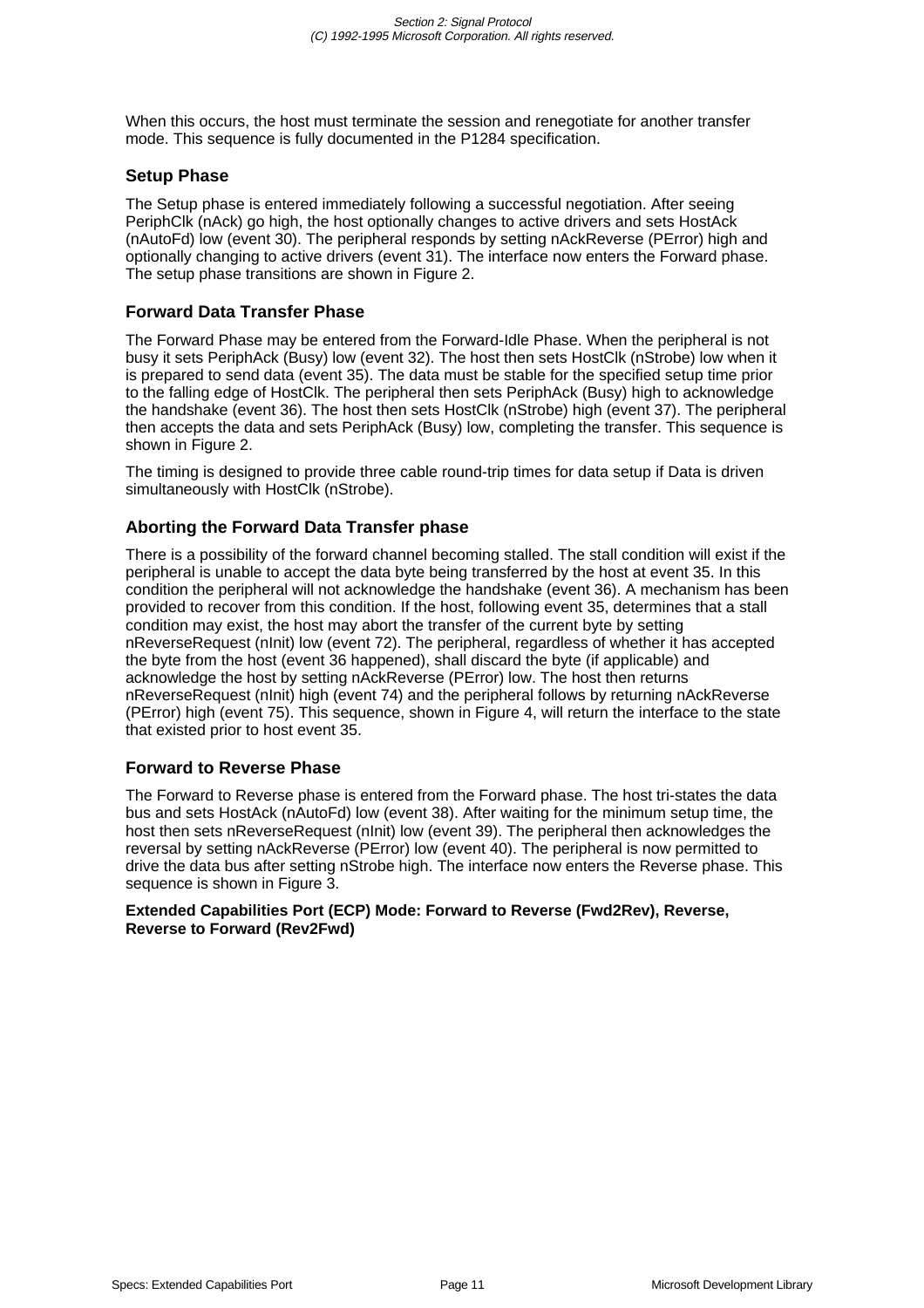#### Section 2: Signal Protocol (C) 1992-1995 Microsoft Corporation. All rights reserved.



**Figure 3. ECP mode timing (2 of 3)**



#### **Extended Capabilities Port (ECP) Mode: Host Transfer Recovery**

## **Figure 4. ECP mode timing (3 of 3)**

## **Reverse Data Transfer Phase**

The Reverse phase may be entered from the Reverse-Idle phase. After the previous byte has been accepted, the host sets HostAck (nAutoFd) low (event 46). The peripheral then sets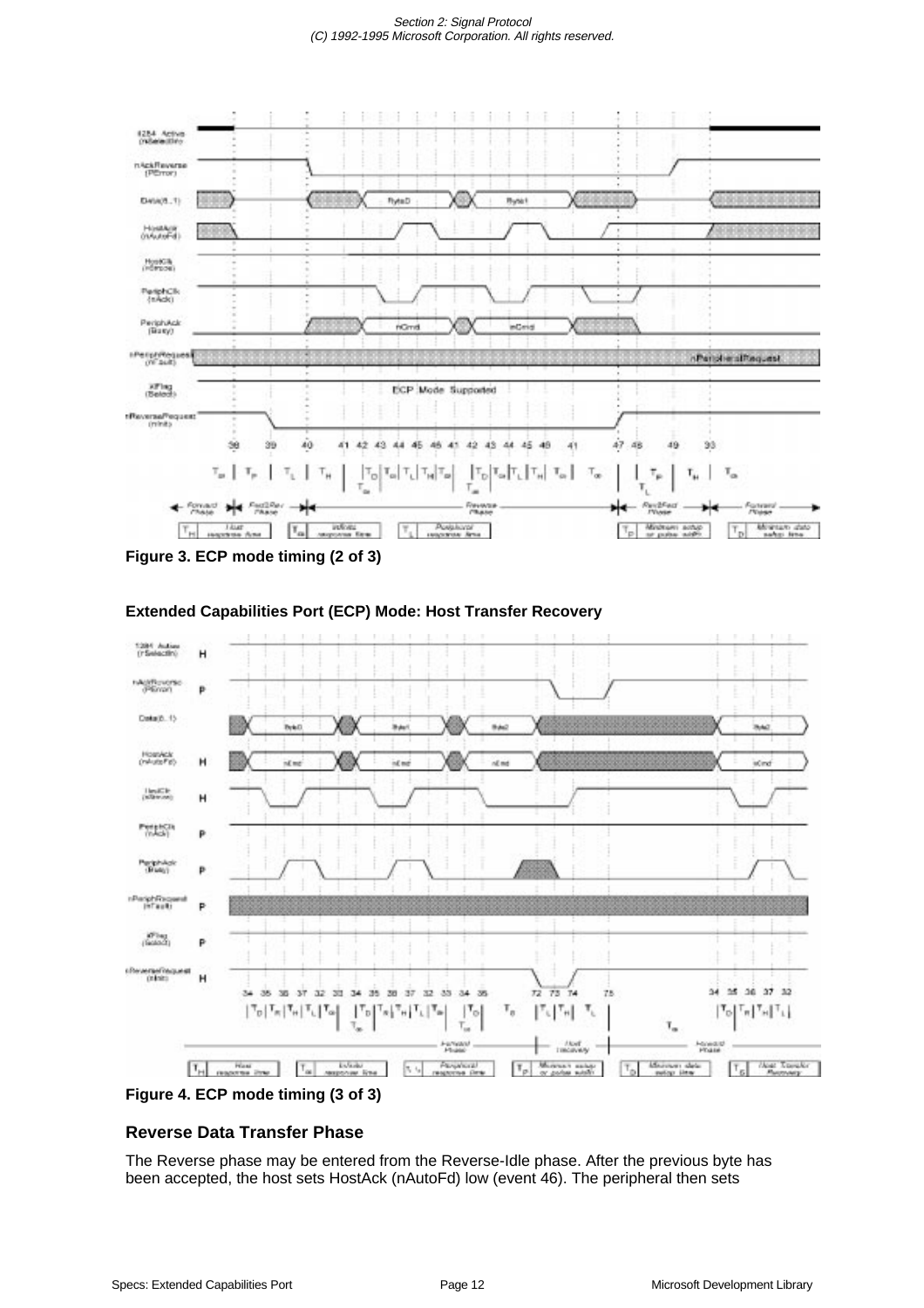PeriphClk (nAck) low when it has data to send (event 43). The data must be stable for the specified setup time prior to the falling edge of PeriphClk. When the host is ready to accept a byte, it sets HostAck (nAutoFd) high to acknowledge the handshake (event 44). The peripheral then sets PeriphClk (nAck) high, causing the host to accept the data (event 45). After the host has accepted the data, it sets HostAck (nAutoFd) low (event 46), completing the transfer. This sequence is shown in Figure 3.

## **Reverse to Forward Phase**

The Reverse to Forward phase is entered from the Reverse phase. HostAck (nAutoFd) may be high or low when the Reverse to Forward phase is entered. The host sets nReverseRequest (nInit) high (event 47). The peripheral then tri-states the data bus, sets PeriphAck (Busy) low to indicate the proper forward channel status, and sets PeriphClk (nAck) high (event 48). If the peripheral was in the middle of a data transfer (PeriphClk low), it assumes that the data byte will be discarded by the host and suspends the transfer. After waiting the minimum setup time, the peripheral then sets nAckReverse (PError) high to acknowledge the change of direction (event 49). The host is now permitted to drive the data bus. The interface now enters the Forward phase. This sequence is shown in Figure 3.

#### **Valid Termination**

To terminate from P1284 mode, the host sets BOISEmode (nSelectIn) low (event 22), which will initiate one of two types of termination. The first type is a handshake that allows the printer to tell the host when it has returned to compatible mode. The second is an immediate abort, with no guarantee of interface integrity. If the interface was in a "valid" state, which is any state where a reverse data transfer is not in progress, the printer will perform the handshake. If the interface was not in a "valid" state, the printer will abort immediately. Valid states are indicated in the data transfer diagrams by BOISEmode (nSelectIn) being shown as a heavy line.

To terminate from a valid state, the printer will respond to BOISEmode (nSelectIn) being set low by setting nAckReverse(PError) to low and PeriphAck (Busy) and nPeriphRequest (nFault) high (event 23). The printer will then set Xflag (Select) to its opposite sense and PeriphClk (nAck) low (event 24). The host then sets HostAck (nAutoFd) low (event 25). The printer then sets the compatible mode printer status on nPeriphRequest (nFault), Xflag (Select) and nAckReverse (PError) while the host sets the compatible mode status on nReverseRequest (nInit) (event 26). The printer then sets PeriphClk (nAck) high (event 27). The host ends the termination handshake by setting HostAck (nAutoFd) high (event 29), which returns the interface to the compatible mode idle phase. The printer may then change PeriphAck (Busy) (event 30) to accept host-to-printer data. This sequence is shown following a data transfer in Figure 2.

## **Aborting a Transfer**

When BOISEmode (nSelectIn) is set low in an invalid state, the printer aborts immediately. This is to protect both the printer and the host. The unexpected transition of BOISEmode (nSelectIn) and possibly other signals could be caused by a user switching a switch box at the wrong time, or a cable that has worked loose. If a reverse channel data transfer is aborted, the current byte in transit is lost, but the printer will hold that byte in its output register. The next time the host performs a reverse channel transfer, that byte will be the first one sent.

## **Event List**

The timing charts that constitute Figures 2, 3, and 4 contain numbers corresponding to the events that cause the transitions. Following is a list of those numbers and descriptions of the corresponding events.

#### **Figure 2 Numbers and Events**

- 0 Host sets extensibility request value on data bus.
- 1 Host requests a ECP mode transfer by setting BOISEmode (nSelectIn) high and HostAck (nAutoFd) low.
- 2 Peripheral indicates ECP mode support by setting nAckReverse (PError), Xflag (Select), and nPeriphRequest (nFault) high, and PeriphClk (nAck) low.
- 3 Host sets HostClk (nStrobe) low to latch extensibility request value into printer.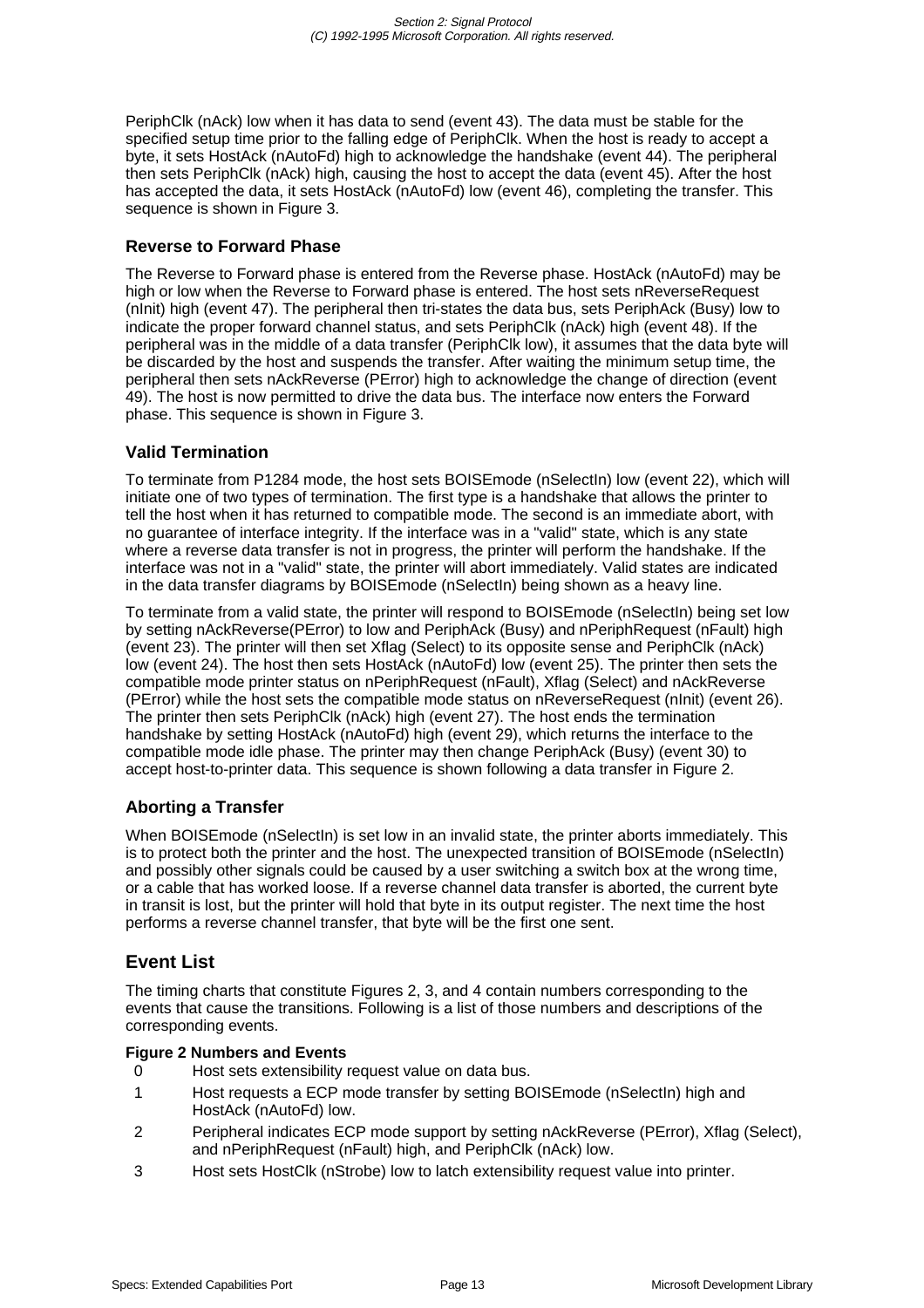- 4 After waiting the minimum HostClk (nStrobe) pulse width, the host sets HostClk (nStrobe) and HostAck (nAutoFd) high to acknowledge the peripheral's support of the High Speed protocol.
- 5 Peripheral sets nAckReverse (PError) low. Xflag (Select) is set to reflect the peripheral's support of the requested extension. PeriphAck (Busy) is set to indicate whether the printer can accept data from the host.
- 6 Peripheral sets PeriphClk (nAck) high, informing the host that the four interface status signals are valid.

Note: Events 7 through 21 are defined in the IEEE P1284 specification document; these events deal with Byte and Nibble modes and are not discussed here.

- 22 Host sets BOISEmode (nSelectIn) low and HostAck (nAutoFd) high to request termination of ECP mode.
- 23 Peripheral sets PeriphAck (Busy) and nPeriphRequest (nFault) high, and nAckReverse (PError) low.
- 24 Peripheral acknowledges host's request by setting PeriphClk (nAck) low and Xflag (Select) to its opposite sense.
- 25 Host handshakes with peripheral by setting HostAck (nAutoFd) low.
- 26 Peripheral sets nAckReverse (PError), nPeriphRequest (nFault), and Xflag (Select) to their current compatible mode values. PeriphAck (Busy) is still high to block incoming data.
- 27 Peripheral completes handshake by setting PeriphClk (nAck) high.
- 28 Host completes handshake by setting HostAck (nAutoFd) high.
- 29 Peripheral updates PeriphAck (Busy) to current compatible mode status.
- 30 Host sets HostAck (nAutoFd) low to acknowledge successful negotiation.
- 31 Peripheral acknowledges that it is now operating in ECP mode by raising nAckReverse (PError). PeriphAck (Busy) and nPeriphRequest (nFault) are now active.
- 32 The peripheral drives HostAck (nAutoFd) low, indicating that it has accepted the data. This signals the end of the transfer.
- 33 The host is idle.
- 34 Host places Data on the bus. The command bit (nCmd/HostAck) is driven to the appropriate level.
- 35 The host sets HostClk (nStrobe) low to indicate valid data is on the bus.
- 36 The peripheral handshakes, setting PeriphAck (Busy) high.
- 37 The host raises nStrobe to continue the handshake. The peripheral will use this edge of nStrobe to latch the data.

#### **Figures 3 and 4, Numbers and Events**

- 38 The host tri-states the Data bus and sets HostAck (nAutoFd) low to prepare for a bus reversal.
- 39 The Host sets nReverseRequest (nInit) low to initiate a bus reversal.
- 40 The peripheral sets nAckReverse (PError) low to acknowledge the bus reversal. (nAutoFd) is now active.
- 41 The peripheral is now idle.
- 42 The peripheral drives Data and nCmd ( Busy ) onto the bus.
- 43 The peripheral sets PeriphClk (nAck) low to indicate that data is available on the bus.
- 44 The host acknowledges the assertion of PeriphClk (nAck) by setting HostAck (nAutoFd) high.
- 45 The peripheral continues the handshake by setting PeriphClk (nAck) high.
- 46 The host completes the transfer, accepting the byte by setting HostAck (nAutoFd) low.
- 47 The host sets nReverseRequest (nInit) high to initiate a bus reversal (back to the forward direction). The host may continue to handshake, receiving "don't care" data.
- 48 The peripheral terminates any ongoing transfer, tri-states the data bus, sets PeriphClk (nAck) high, and places valid status on the PeriphAck (Busy) line.
- 49 The peripheral acknowledges that the bus has been relinquished by setting nAckReverse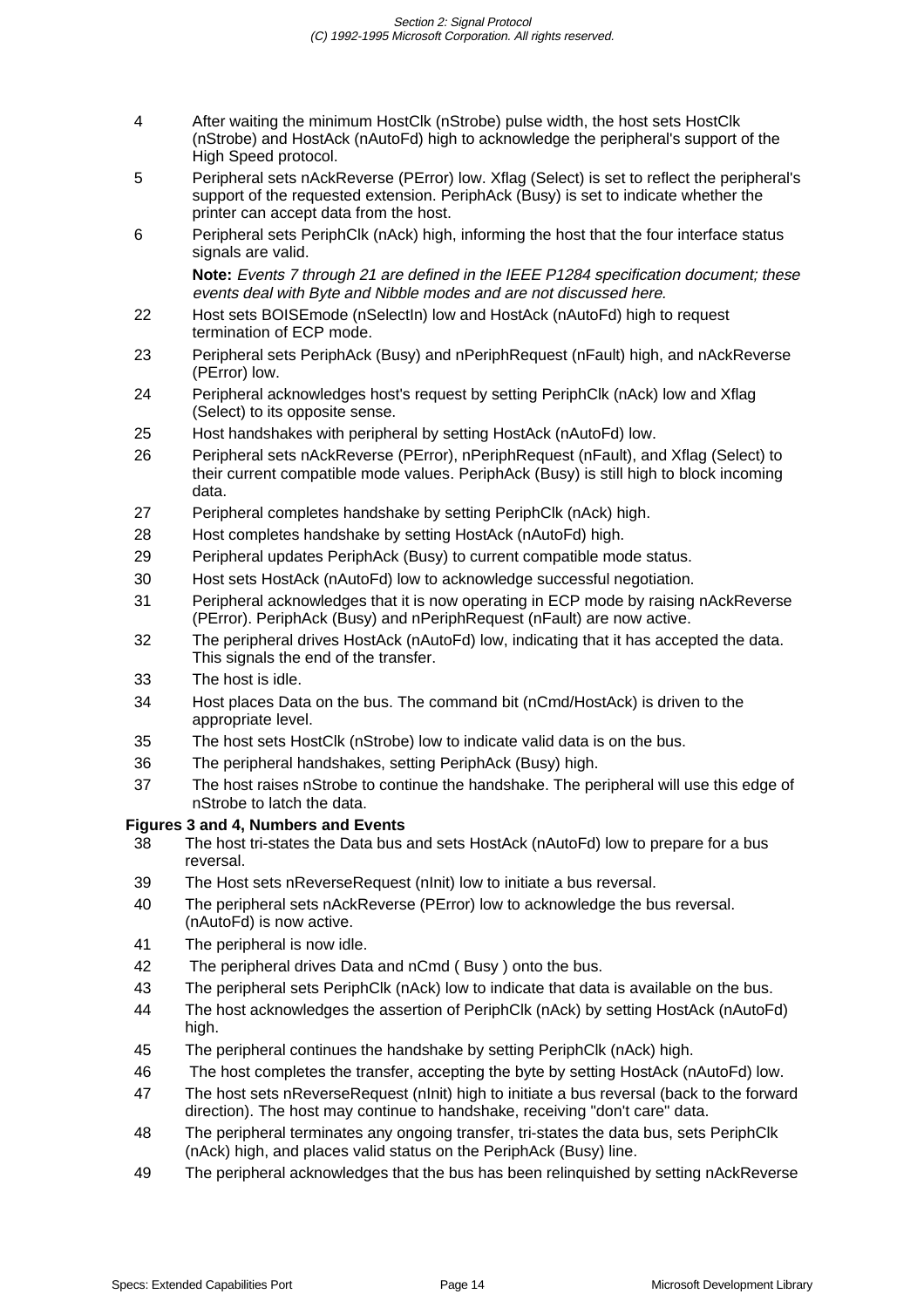(PError) high.

- 50 The host drives the data bus and continues with forward data transfer.
- 72 After waiting for the minimum required time (Ts), the host may abort the host to peripheral transfer in progress by setting nReverseRequest (nInit) low.
- 73 The peripheral handshakes, setting nAckReverse (PError) low, and if not already PeriphAck (Busy) low, indicating that the peripheral-to-host data transfer in progress has been aborted and the data byte has been discarded.
- 74 The host raises nReverseRequest to continue the handshake.
- 75 The peripheral completes the handshake by raising nAckReverse (PError) high, returning the link to a host-idle condition.

# Section 3: ISA Implementation Standard

## **Overview**

This specification describes the standard ISA interface to the extended capabilities port (ECP). All ISA devices supporting ECP must meet the requirements contained in this section or the port will not be supported by Microsoft.

## **Description**

The port is software- and hardware-compatible with existing parallel ports so that it may be used as a standard LPT port if ECP is not required. The port is designed to be simple and requires a small number of gates to implement. It does not do any "protocol" negotiation, rather it provides an automatic high-burst bandwidth channel that supports DMA for ECP in both the forward and reverse directions.

Small FIFOs are employed in both forward and reverse directions to smooth data flow and improve the maximum bandwidth requirement. The size of the FIFO must be at least 16 bytes deep.

The port supports an automatic handshake for the standard parallel port to improve compatibility mode transfer speed.

The port also supports run-length encoded (RLE) decompression (required) in hardware. Compression is accomplished by counting identical bytes and transmitting an RLE byte that indicates how many times the next byte is to be repeated. Decompression simply intercepts the RLE byte and repeats the following byte the specified number of times. Hardware support for compression is optional. Please consult Section 2 for signal protocol details on ECP.

| <b>Name</b>   | Qty | Dir | <b>Host</b><br>Pin# | <b>Slave</b><br>Pin# | <b>ECP Function</b>                                                                                                                                                                                                         |
|---------------|-----|-----|---------------------|----------------------|-----------------------------------------------------------------------------------------------------------------------------------------------------------------------------------------------------------------------------|
| nStrobe       |     | O   | 1                   |                      | During write operations nStrobe registers data or<br>address into the slave on the asserting edge<br>(handshakes with Busy).                                                                                                |
| data $<7:0>8$ |     | 1/O | $9 - 2$             | $9 - 2$              | Contains address or data or RLE data.                                                                                                                                                                                       |
| nAck          | 1   |     | 10                  | 10                   | Indicates valid data driven by the peripheral when<br>asserted. This signal handshakes with nAutoFd in<br>reverse.                                                                                                          |
| Busy          | 1   |     | 11                  | 11                   | This signal deasserts to indicate that the peripheral<br>can accept data. This signal handshakes with<br>nStrobe in the forward direction. In the reverse<br>direction this signal, when low, indicates the data is<br>RLE. |

## **Description of Pins**

#### **Table 6. ECP Parallel Port Signal List**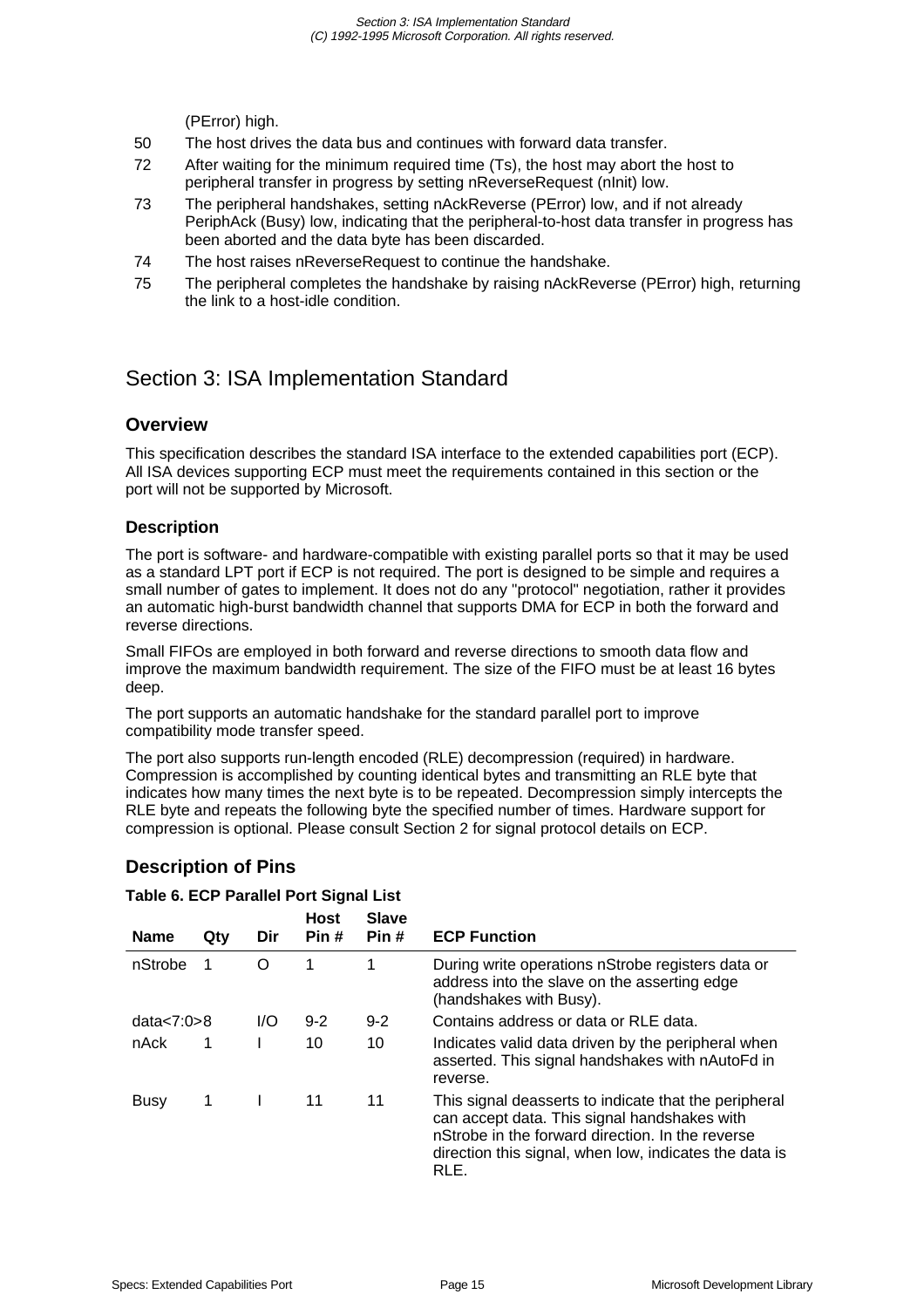| PError      | 1              | I | 12        | 12                 | Used to acknowledge a change in the direction the<br>transfer (asserted = forward).                                                                                                                                    |
|-------------|----------------|---|-----------|--------------------|------------------------------------------------------------------------------------------------------------------------------------------------------------------------------------------------------------------------|
| Select      | 1              | L | 13        | 13                 | Indicates printer on line.                                                                                                                                                                                             |
| nAutoFd     | $\overline{1}$ | O | 14        | 14                 | Requests a byte of data from the peripheral when<br>asserted, handshaking with nAck in the reverse<br>direction. In the forward direction this signal indicates<br>whether the data lines contain ECP address or data. |
| nFault      | 1              | I | 15        | 32                 | Generates an error interrupt when asserted.                                                                                                                                                                            |
| nlnit       | 1              | O | 16        | 31                 | Sets the transfer direction (asserted = reverse,<br>$deasserted = forward$ ).                                                                                                                                          |
| nSelectin 1 |                | O | 17        | 36                 | Always deasserted in ECP mode.                                                                                                                                                                                         |
| gnd         | 1              |   | 18        | 33                 | Aux-Out                                                                                                                                                                                                                |
| gnd         | 1              |   | 19        | 19                 | Return ground for strobe.                                                                                                                                                                                              |
| gnd         | 1              |   | 20        | 21                 | Return ground for data<1>.                                                                                                                                                                                             |
| gnd         | 1              |   | 21        | 23                 | Return ground for data<3>.                                                                                                                                                                                             |
| gnd         | 1              |   | 22        | 25                 | Return ground for data<5>.                                                                                                                                                                                             |
| gnd         | 1              |   | 23        | 27                 | Return ground for data<7>.                                                                                                                                                                                             |
| gnd         | 1              |   | 24        | 29                 | Return ground for Busy.                                                                                                                                                                                                |
| gnd         | 1              |   | 25        | 30                 | Return logic ground.                                                                                                                                                                                                   |
| gnd         |                |   | <b>NC</b> | 20                 | Grounded on Connector.                                                                                                                                                                                                 |
| gnd         |                |   | <b>NC</b> | 22                 | Grounded on Connector.                                                                                                                                                                                                 |
| gnd         |                |   | <b>NC</b> | 24                 | Grounded on Connector.                                                                                                                                                                                                 |
| gnd         |                |   | <b>NC</b> | 26                 | Grounded on Connector.                                                                                                                                                                                                 |
| gnd         |                |   | <b>NC</b> | 28                 | Grounded on Connector.                                                                                                                                                                                                 |
|             |                |   | <b>NC</b> | $15 - 17$<br>34-35 | Unused.                                                                                                                                                                                                                |

## **ISA Connections**

The interface can never stall, causing the host to hang. The width of data transfers is strictly controlled on an I/O address basis per this specification. All FIFO-DMA transfers are PWord wide, PWord aligned, and end on a PWord boundary. (The PWord value can be obtained by reading Configuration Register A, **cnfgA**, described in the next section.) Single-byte-wide transfers are always possible with standard or PS/2 mode using program control of the control signals.

| <b>Name</b>     | Qty      | Dir | <b>Function</b>                                                        |
|-----------------|----------|-----|------------------------------------------------------------------------|
| da < 10:0>      | 11       | 1/O | System Address bus                                                     |
| $sd < 15 - 7:0$ | $16 - 8$ | I/O | <b>System Data Bus</b>                                                 |
| $-i$ oR         | 1        |     | I/O Read Command                                                       |
| $\sim$ ioW      | 1        |     | I/O Write Command                                                      |
| $\sim$ ioCs16   |          | O   | $I/O$ is 16 bit                                                        |
| dRq             |          | O   | DRQ DMA Request<br>(Note: Use a 1K pulldown here to prevent requests.) |
| ~dAck           |          |     | <b>DACK DMA Grant</b>                                                  |
| iRq             | 1        | O   | IRQ                                                                    |
| sysClk          | 1        |     | <b>System Clock</b>                                                    |
| resetDrv        |          |     | Reset                                                                  |

## **Table 7. ISA Interface**

## **Register Definitions**

The register definitions are based on the standard IBM addresses for LPT. All of the standard printer ports are supported. The additional registers attach to an upper bit decode of the standard LPT port definition to avoid conflict with standard ISA devices.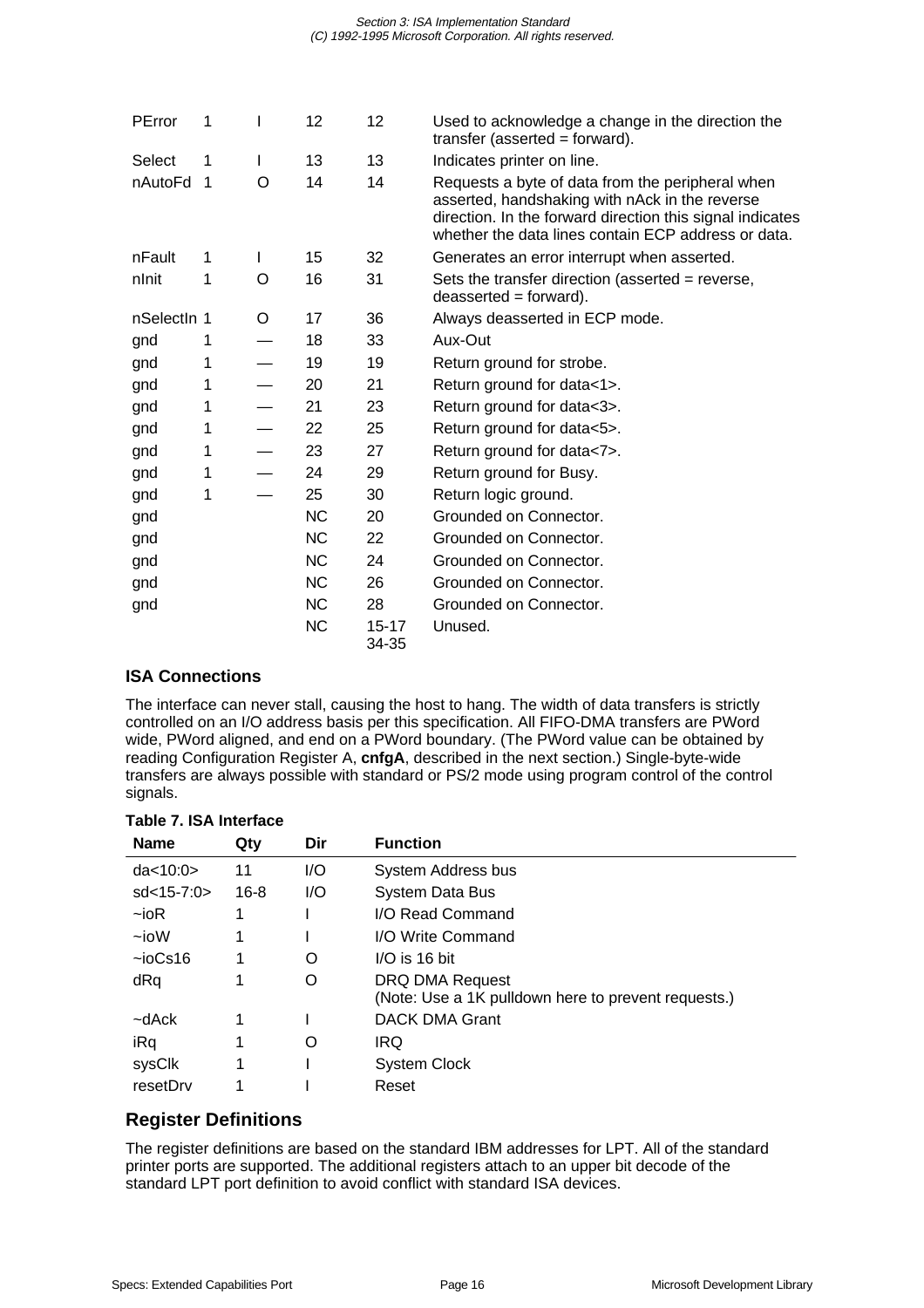The port is equivalent to a generic parallel port interface and may be operated in that **mode**. The port registers vary depending on the **mode** field in the **ecr**. The table below lists these dependencies. Operation of the devices in modes other that those specified is undefined.

| Note that all addresses shown in Table 8 are added to the base of 03bch, 0278h, 0378h. |  |  |  |  |  |
|----------------------------------------------------------------------------------------|--|--|--|--|--|
|----------------------------------------------------------------------------------------|--|--|--|--|--|

| <b>Name</b> | <b>Address</b> |         | <b>Size</b> | <b>Mode</b> | <b>Function</b>                 |
|-------------|----------------|---------|-------------|-------------|---------------------------------|
| data        | 0x000          | R/W     | byte        | 000-001     | Data Register                   |
| ecpAFifo    | 0x000          | $W-R/W$ | byte        | 011         | ECP FIFO (Address)              |
| dsr         | 0x001          | R       | byte        | All         | <b>Status Register</b>          |
| dcr         | 0x002          | R/W     | byte        | All         | <b>Control Register</b>         |
| cFifo       | 0x400          | $W-R/W$ | PWord       | 010         | Parallel Port Data FIFO         |
| ecpDFifo    | 0x400          | R/W     | PWord       | 011         | ECP FIFO (Data)                 |
| tFifo       | 0x400          | R/W     | PWord       | 110         | <b>Test FIFO</b>                |
| cnfgA       | 0x400          | $R-R/W$ | byte        | 111         | <b>Configuration Register A</b> |
| cnfgB       | 0x401          | $R-R/W$ | byte        | 111         | <b>Configuration Register B</b> |
| ecr         | 0x402          | R/W     | byte        | All         | <b>Extended Control Reg.</b>    |
|             |                |         |             |             |                                 |

## **Table 8. Register Definitions**

#### **data**

0x000 modes 000,001 (Parallel Port Data Register)

This is the standard parallel port data register. Writing to this register in mode 000 will drive data to the parallel port data lines. In all other modes the drivers may be tri-stated by setting the **direction** bit in the **dcr**. Reads to this register return the value on the data lines.

#### **ecpAFifo**

0x000 mode 011 (ECP FIFO: Address/RLE)

A data byte written to this address is placed in the FIFO and tagged as a ECP Address/RLE. The hardware at the ECP port will transmit this byte to the peripheral automatically. The operation of this register is defined only for the forward direction (**direction** is 0).

#### **Table 9. ECP Address FIFO**

| <7>   | W  | Indicates data Type                                                                                                                                                     |
|-------|----|-------------------------------------------------------------------------------------------------------------------------------------------------------------------------|
|       | 1: | Bits <6:0> are a ECP Address                                                                                                                                            |
|       | 0: | Bit field $\langle 6:0 \rangle$ is a run length, indicating how many times the next data byte is<br>to appear ( $0 = 1$ time, $1 = 2$ times, $2 = 3$ times, and so on). |
| <6:0> | w  | Address or RLE field described above.                                                                                                                                   |
|       |    |                                                                                                                                                                         |

#### **dsr**

0x001 (Device Status Register)

This read-only register reflects the inputs on the parallel port interface.

#### **Table 10. Device Status Register**

| <7> |   | nBusy         | inverted version of parallel port Busy signal |
|-----|---|---------------|-----------------------------------------------|
| <6> |   | nAck          | version of parallel port nAck signal          |
| 5   | R | <b>PError</b> | version of parallel port PError signal        |
| <4> | R | <b>Select</b> | version of the parallel port Select signal    |
| <3> | R | nFault        | version of the parallel port nFault signal    |
| 2.0 | R | reserved      | returns undefined when read                   |
|     |   |               |                                               |

#### **dcr**

0x002 (Device Control Register)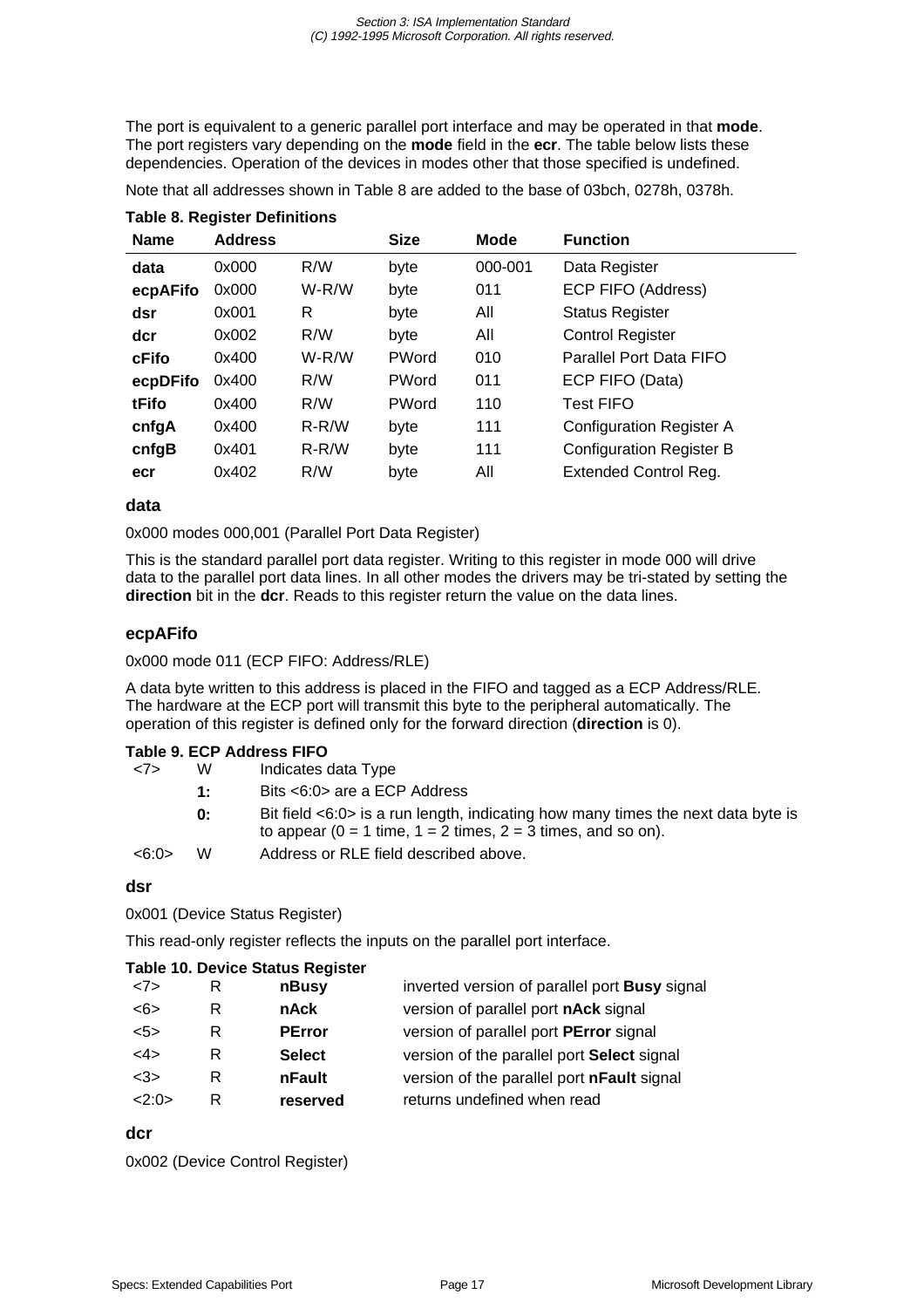This register directly controls several output signals as well as enabling some functions. The drivers for nStrobe, nAutoFd, nInit, and nSelectIn are open-collector in mode 000, and are push-pull in all other modes.

In all modes the **dcr** shall be able to override any hardware state machine and force the signal active. For example, writing 1s to bits<1:0> shall force **nStrobe** and **nAutoFd** low, even in ECP mode. Software will make sure that **dcr** bits <1:0> are set to 0 prior to entering ECP mode.

#### **Table 11. Device Control Register**

<7:6> R **Reserved**, returns undefined when read.

#### <5> R/W **Direction**.

| 1: | If $mode = 000$ or $mode = 010$ , we are standard parallel port and this bit has no<br>effect (drivers are enabled). Otherwise, this bit tri-states the drivers and sets the<br>direction so that data will be read from the peripheral. Note: some designs<br>actually force this bit to a 0 when in modes 000 or 010. Software must be in PS2 |
|----|-------------------------------------------------------------------------------------------------------------------------------------------------------------------------------------------------------------------------------------------------------------------------------------------------------------------------------------------------|
|    | mode 001 in order to reliably write this bit to a 1.                                                                                                                                                                                                                                                                                            |
|    |                                                                                                                                                                                                                                                                                                                                                 |

**0:** Drivers are enabled. DMA, data are written to the peripheral.

#### <4> R/W **ackIntEn**.

- **1:** Enables an interrupt on the rising edge of **nAck**.
- **0:** Disables the **nAck** interrupt.
- <3> R/W **SelectIn** is inverted and then driven as parallel port **nSelectIn**.
- <2> R/W **nInit** is driven as parallel port **nInit**.
- <1> R/W **autofd** is inverted and then driven as parallel port **nAutoFd**.
- <0> R/W **strobe** is inverted and then driven as parallel port **nStrobe**.

#### **cFifo**

0x400, mode = 010 (Parallel Port Data FIFO)

PWords written or DMAed from the system to this FIFO are transmitted by a hardware handshake to the peripheral using the standard parallel port protocol. Transfers to the FIFO are PWord aligned. If partial PWords need to be transferred then the operation must be handled in mode 000. This mode is only defined for the forward direction.

#### **ecpDFifo**

0x400, mode = 011 (ECP Data FIFO)

PWords written or DMAed from the system to this FIFO when **direction** is 0 are transmitted to the peripheral by hardware handshake using the ECP parallel port protocol. Transfers to the FIFO are PWord-aligned. If odd bytes need to be transferred, the operation must be handled in mode 000.

Data PWords from the peripheral are read under automatic hardware handshake from ECP into this FIFO when **direction** is 1. Reads or DMAs from the FIFO will return PWords of ECP data to the system.

#### **tFifo**

 $0x400$ , mode = 110 (Test mode)

Data PWords may be read, written, or DMAed to or from the system to this FIFO in any **direction**.

Data in the **tFifo** will not be transmitted to the parallel port lines using a hardware protocol handshake. However, data in the **tFifo** may be displayed on the parallel port data lines.

The **tFifo** will not stall when overwritten or underrun. Data will simply be rewritten or overrun. The **full** and **empty** bits must always keep track of the correct FIFO state. The **tFifo** will transfer data at the maximum ISA rate so that software can generate performance metrics.

The **writeIntrThreshold** can be determined by starting with a **full tFifo**, and emptying it one PWord at a time until **serviceIntr** is set. This may generate a spurious interrupt, but will indicate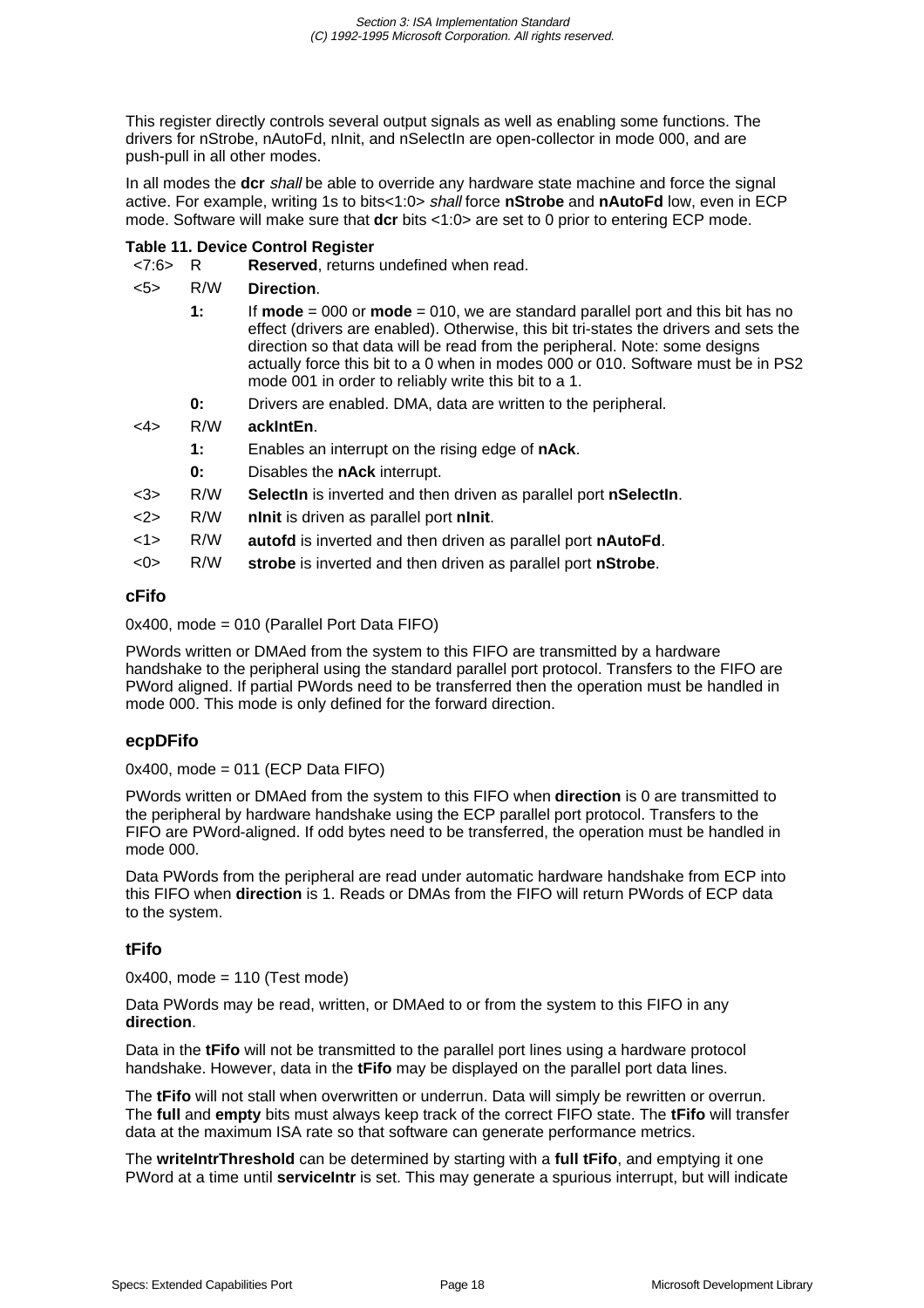that the threshold has been reached. Likewise, **readIntrThreshold** can be determined by setting the direction bit to 1, and filling the **empty tFifo** one PWord at a time until **serviceIntr** is set.

Data PWords are always read from the head of **tFifo**, regardless of the value of the direction bit. For example, if 0x4433, 0x2211, 0x00ff is written to the FIFO, then reading the **tFifo** will return 0x4433, 0x2211, 0x0ff (in the same order it was written).

The FIFO size and interrupt threshold can be determined by writing PWords and checking the **full** and **serviceIntr** bits.

#### **cnfgA**

0x400, mode = 111 (Configuration Register A)

This register allows software to obtain implementation-specific information. All ISA ports shall implement the read-only **impID** as a minimum.

#### **Table 12. Configuration Register A**

- <7> R Indicates if interrupts are pulsed or ISA-Level.
	- 1: Interrupts are ISA-Level (See Appendix B).
	- 0: Interrupts are ISA-Pulses.
- <6:4> R **impID.** Implementation ID number; identifies the design and PWord size.
	- 0x00: The design is a 16-bit implementation (PWord = 2 bytes).
	- 0x01: The design is an 8-bit implementation (PWord = 1 byte).
	- 0x02: The design is a 32-bit implementation (PWord = 4 bytes).

0x03-0x07Reserved and not supported by Microsoft Software.

- <3> R/RW **misc. reserved.** May be used for anything design-specific. If software, may try to write it to a 1.
- <2> R **nByteInTransceiver.** This design-dependent, read-only parameter indicates if the design uses an extra pipeline byte when transmitting ECP in event 35. See the section on ECP Host Recovery for more information.
	- 0: When transmitting (at event 35) there is 1 byte in the transceiver waiting to be transmitted that does not affect the FIFO **full** bit.
	- 1: When transmitting (at event 35) the state of the **full** bit includes the byte being transmitted. There are no extra bytes to be accounted for at abort time.
- <1:0> R/RW This field is a "don't care" for a PWord size of 1 byte. For Host Recovery situations these bits indicate what fraction of a PWord was not transmitted so that software can retransmit the unsent bytes. If the PWord size is 2 or 4 bytes, the value of these two bits is a snapshot of the last PWord being transmitted in mode 011 (event 35) when the FIFO was reset (port was transitioned from mode 011 to mode 000 or 001).
	- 00: The PWord at the head of the FIFO contained a complete PWord.
	- 01: The PWord at the head of the FIFO contained only 1 valid byte.
	- 10: The PWord at the head of the FIFO contained 2 valid bytes.
	- 11: The PWord at the head of the FIFO contained 3 valid bytes.

#### **cnfgB**

0x401, mode = 111 (Configuration Register B)

This register allows software to control the selecting of interrupts and DMA channels. A read-write implementation implies a "software-configurable" device. All ISA ports must implement this as a read-only register as a minimum.

Some or all of the bits may be read-only; for example, if the port is configurable but only supports 8-bit DMA transfers, then <2> will be a read-only bit set to a 0, while <1:0> may be (R/W). Likewise, any or all of the interrupt bits may be read-only.

If a value is not set to 000 (the jumper-default) then it is assumed that the value in the register is correct and software will use this interrupt and/or DMA channel.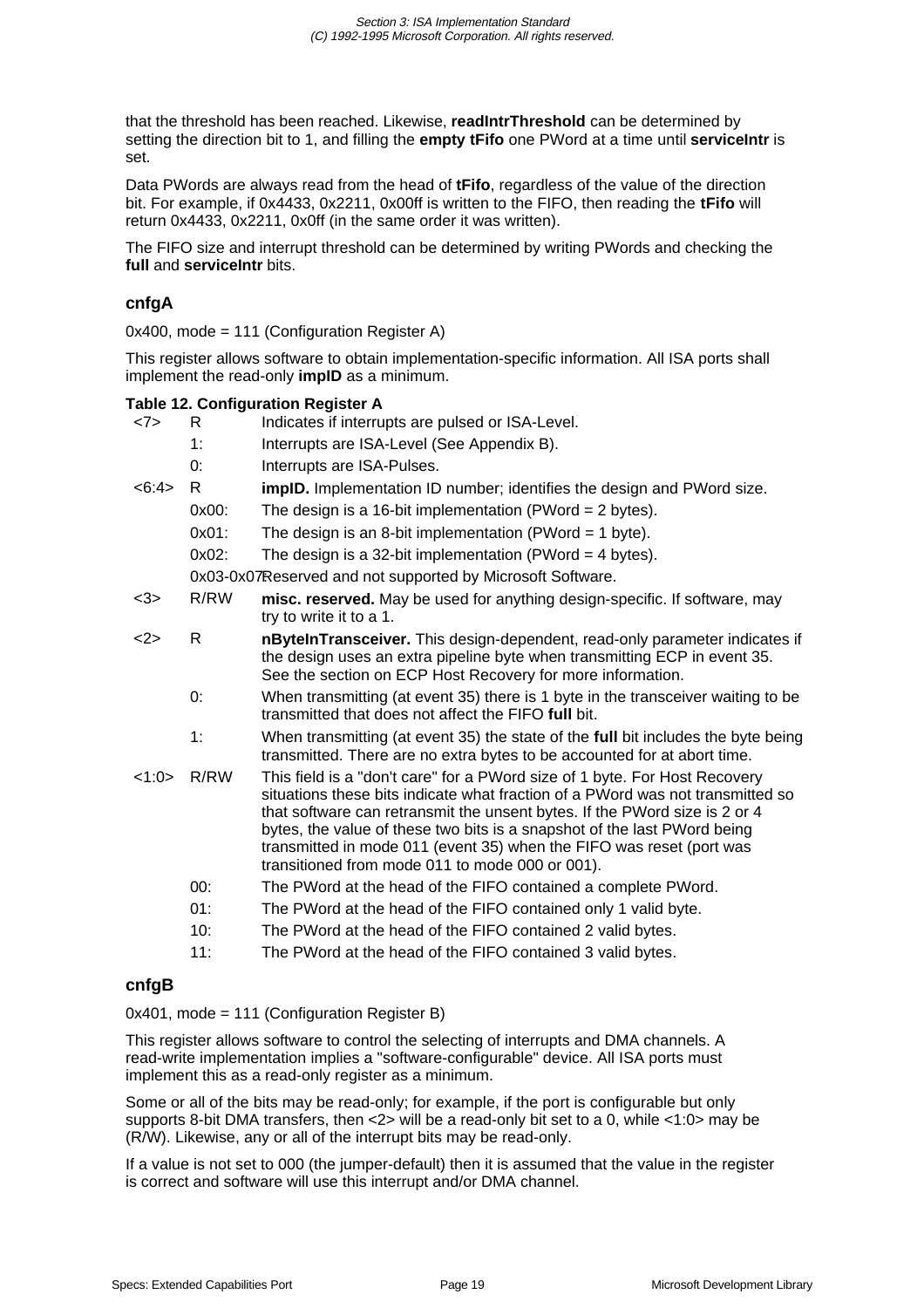#### **Table 13. Configuration Register B**

| <7>  | R/W     | compress. This is an "optional" feature and need not be implemented. If<br>not implemented, the bit should be read-only and always return a 0 when         |
|------|---------|------------------------------------------------------------------------------------------------------------------------------------------------------------|
|      |         | read. When this bit is 0 compression will not occur.                                                                                                       |
|      | 1:      | When set, this bit causes the sending state machine to compress the data<br>before sending. All devices supporting compression must implement this<br>bit. |
|      | 0:      | (Default) The transmitter shall send only uncompressed (raw) data in this<br>case.                                                                         |
| <6>  | R       | <b>intrValue.</b> Returns the value on the ISA <b>iRq</b> line to determine possible<br>conflicts.                                                         |
| 5:3> | $R-R/W$ | intrLine.                                                                                                                                                  |
|      | 111:    | Selects IRQ 5.                                                                                                                                             |
|      | 110:    | Selects IRQ 15.                                                                                                                                            |
|      | 101:    | Selects IRQ 14.                                                                                                                                            |
|      | 100:    | Selects IRQ 11.                                                                                                                                            |
|      | 011:    | Selects IRQ 10.                                                                                                                                            |
|      | 010:    | Selects IRQ 9.                                                                                                                                             |
|      | 001:    | Selects IRQ 7 (default).                                                                                                                                   |
|      | 000:    | If read-only, indicates that the interrupt must be selected with jumpers.                                                                                  |
| 2:0> | $R-R/W$ | dmaChannel.                                                                                                                                                |
|      | 111:    | Selects DMA channel 7.                                                                                                                                     |
|      | 110:    | Selects DMA channel 6.                                                                                                                                     |
|      | 101:    | Selects DMA channel 5 (default, 16-bit).                                                                                                                   |
|      | 100:    | Indicates jumpered 16-bit DMA if read-only.                                                                                                                |
|      | 011:    | Selects DMA channel 3 (default, 8-bit).                                                                                                                    |
|      |         | $Q_{\text{eff}}$ $\sim$ $R_{\text{H}}$ $\sim$ $R_{\text{eff}}$ $\sim$ $R_{\text{H}}$                                                                       |

- **010**: Selects DMA channel 2.
- **001**: Selects DMA channel 1.
- **000**: Indicates jumpered 8-bit DMA if read-only.

#### **ecr**

0x402 (Extended Control Register).

This register controls the extended ECP/parallel port functions.

#### **Table 14. Extended Control Register**

<7:5> R/W **mode**

- **000:** Standard Parallel Port mode. In this mode the FIFO is reset and common collector drivers are used on the control lines (**nStrobe**, **nAutoFd**, **nInit**, and **nSelectIn**). Setting the **direction** bit will not tri-state the output drivers in this mode.
- **001**: PS/2 Parallel Port mode. Same as above except that **direction** may be used to tri-state the **data** lines, and reading the **data** register returns the value on the **data** lines and not the value in the **data** register. It is always best for the hardware design to read the value of the lines and not the register. (Some old Centronics interfaces actually returned the reg value and not the wire value.) All drivers have active pull-ups (push-pull).
- **010**: Parallel Port FIFO mode. This is the same as **000** except that PWords are written or DMAed to the FIFO. FIFO data is automatically transmitted using the standard parallel port protocol. Note that this mode is only useful when **direction** is 0. All drivers have active pull-ups (push-pull).
- **011:** ECP Parallel Port mode. In the forward direction (**direction** is 0), PWords placed into the **ecpDFifo** and bytes written to the **ecpAFifo** are placed in a single FIFO and transmitted automatically to the peripheral using ECP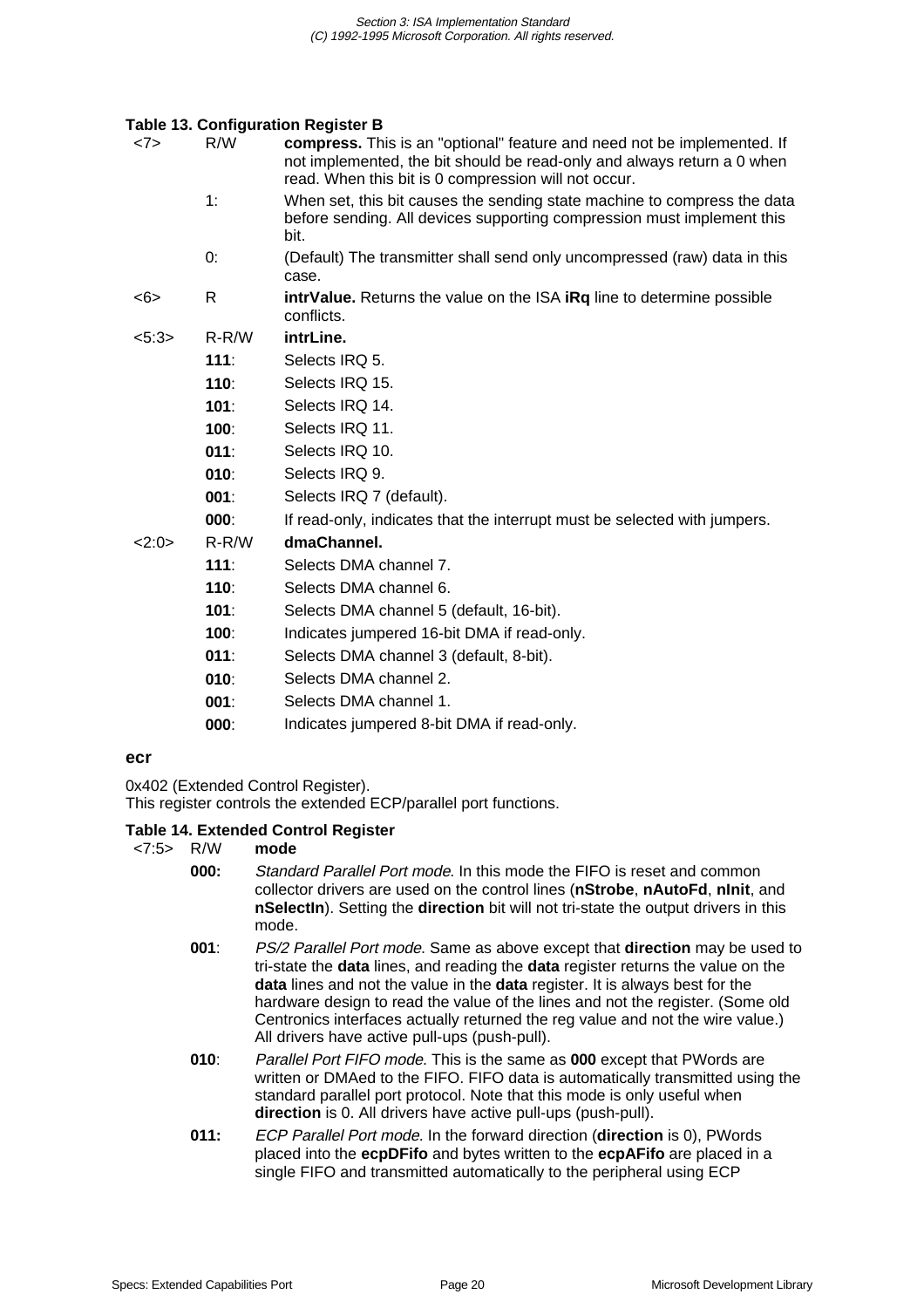Protocol. In the reverse direction (**direction** is 1), bytes are moved from the ECP parallel port and packed into PWords in the **ecpDFifo**. All drivers have active pull-ups (push-pull).

- **100**: Vendor-specified function.
- **101**: Vendor-specified function.
- **110**: Test mode. In this mode the FIFO may be written and read, but the data will not be transmitted on the parallel port.
- **111**: Configuration mode. In this mode the **cnfgA** and **cnfgB** registers are accessible at 0x400 and 0x401.
- <4> R/W **nErrIntrEn** (valid only in ECP mode)
	- 1: Disables the interrupt generated on the asserting edge of **nFault**.
	- 0: Enables an interrupt pulse on the high to low edge of **nFault**. Note that an interrupt will be generated if **nFault** is asserted (interrupting) and this bit is written from a 1 to a 0. This prevents interrupts from being lost in the time between the read of the **ecr** and the write of the **ecr**.

#### <3> R/W **dmaEn**

- **1**: Enables DMA (DMA starts when **serviceIntr** is 0).
- **0**: Disables DMA unconditionally.

#### <2> R/W **serviceIntr**

- **1:** Disables DMA and all of the service interrupts.
- **0:** Enables one of the following 3 cases of interrupts. Once one of the 3 service interrupts has occurred, **serviceIntr** bit shall be set to a 1 by hardware. Writing this bit to a 1 will not cause an interrupt.

| case                              | During DMA (this bit is set to a 1 when terminal count is                                             |
|-----------------------------------|-------------------------------------------------------------------------------------------------------|
| $dmaEn=1$ :                       | reached).                                                                                             |
| case<br>$dmaEn=0$<br>direction=0: | This bit shall be set to 1 whenever there are<br>write IntrThreshold or more PWords free in the FIFO. |
| case                              | This bit shall be set to 1 whenever there are                                                         |
| $dmaEn=0$                         | readIntrThreshold or more valid PWords to be read from the                                            |
| $direction=1$ :                   | FIFO.                                                                                                 |

#### <1> R **full**

- **1:** direction = 0. The FIFO cannot accept another PWord.
- **1: direction** = 1. The FIFO is completely full.
- **0:** direction = 0. The FIFO has at least 1 free PWord.
- **0: direction** = 1. The FIFO has at least 1 free byte.

#### <0> R **empty**

- **1: direction** = 0. The FIFO is completely empty.
- **1: direction** = 1. The FIFO contains less than 1 PWord of data.
- **0:** direction = 0. The FIFO contains at least 1 byte of data.
- **0: direction** = 1. The FIFO contains at least 1 PWord of data.

## **Operation**

#### **Interrupts**

An interrupt shall be generated in the following cases:

- When **serviceIntr** is 0, **dmaEn** is 1, and the DMA reaches a terminal count.
- When **serviceIntr** is 0, **dmaEn** is 0, **direction** is 0, and there are **writeIntrThreshold** or more free PWords in the FIFO. Note that this means an interrupt will be generated when **serviceIntr** is cleared to 0 whenever there are **writeIntrThreshold** or more free PWords in the FIFO.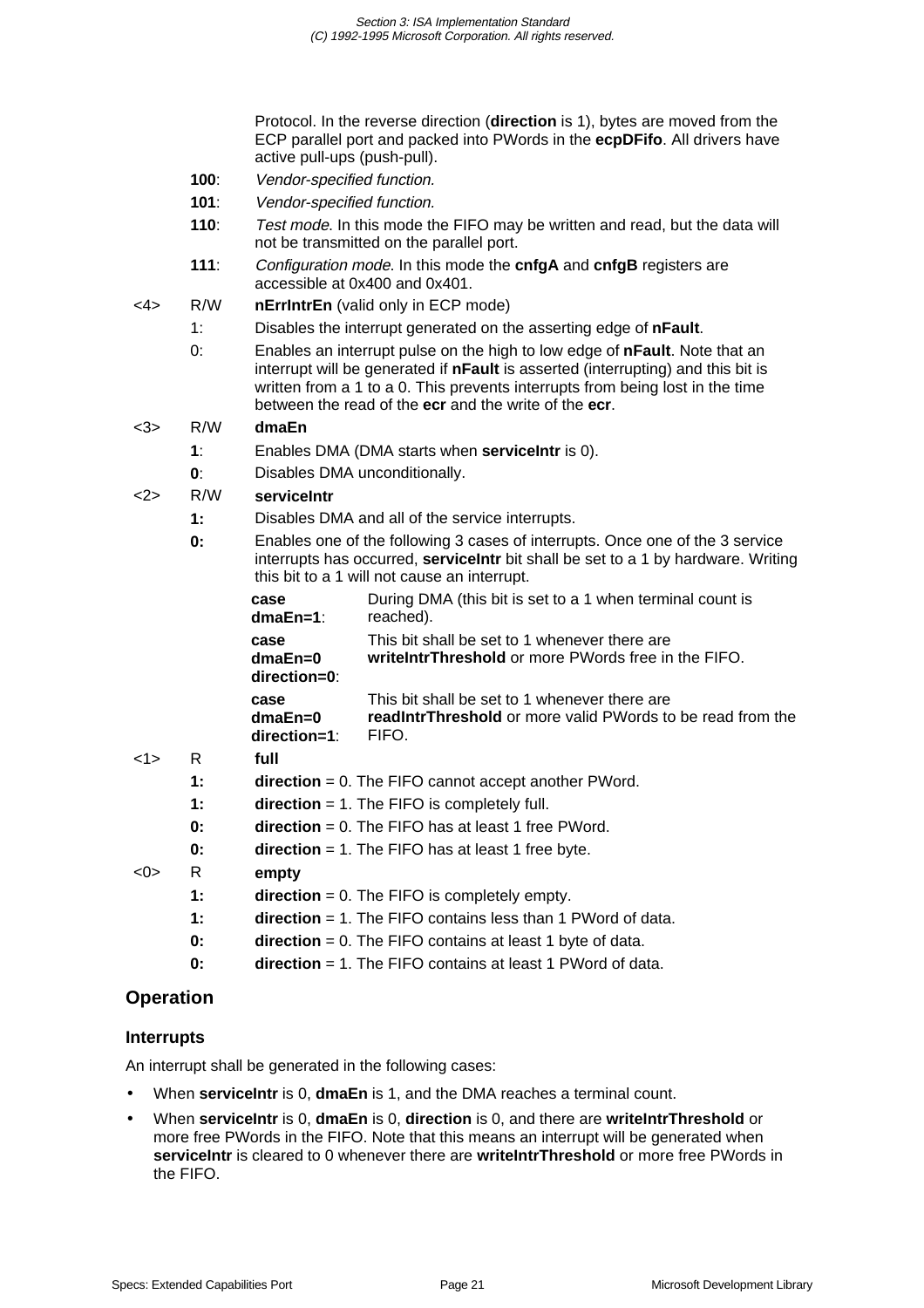- When **serviceIntr** is 0, **dmaEn** is 0, **direction** is 1, and there are **readIntrThreshold** or more full PWords in the FIFO. Note that this means an interrupt will be generated when **serviceIntr** is cleared to 0 whenever there are **readIntrThreshold** or more full PWords in the FIFO.
- When **nErrIntrEn** is 0 and **nFault** transitions from high to low, or when **nErrIntrEn** is set from 1 to 0 and **nFault** is asserted.
- When **ackIntEn** is 1 the way existing parallel ports implement this today. The interrupt generated is ISA-friendly in that it may pulse the interrupt line low; optionally it may also drive a level (see Appendix B).

#### **Mode Switching/Software Control**

Software will execute P1284 negotiation and all operation prior to a data transfer phase under programmed I/O control (mode 000 or 001). Hardware provides an automatic control line handshake, moving data between the FIFO and the ECP port only in the data transfer phase (modes 011 or 010).

Setting the mode to 011 or 010 will cause the hardware to initiate data transfer.

If the port is in mode 000 or 001 it may switch to any other mode. If the port is not in mode 000 or 001 it can only be switched into mode 000 or 001. The **direction** can only be changed in mode 001.

Once in an extended forward mode, the software should wait for the FIFO to be **empty** before switching back to mode 000 or 001. In this case all control signals will be deasserted before the mode switch. In an **ECP** reverse mode the software waits for all the data to be read from the FIFO before changing back to mode 000 or 001. Since the automatic hardware **ECP** reverse handshake only cares about the state of the FIFO, it may have acquired extra data that will be discarded. It may in fact be in the middle of a transfer when the mode is changed back to 000 or 001; in this case, the port will deassert nAutoFd independent of the state of the transfer. The design will not cause glitches on the handshake signals if the software meets the constraints above.

## **ECP Operation**

Prior to ECP operation the Host must negotiate on the parallel port to determine if the peripheral supports the ECP protocol. Consult Section 2 for details. This is a somewhat complex negotiation carried out under program control in mode 000.

After negotiation, it is necessary to initialize some of the port bits. The following are required:

- Set **Direction** = 0, enabling the drivers.
- Set **strobe** = 0, causing the **nStrobe** signal to default to the deasserted state.
- Set **autoFd** = 0, causing the **nAutoFd** signal to default to the deasserted state.
- Set **mode** = 011 (ECP mode)

ECP address/RLE bytes or data PWords may be sent automatically by writing the **ecpAFifo** or **ecpDFifo**, respectively.

Note that all FIFO data transfers are PWord-wide and PWord-aligned. Address/RLE transfers are byte-wide and only allowed in the forward direction.

The host may switch directions by first switching to mode = 001, negotiating for the forward or reverse channel, setting **direction** to 1 or 0, then setting mode = 011. When **direction** is 1 the hardware shall handshake for each ECP read data byte and attempt to fill the FIFO. PWords may then be read from the **ecpDFifo** as long as it is not **empty**.

ECP transfers may also be accomplished (albeit slowly) by handshaking individual bytes under program control in mode = 001 or 000.

#### **DMA**

DMA uses the standard PC DMA services. The software first sets up the direction and state as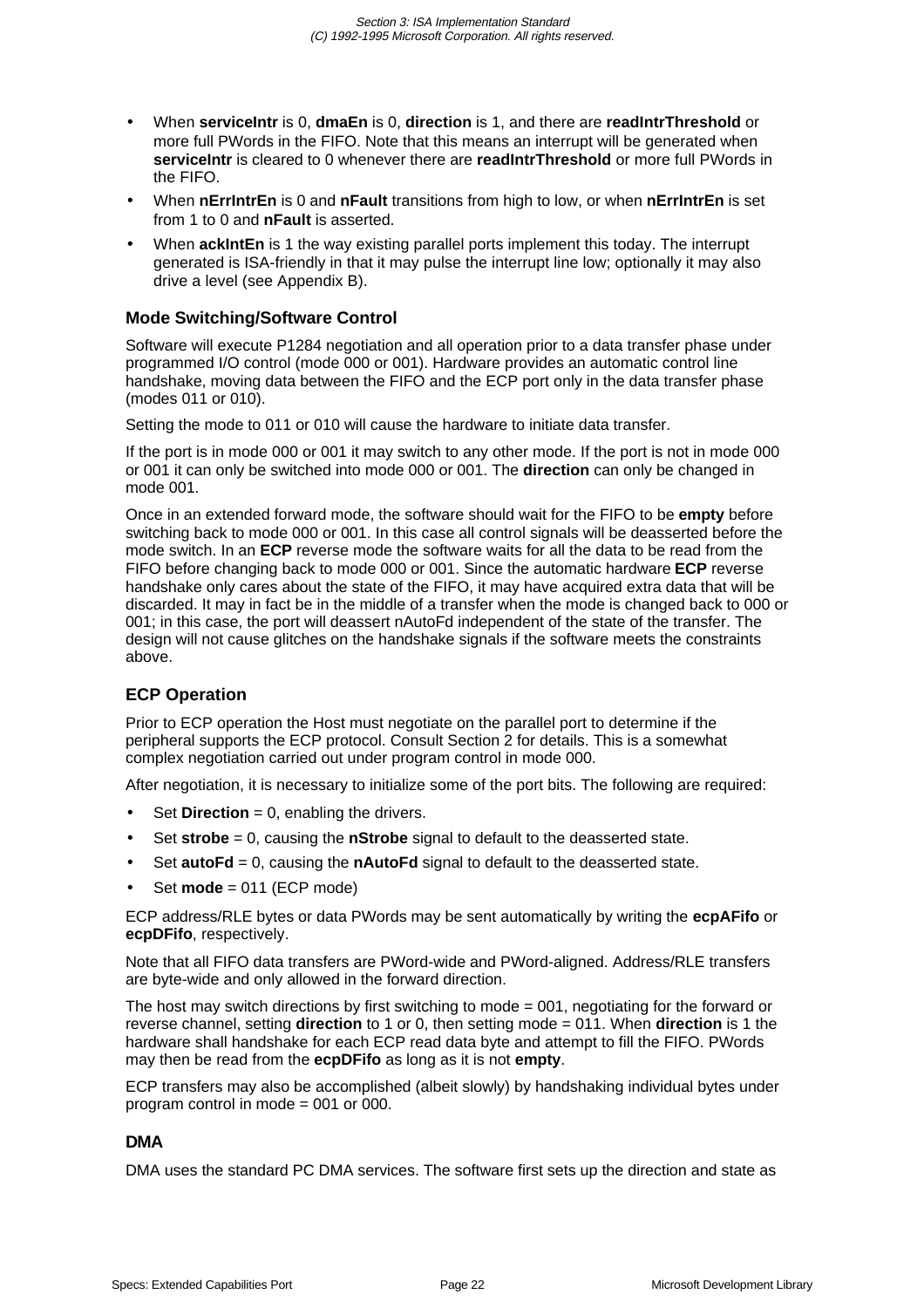in the programmed I/O case. Then it programs the DMA controller in the PC with the desired count and memory address. Then it sets **dmaEn** to 1 and **serviceIntr** to 0. Lastly, it unmasks the DMA at the DMA controller. The DMA will empty or fill the FIFO using the appropriate **direction** and **mode**.

DMA is always to or from the FIFO located at 0x400.

When the terminal count in the DMA controller is reached, an interrupt is generated and **serviceIntr** is asserted, disabling DMA. In order to prevent possible blocking of refresh requests, **dReq** shall not be asserted for more than 32 DMA cycles in a row.

DMA may be disabled in the middle of a transfer by first disabling the host DMA controller, then setting **serviceIntr** to 1, setting **dmaEn** to 0, and waiting for the FIFO to become **empty** or **full**. Restarting the DMA is accomplished by enabling DMA in the host, setting **dmaEn** to 1, and setting **serviceIntr** to 0.

After the end of a DMA transfer in the forward direction, software must wait until the FIFO is **empty** and the state of the **busy** line (visible in the **dsr)** is low. This ensures that all data has been transmitted to the peripheral.

## **Interrupt-Driven Programmed I/O**

The ECP or parallel port FIFOs may also be operated using interrupt-driven programmed I/O. In the forward direction an interrupt occurs when **serviceIntr** is 0 and there are **writeIntrThreshold** or more PWords free in the FIFO. At this time, if the FIFO is **empty** it can be filled with a single burst before the **empty** bit needs to be re-read. Otherwise it can be filled with **writeIntrThreshold** PWords.

In the reverse direction, an interrupt occurs when **serviceIntr** is 0 and **readIntrThreshold** PWords are available in the FIFO. If at this time the FIFO is **full**, it can be emptied completely in a single burst, otherwise **readIntrThreshold** PWords may be read from the FIFO in a single burst.

Software can determine the **writeIntrThreshold**, **readIntrThreshold**, and FIFO depth by accessing the FIFO in Test mode.

#### **Real Time Constraints**

Though we cannot constrain the PC ISA bus itself, we can constrain the ECP port interface so that it operates as fast as possible. Some PC ISA implementations can be adjusted in software to speed up the DMA or I/O transfer. An implementation must ensure, however, that whatever bandwidth is on the ISA is not lost in the interface.

## **Timing Diagrams**

#### **Standard Parallel Port**

The standard parallel port is run at or near the peak 500 Kbytes/sec allowed in the forward direction using DMA. The state machine does not examine **nAck** and begins the next DMA based on **Busy**.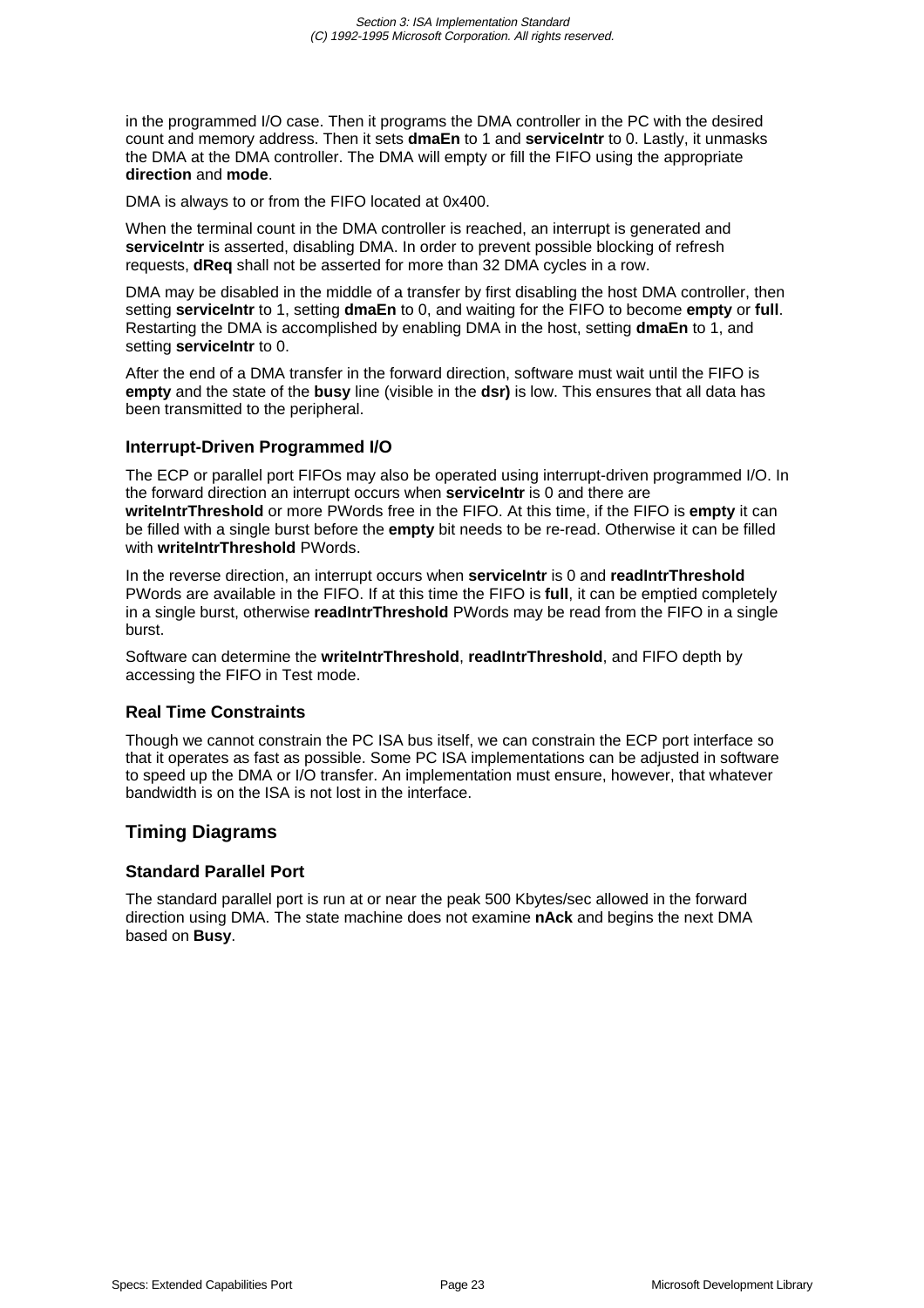

**Figure 5. Standard parallel port timing diagram**

## **ISA Interface**

#### **I/O read/write**

The I/O read, write, and DMA timings on the ISA bus are well known industry standards. This document does not describe them.

## **ECP parallel port timing**

The timing is designed to allow operation at approximately 2.0 Mbytes/sec over a 15-foot cable. If a shorter cable is used then the bandwidth will increase. The maximum timings from the host side are required. The timings should be as tight as possible to enhance performance.



**Figure 6. ECP parallel port forward timing diagram**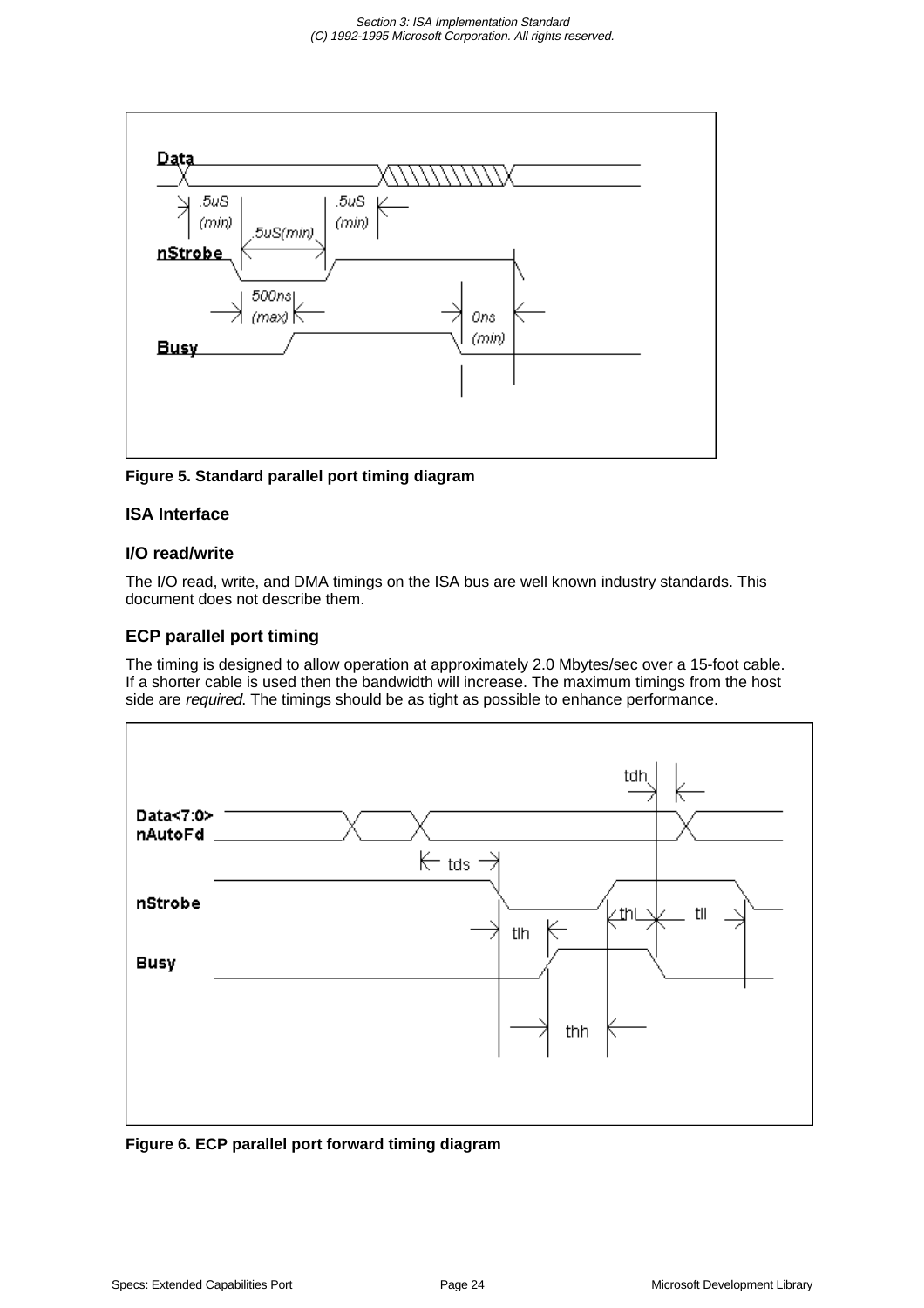

**Figure 7. ECP parallel port backward timing diagram**

## **Electrical Information**

#### **Table 15. Timing Characteristics**

| <b>Parameter</b> | Location | <b>Minimum</b>   | <b>Maximum</b>   |  |
|------------------|----------|------------------|------------------|--|
| tds              | driver   | 0                | infinite         |  |
| tdh              | driver   | 0                | infinite         |  |
| tlh              | receiver | 75 <sub>ns</sub> | infinite         |  |
| thh              | driver   | 0                | 1.0 <sub>s</sub> |  |
| thl              | receiver | 0                | 35ms             |  |
| tll              | receiver | 0                | infinite         |  |
|                  |          |                  |                  |  |

#### **Preliminary Discussion of Cable and Driver Characteristics**

There are several problems designing the cable-driver-receiver system. First, there is the problem of impedance matching. We measured a number of cables from various manufacturers in various lengths. All cables were shielded with at least a foil shield. Most cables were of the foil shield, 18-wire variety (one ground line).

While switching more than one line, the impedance of the cables varied from 49 to 100  $\Omega$ . With one-line switching, all cables presented a more uniform 49-62 Ω impedance.

Thus, in some cases we can implement incident wave switching on the handshake lines. The data lines will incident-wave-switch given a good cable, but data setup time is added to allow poor cables (six feet in length and under) to function properly.

Unfortunately, incident wave switching works only when there is no significant inductive coupling from other signal lines. This is true as long as there is only one-line switching in the system. When the data lines switch, a noise spike is generated on other signal lines (that is, **nStrobe** and **nAck**).

In order to guarantee noise immunity, the receiver shall ensure that the strobe (either **nAck** or **nStrobe**) has been asserted for at least tlh ns before responding. This serves to make the system more impervious to inductive switching noise.

Likewise, the driver port state machine will not examine the control handshake response lines until the data has had time to switch.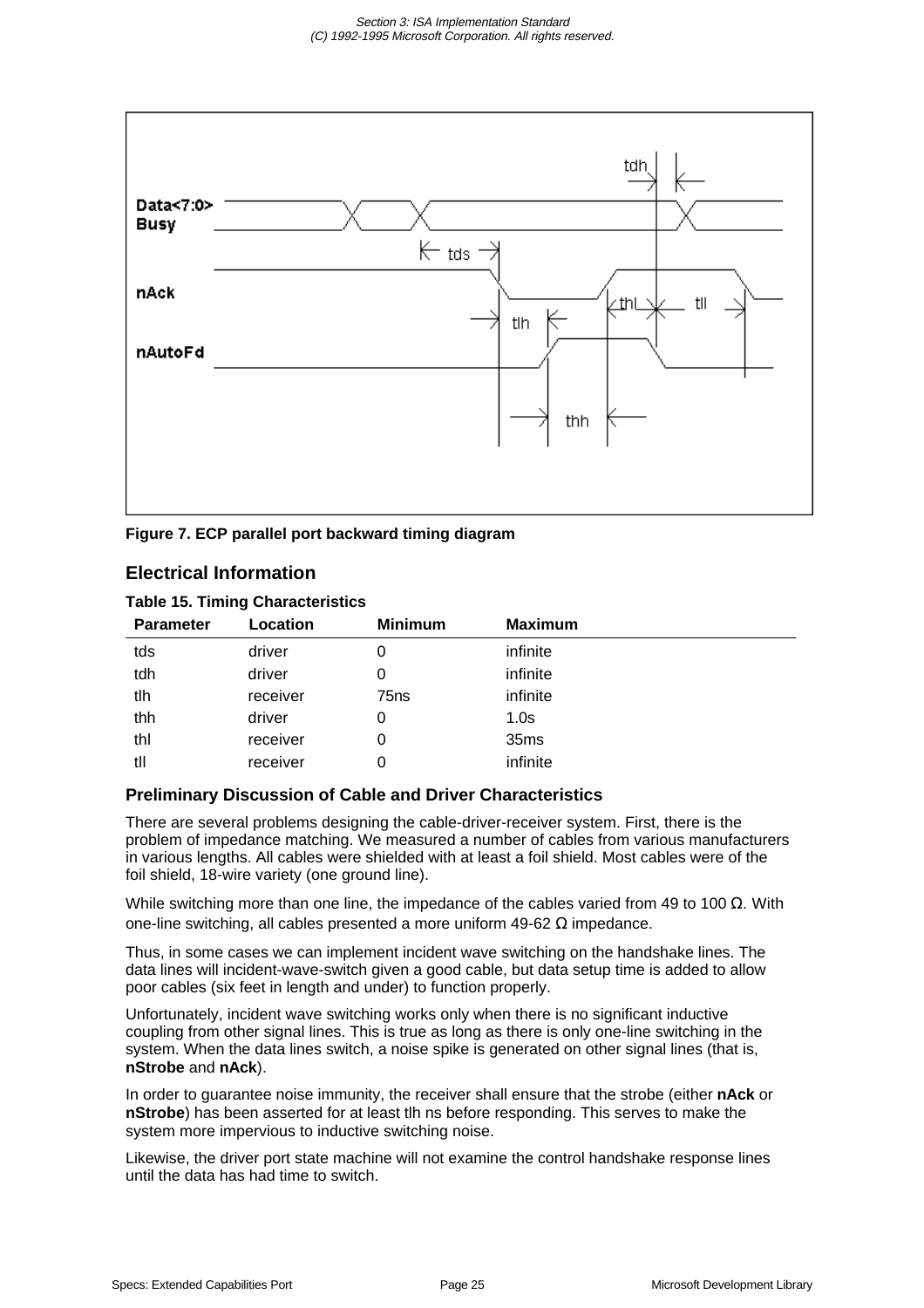Some handshake signals (tll, thl, thh) may be assumed to incident-switch since there is no noise coupling and a reasonable impedance match.

The RC network is designed to provide an RF filter, and to match the cable's impedance. The capacitance has the effect of lowering the characteristic impedance, and this is matched by the lower driver impedance range. Of major importance is that the capacitance on both the driver and receiver be of the same value to attain operation without reflections.

|  |  |  | <b>Table 16. Cable Requirements</b> |
|--|--|--|-------------------------------------|
|--|--|--|-------------------------------------|

| <b>Cable (Shielded)</b>                          |      | <b>Minimum</b> | <b>Maximum</b> |
|--------------------------------------------------|------|----------------|----------------|
| $Z^0$ (multiple switching, length $\leq 6$ feet) |      | 48 $\Omega$    | 100 $\Omega$   |
| $Z^0$ (multiple switching, length $> 6$ feet)    |      | 48 $\Omega$    | $65 \Omega$    |
| <b>DC Characteristics</b>                        |      |                |                |
| <b>Table 17. DC Characteristics</b>              |      |                |                |
| <b>Rs Driver (pull-down)</b>                     | 30   | 50             | Ω              |
| <b>VCC</b>                                       | 4.75 | 5.25           | V              |
| Vil                                              |      | 1.0            | V              |
| Vih                                              | 2.0  | VCC            | V              |
| <b>Table 18. Capacitance</b>                     |      |                |                |
| Capacitor                                        | рf   | tolerance      |                |
| C <sup>data</sup>                                | 180  | 10%            |                |
| $C^{\text{control}}$                             | 180  | 10%            |                |



**Figure 8. Driver electronics diagram: One implementation of this specification**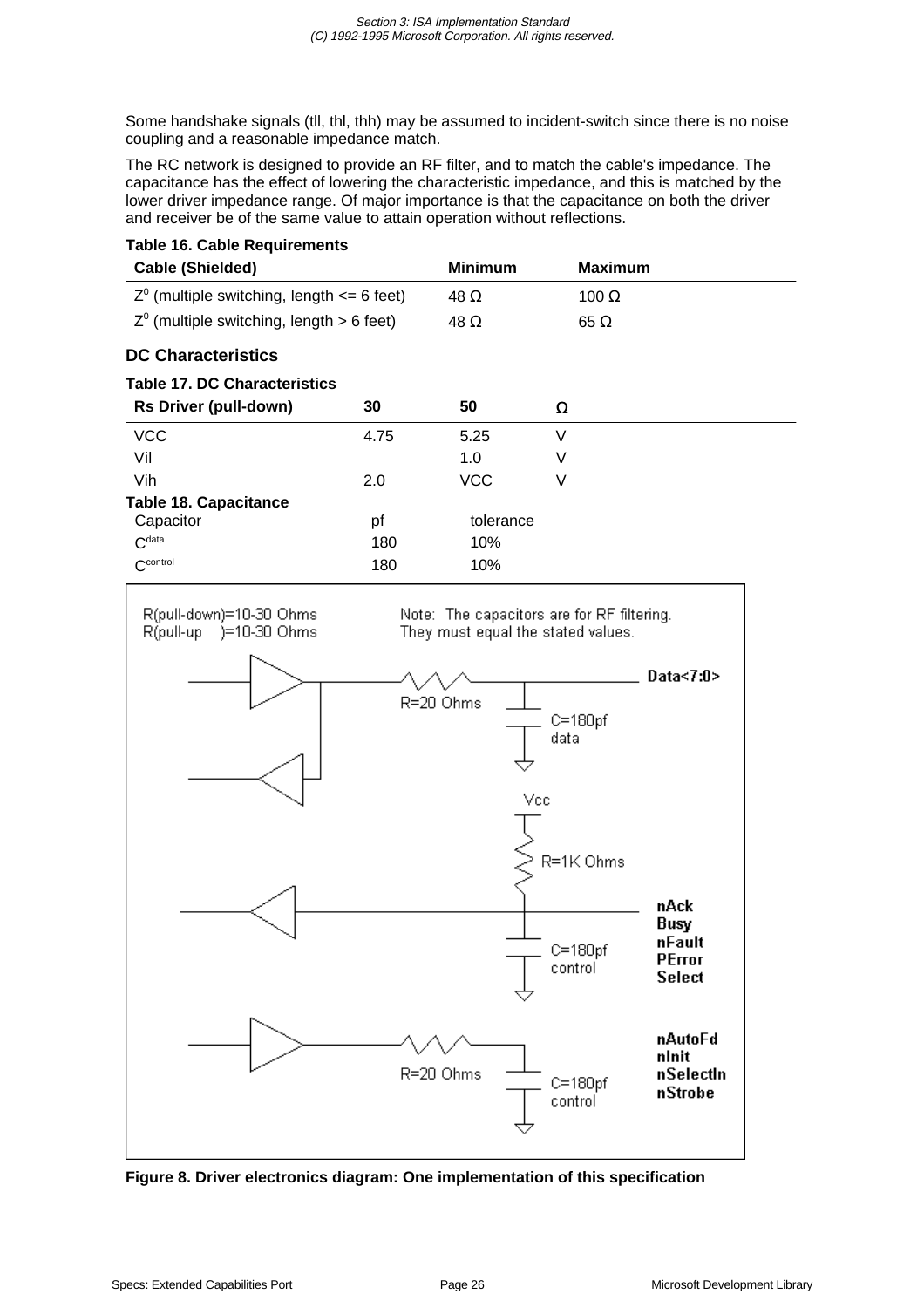# Appendix A: Peripheral-Side Design Note

The specifications and guidelines described in this document are specific to ISA implementation on a host PC system. Peripherals tend to have bus architecture that has nothing in common with the host PC architecture.

Although this document is not meant to provide a guideline for ECP port design on a peripheral, you need to keep the following special consideration in mind.

The peripheral must always return data when a byte is requested. Peripheral devices that know the total number of bytes to be transmitted must not stop sending data after that number of bytes is reached. Additional "don't care" data bytes must be sent to "pad" the transfer. The host interface will discard any extra bytes received. The extra "don't care" bytes are useful to provide alignment to wider busses (that is, 16-bit, 32-bit, 64-bit).

## **Use of nFault (nPeripheralRequest)**

When a peripheral wishes to interrupt the host, it asserts nFault low. It will hold nFault low until service is established or until a negotiation phase. If faster latency is desired, it is a good idea to continue to accept or transmit data while nFault is asserted. If latency is not a problem (that is, an error interrupt) then stalling the transfer and asserting nFault is acceptable.

# Appendix B: Known Enhancements to This Standard

## **Detection of FIFO State Errors**

At least one port design has implemented a feature that generates an error if the FIFO is overwritten in the forward direction or overread in the reverse direction. This error should never occur with proper hardware and software design. In the case of the error, some designs may set both the **full** and **empty** bits in the **ecr** and generate a service interrupt (setting the service interrupt bit).

In order to clear the FIFO error condition, software shall exit ECP mode, placing the port instead into Standard (000) or PS2 (001) mode.

This feature is noted here so that drivers may be able to interpret the event properly.

## **Use of Nonpulsed (Level-Triggered) Interrupts**

The original design of this port generated pulses on each interrupt event. This will work fine on ISA machines, but some designers wish to make the port function in the standard level ISA fashion. In order to do this, the level interrupt is enabled (driven low) whenever the device is in ECP, Test, or Centronics FIFO mode. When an interrupt condition exists, the signal is driven high.

After receiving, the interrupt driver will read the ECR to determine the cause of the interrupt. It then writes the ECR, setting the **serviceIntr** bit to 1 and the **nErrIntrEn** bit to 1. This masks all interrupt sources and causes the **iRq** line to go low. After servicing the Interrupt, the driver will re-enable interrupts, if desired, by writing **serviceIntr** and/or **nErrIntrEn** bits to 0.

After the completion of each DMA transfer (terminal count), the driver shall first write **dmaEn** to 0 before beginning another DMA transfer.

The software driver shall ensure that the interrupt due to **nAck** is disabled whenever the port is using ECP protocol or ECP mode to transfer data.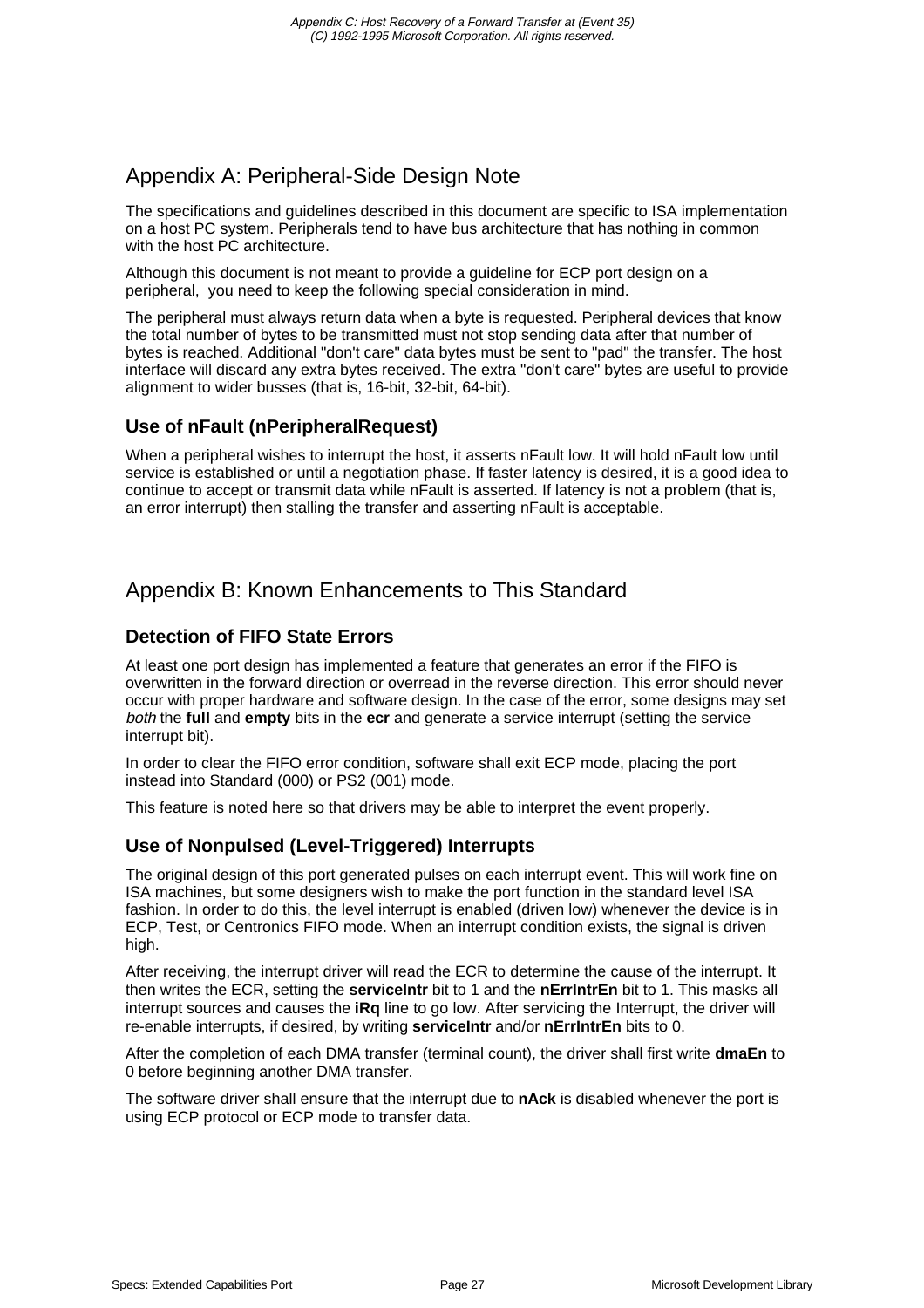# Appendix C: Host Recovery of a Forward Transfer at (Event 35)

## **Background**

Long after this specification was implemented, IEEE noticed a potential problem for some designs: It was possible for some peripherals to stall forever in event 35 and there was no way for the host to legally "break out" of the forward transfer without data loss and protocol violation. The specification was modified to allow for a Host Recovery phase.

Software can easily implement the recovery handshake; however, software must determine the total number of bytes that remain in the FIFO first so they can be retransmitted. The basic idea is to fill the FIFO so we know how many bytes were in the FIFO. Then software adjusts for any partially transmitted PWords or bytes that may be in an output transceiver stage. This byte adjustment data is placed in **cnfgA**<2:0>.

Software will perform the following steps to recover from a Forward Data Transfer at event 35:

[The ECP port is in mode 011, stuck on event 35, trying to transmit, and we want to recover.]

- 1. Write to the **dcr** driving the **nStrobe** signal low. This prevents further data transfers even if the peripheral starts accepting data.
- 2. The number of PWords in the FIFO at abort time is computed by writing PWords to the FIFO until the **full** is set to 1. For PWord sizes of 2 and 4 bytes, the PWord at the head of the FIFO may be partially transmitted.
- 3. The host writes the **ecr** and sets the mode to 001. This causes the port to reset the FIFO and load FIFO state information into **cnfgA**<1:0>. This will be used by software to determine how many bytes remain untransmitted in the PWord at the head of the FIFO.

**Note** Steps 4 through 8 describe the Recovery Handshake.

- 4. The host tri-states its drivers by writing the **dcr direction** bit to 1.
- 5. The host writes the **dcr** setting **nInit** low and waits for **dsr PE** signal to go low.
- 6. The host writes the **dcr** setting **nStrobe** high.
- 7. The host writes the **dcr** setting **nInit** high and waits for **dsr PE** signal to go high.
- 8. The host has recovered and is in the Forward Idle phase. It now reads **cnfgA** and computes the actual number of bytes that need to be retransmitted. The software takes the number of PWords in the FIFO, and adjusts for a partial PWord and for a byte in the output transceiver by using the values in **cnfgA**<2:0>.

## **Example 1**

Suppose we have a byte-wide interface, a FIFO depth of 32 PWords, and **cnfgA**<2:0> = 011b. At abort time we write 2 bytes to the FIFO to make it **full**. The value in **cnfgA**<1:0> does not matter, since this is a byte-wide interface; however, the 0 in **cnfgA**<2> indicates that there is a byte in the output transceiver we must count. Thus the total number of bytes to be re-sent is:

Bytes to be reset =  $(32-2) + 1$  (transceiver byte)

## **Example 2**

Suppose we have a word-wide interface, a FIFO depth of 32 PWords, and **cnfgA**<2:0> = 111b. At abort time we find that 2 more PWords make the FIFO **full**. The value in **cnfgA**<1> does not matter, since this is a word-wide interface. The 1 in **cnfgA**<2> indicates that there are no bytes in the output transceiver, and the 1 in **cnfgA**<0> indicates that the PWord at the head of the FIFO is partial, containing only 1 byte. Thus:

PWords in  $FIFO = 32 - 2 = 30$ 

One of these is a partial PWord, thus:

- Complete PWords in FIFO = 29
- Partial PWords in  $FIFO = 1$
- Bytes to be reset =  $(29)$  \* 2 + 0(transceiver byte)+ 1(partial PWord) = 59 bytes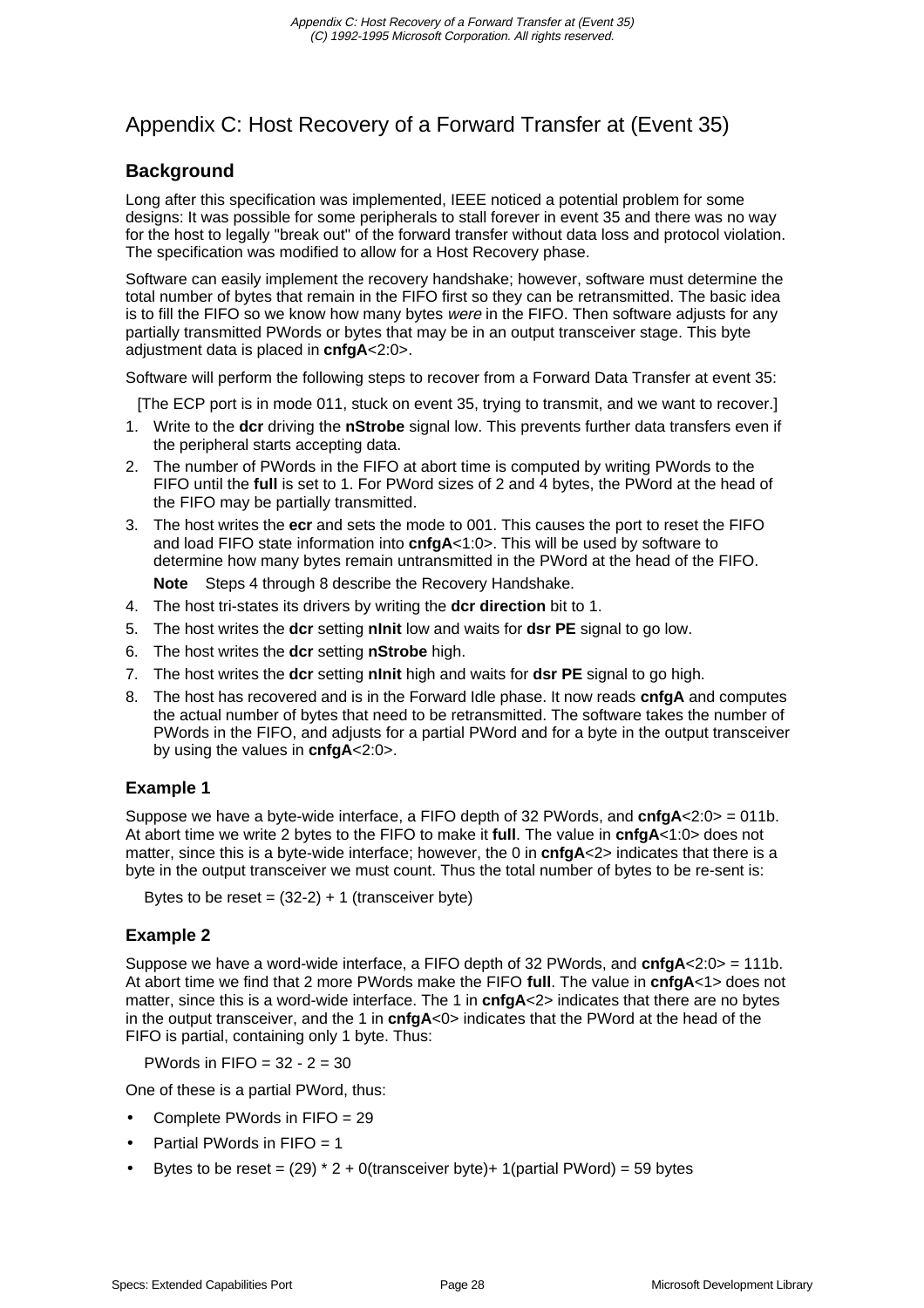## **Example 3**

Suppose we have a 32-bit-wide interface, a FIFO depth of 16 PWords, and **cnfgA**<2:0> = 011b. At abort time we write 4 PWords to fill the FIFO; thus we know that there are 12 PWord entries in the FIFO used. The value in **cnfgA** indicates that there is 1 byte in the transceiver and the PWord in the FIFO being transmitted contains only 3 bytes. Thus:

- PWords in FIFO =  $16 4 = 12$
- Complete PWords in FIFO = 11
- Bytes to be re-sent  $= 4 * 11 + 3$  (partial bytes in PWord being transmitted) + 1 (transceiver  $b$ yte) = 48 bytes

# ECP Driver Hardware Notes

Revision: 1.1 July 20, 1993

Microsoft assumes no liability for direct, indirect, incidental, consequential, or other damages arising from the use of this specification contained herein, and reserves the right to update, revise, or change any information in this document without notice.

# Document History

| <b>Revision</b> | <b>Date</b>  | <b>Action</b>                                      | Author(s) |
|-----------------|--------------|----------------------------------------------------|-----------|
| 1.0             | $6 - 1 - 93$ | Wrote first draft of notes                         | Dave Voth |
| 11              | 7-9-93       | Updated Abort Section to reflect IEEE spec wording | Dave Voth |

## Introduction

## **Document Purpose**

This document is a set of notes to aid the software engineer in writing drivers for the ECP/ISA interface. It attempts to impart an understanding of the hardware and answer some commonly asked questions about writing ECP drivers.

The reader of this document should be aware that the port specification, not this document, is the official source of information. If there are any conflicts between this document and the ECP ISA port specification, this document should be considered in error.

## **Other Documents**

The reader should be familiar with the Standard P1284 by IEEE and the Microsoft/Hewlett-Packard ISA ECP Port Specification.

## **Scope**

This document is useful for all compatible ECP ISA port devices.

## **Overview**

The ECP ISA parallel port is an enhancement to the existing port. It offers hardware-assisted data transfer in any of several modes. The hardware assist accelerates the transfer by providing handshaking on the control lines reducing the software burden.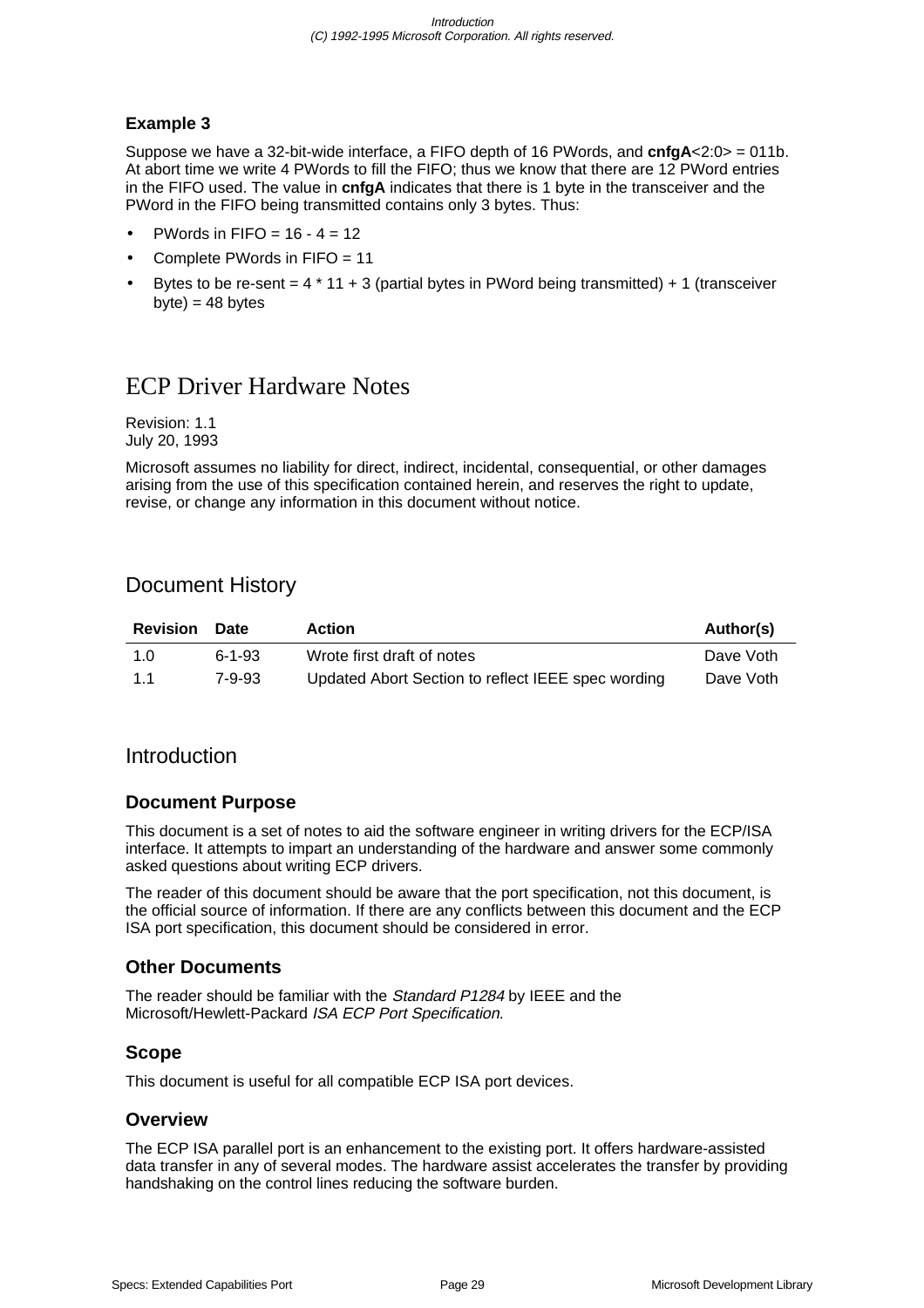The driver is responsible for port detection, configuration, and any data transfer and/or alignment operations. The data transfer operations may use interrupts and/or DMA.

# API Interface

The actual mechanism a driver will use for receiving or transmitting data from an application through the operating system is beyond the scope of this document. What is specified here is the required range of API functionality and those functions that the interface must provide, and not exactly how they are implemented. The exact parameters and return values are not defined here. For example, many of the functions described here will be carried out by an **ioctl** procedure and may not have specific procedure calls of their own.

The drivers shall be able to implement the following interface functionality:

| <b>API Function and Purpose</b>                                                                                                                                                                     | <b>Before Call</b>                      | <b>After Call</b>     | <b>Method of Operation</b>                      |
|-----------------------------------------------------------------------------------------------------------------------------------------------------------------------------------------------------|-----------------------------------------|-----------------------|-------------------------------------------------|
| Initialize()                                                                                                                                                                                        | Undefined                               | Compatibility         | Not applicable                                  |
| Open()-Negotiates the peripheral<br>into P1284 ECP mode.                                                                                                                                            | Compatibility<br>mode                   | Forward-Idle          | Not applicable                                  |
| Close()-Terminates any ongoing<br>operations and negotiates the<br>peripheral into compatibility mode.                                                                                              | Any ECP phase                           | Compatibility<br>mode | Not applicable                                  |
| SetChannelAddress(00x7f)-Sets<br>the peripherals data channel to a<br>specified value.                                                                                                              | Any ECP phase                           | Forward-Idle          | Hardware assist or<br>software emulation        |
| ReadString(char* lpsBuffer, int<br>byteCount)-Negotiates to reverse,<br>reads byteCount or more bytes<br>from the peripheral and places<br>byteCount bytes into lpsBuffer.<br>Then negotiates back. | Any ECP phase                           | Reverse               | Hardware assist (DMA<br>or Intr or polled)      |
| WriteString(char * lpsBuffer, int<br>byteCount)-Writes the specified<br>number of bytes from lpsBuffer to<br>the peripheral.                                                                        | Any ECP phase                           | Forward-Idle          | Hardware assist (DMA<br>or interrupt or polled) |
| ReadByte()-reads a byte from the<br>peripheral.                                                                                                                                                     | Any ECP phase                           | Reverse               | Hardware assist                                 |
| WriteByte()-Writes a byte to the<br>peripheral.                                                                                                                                                     | Any ECP phase                           | Forward-Idle          | Software emulation or<br>hardware assist        |
| Abort()                                                                                                                                                                                             | Any ECP phase                           | Forward-Idle          | Software emulation                              |
| SetAbortTimeout(int<br>seconds)-Sets the time the driver<br>must wait before it Abort()s the<br>transfer if no progress is being<br>made.                                                           | Forward or<br>Reverse-Transfer<br>phase | Forward-Idle          | Software emulation                              |

# Port Detection: Initialize()

Prior to any driver being installed, or perhaps as a check of the installed driver, software must check the ISA port for the presence of an ECP ISA port. This can be done in many ways, but a couple of key features are noteworthy:

- Generally the port is detected by the presence of the ECR register.
- This must be done after boot time and the port must be in an idle state.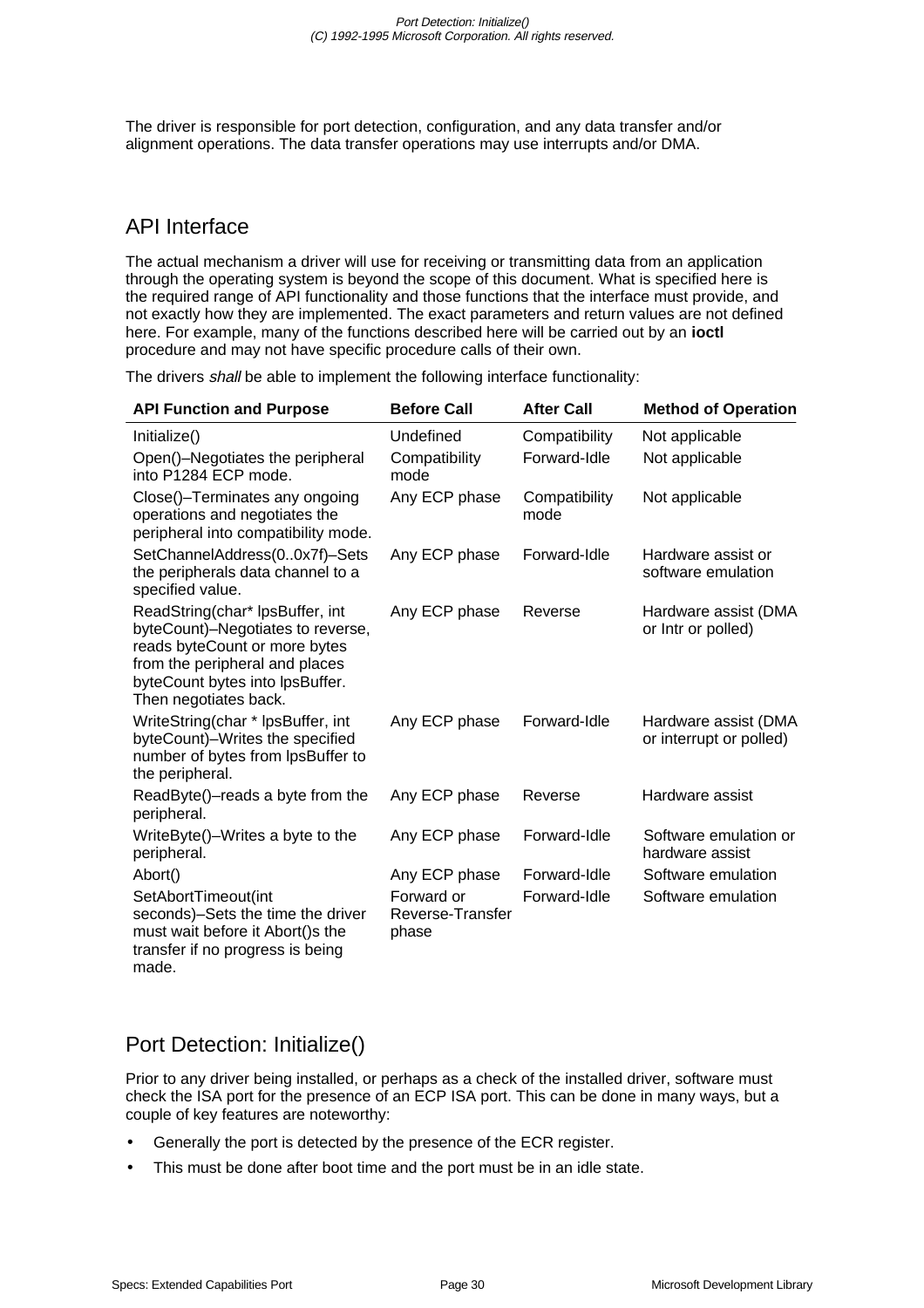- 1. Read the ECR and verify that the Full bit is a 0 and the Empty bit is a 1. Verify that this differs from the corresponding bit-position values in the **dcr**.
- 2. Now we know that the Port is probably an ECP port and we can try to do some additional testing. Write the ECR to 0x34 and read the ECR: It should contain 0x35 (Full and Empty are read-only status).

## **Port Information**

After the port is detected, it is important to determine some of the attributes of the port. This is done by writing the ECP register with 0xf4, placing the port in Configuration mode.

Reading **cnfgA**, you determine PWord size (if the port is 1, 2, or 4 bytes wide). This knowledge is essential for setting up DMA and programmed I/O transfers.

Bit 7 of configuration A register is useful for setting up the **nFault** interrupt. If this bit is set to 1 then the driver may enable both **nFault** and service interrupt at the same time. If this bit is 0 then the driver must allow only one interrupt type at a time (more on this later). In any case, this information is usually collected once at boot time.

Next the driver should determine if the port supports hardware compression. The **compress** bit field allows software to turn off (or on) any hardware compression. Software should attempt to write **compress** to 1 and then read it back. Devices not supporting hardware compression will return a 0 while devices supporting compression will allow this bit to be written to a 1. The **compression** bit should then be initialized to 0 (until such a time as a compressed data transfer is desired).

Bit 6 of **cnfgB** is useful for detecting interrupt line conflicts. If this bit is 0 when read, we are guaranteed to have an interrupt conflict. The software should report the conflict and not enable interrupts. If bit 6 is read as a 1 then there may or may not be an interrupt conflict.

The other bit fields in **cnfgB** (**intrLine**, **dmaChannel**) were intended to allow for a software-configurable hardware implementation. Unfortunately, most (if not all) designs do not have enough pins to implement this and will return read-only 0s in this register.

Software should attempt to write **intrLine** and **dmaChannel** to the state defined in the win.ini file. If undefined, then the default state (Intr channel 7, DMA channel 3 or 5) should be tried. Software must try to detect resource conflicts and ensure that no other hardware is sharing the resources. In any case the **iRq** , **dRq** selection process must be modifiable via the windows ports dialog box, win.ini file, so the user can override the default settings.

## **Direction Bit and Mode 000, 001**

Beware! Setting the port to mode 000 may clear the direction bit on some designs. For example, if software writes direction bit to 1 in mode 000, then sets the mode to 011 (ECP mode), the direction bit will still remain 0 and the ECP mode will be in the forward direction. Software, to avoid this potential problem, should not use mode 000, but use only mode 001 as the direction bit is writeable in mode 001. Mode 001 is identical to mode 000 except the direction bit functions properly.

## **FIFO Information and Test**

The size of the FIFO and the interrupt thresholds can be determined in test mode. These parameters are acquired via the following sequence of events:

- The chip is placed in forward test mode with the interrupts off. The FIFO is written one PWord at a time until the **full** bit is set. The total number of PWords written equals the size of the FIFO, which is assumed to be the same in either direction.
- The **serviceIntr** bit is written first to 1 then 0, enabling the service interrupt (the FIFO is still full from the previous step). PWords are then read from the FIFO until a service interrupt occurs (**serviceIntr** becomes set to 1). The number of PWords read from the FIFO is equal to the **writeIntrThreshold**.
- Software should verify that the interrupt was in fact registered at the PIC by installing an interrupt handler and counting the interrupts. The **writeIntrThreshold** indicates the number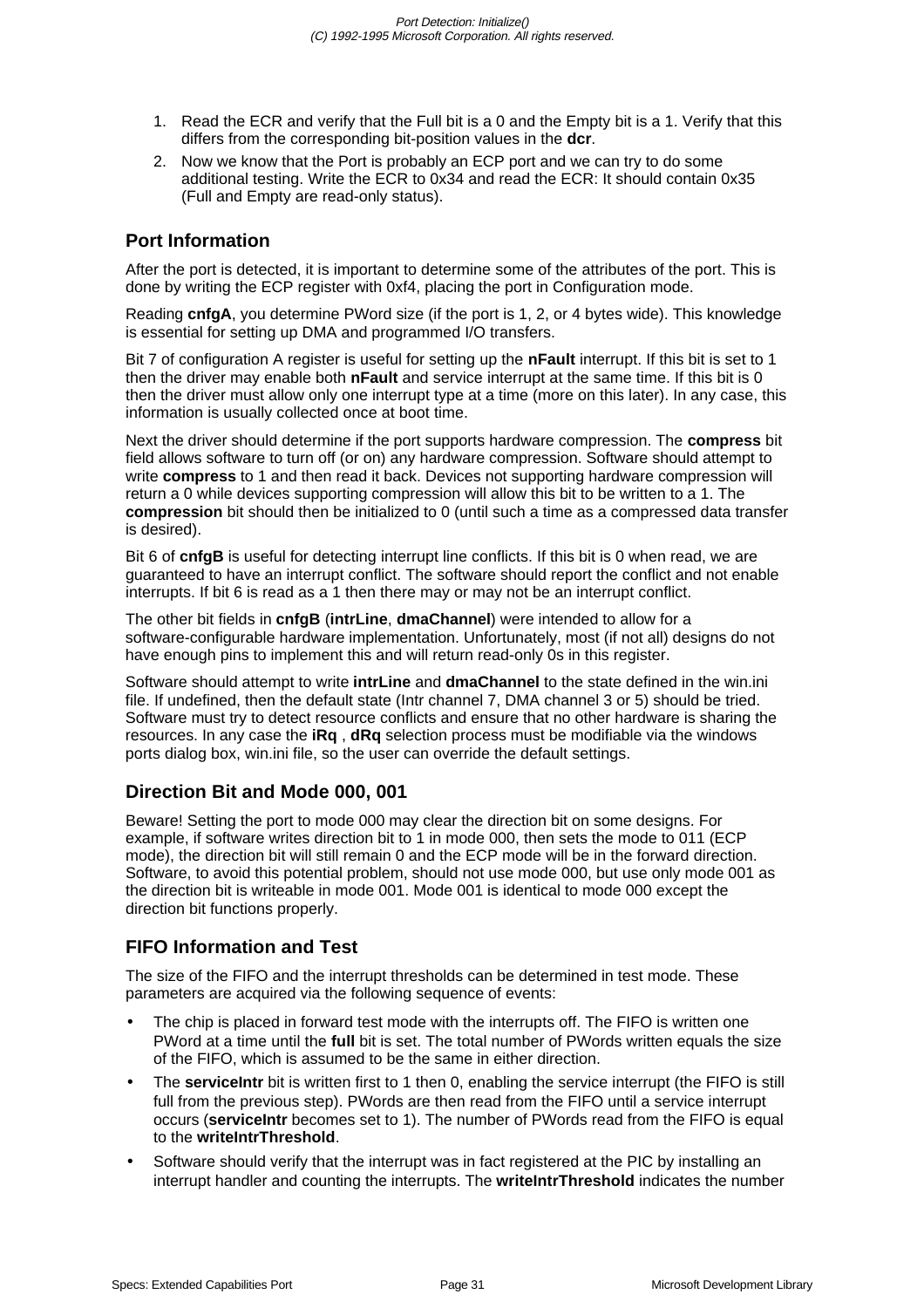of bytes that may safely be written when an interrupt occurs.

- Software then initializes the FIFO by setting the mode field to 001, and places the port in the reverse direction by setting the **direction** bit to 1 in the **dcr**. The port is then placed back in test mode and service interrupt is written first to 1, then to 0 (enabling the interrupt). PWords are then written to the FIFO until a service interrupt occurs (**serviceIntr** becomes set to 1). The number of PWords written to the FIFO is equal to the **readIntrThreshold**.
- Software should verify that the interrupt was in fact registered at the PIC by installing an interrupt handler and counting the interrupts. The **readIntrThreshold** indicates the number of bytes that may be safely read when an interrupt occurs.

# Port Initialization (Open)

When an application opens a channel through the port, software shall use the P1284 negotiation to place the peripheral in the Forward-Idle state. The **ecr** should be set to 0x34 by the time this call returns.

# Forward Transfer

## **WriteByte()**

Software will execute the proper negotiation sequence to place the peripheral into the Forward-Idle state if it needs to. Software may then, using the **dcr**/**dsr** and data register, write a byte to the peripheral. Software may also use the hardware to assist the data transfer if the PWord size is 1 byte. This is done by writing to the FIFO when the **ecr** is set to ECP mode with the byte to be transmitted.

To ensure that the byte has been completely transmitted in ECP mode, or prior to changing the mode bits, the FIFO must be **empty** and the state of **busy** must be low.

## **SetChannelAddress(0..0x7f)**

Software will execute the proper negotiation sequence to place the peripheral into the Forward-Idle state if it needs to. Software may then, using the DCR/DSR and data register, write a byte to the peripheral. It may also write to the **aFifo** if it has already set up the port in ECP mode (011).

## **WriteString()-Programmed I/O**

Because the channel has been established via the Open call, the job of the driver at this point is very specific. If the driver does not use interrupts or DMA it may use the FIFO and automatic hardware handshake provided by the hardware to transfer data.

- 1. Set Port in ECP mode.
- 2. Use String Repeat Operation to move the desired number of PWords to the FIFO. If there are extra bytes left over due to byte-PWord misalignment, the driver must change to STD mode after the FIFO is **empty** and then transfer the remaining bytes using programmed I/O to the **dcr**/**dsr**/**data** registers.
- 3. When the FIFO is empty and the state of the busy signal is low, the data has been transferred and the operation is over. Note that if for any reason both the **empty** and **full** bits are simultaneously set, an error has occurred and should be reported.
- 4. IF **nFault** in the DSR is asserted, a message or some signaling mechanism must be passed back to a user-defined service routine for handling.

## **WriteString()-Interrupt-Driven Programmed I/O Forward Data Transfer**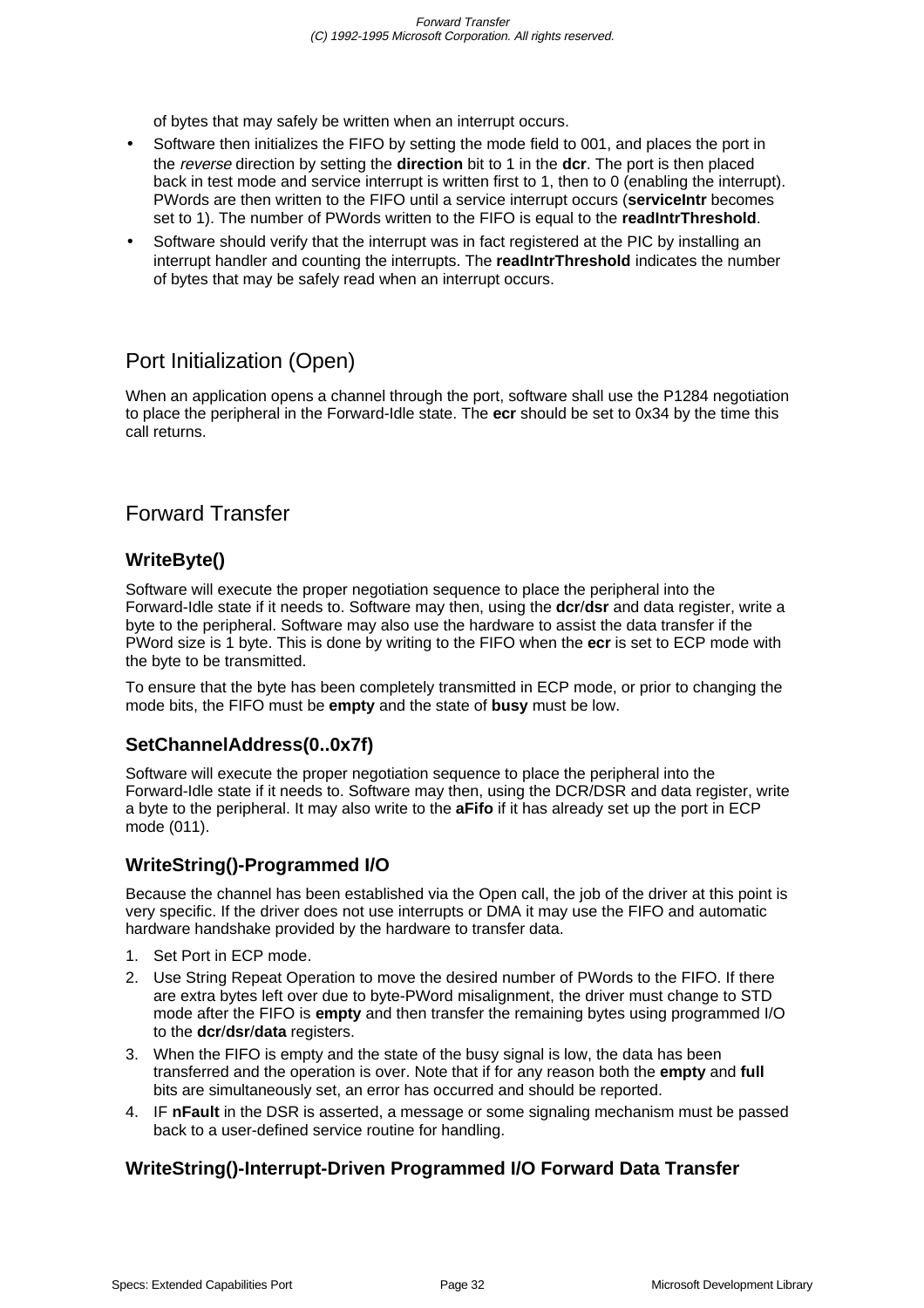An interrupt may be used to indicate that the port requires service (more data) for string transfers that exceed a FIFO size. Of course, prior to the transfer an interrupt service routine must be installed and the port set up properly. The interrupt service routine handles the interrupt and refills the FIFO with data. The steps below must be followed in order by the interrupt handler:

- 1. Read **ecr**. If **serviceIntr** is not set, then the interrupt was false and the service routine should exit. Read DSR if an **nFault** interrupt is asserting, then send a Message to signal that fact to the peripheral.
- 2. Write **ecr** to 0x74. This sets **serviceIntr** to 1 and **nErrIntrEn** to 1, masking the interrupts.
- 3. If the **empty** bit was set in the ECR, then FIFO-size PWords may be written to FIFO, otherwise **writeIntrThreshold** PWords may be written to the FIFO. A string repeat command of PWord width should be used to maximize performance.
- 4. Hardware will move the FIFO data to the peripheral using the ECP mode.
- 5. The **ecr** may be read again, if desired, to see if **empty** is 1. If so, the hardware has completely sent the previous data burst and the FIFO may be filled with a FIFO-size burst transfer. Rechecking the **empty** a few times will greatly improve the high-end performance, as the interrupt latency is usually around 100ms.
- 6. If more data remains to be transferred and the FIFO is not **empty**, the interrupt service routine should enable interrupts by unmasking the service interrupt (and possibly the **nFault** interrupt) just before returning from the interrupt routine.

## **Cleanup**

After the transfer (remaining byte count < PWord) to the FIFO has been completed, the driver must verify that the **empty** bit is 1 in the **ecr** and the state of **busy** is low, to ensure that the last data has been transferred. If software changes the mode field in the **ecr** prior to **empty**, the data in the FIFO will be lost.

If a misalignment exists (remaining count  $l = 0 <$  PWord) between the PWord size and number of bytes to be transmitted at the end of a transfer, the driver must not use the FIFO to transfer the final misaligned byte(s). It must do so in STD mode using the DSR/DCR/DATA registers.

## **WriteString()-DMA-Driven Forward Data Transfer**

DMA may be used to move a specific amount of data. Of course, to use DMA the device must have the use of a DMA channel (**dRq**) and interrupt (**iRq**). Software should do some sanity checking sometime in the process to ensure that the device is actually connected to the channel and interrupt.

The steps below must be followed in order to set up the DMA:

- 1. The **ecr** is written to 0x34, clearing the FIFO. The DMA controller is programmed with buffer address and count. The DMA controller remains masked at this time.
- 2. An interrupt routine is installed to handle the resulting terminal count interrupt. The **ecr** is then written to 0x7C, setting **dmaEn** first to 1 and then to 78, enabling the **serviceIntr**. Lastly, the DMA is unmasked at the DMA controller and data is moved to the peripheral.
- 3. DMA is complete when a service interrupt occurs. The interrupt handler follows the following steps:
	- a. Read **ecr** and check the interrupt sources. If no interrupt occurred then the interrupt was false and the routine should be exited.
	- b. Write **ecr** to 0x74. This masks interrupts by setting **serviceIntr** and **nErrIntrEn** to 1.
	- c. If the interrupt was caused by the service interrupt, the DMA is complete. The **dmaEn** bit in the **ecr** must then be written to a 0.
	- d. Software must wait for the FIFO to become **empty** and the state of **busy** to be low before the transfer is considered complete.
	- e. If desirable or necessary, set up another DMA and reenable interrupts as before.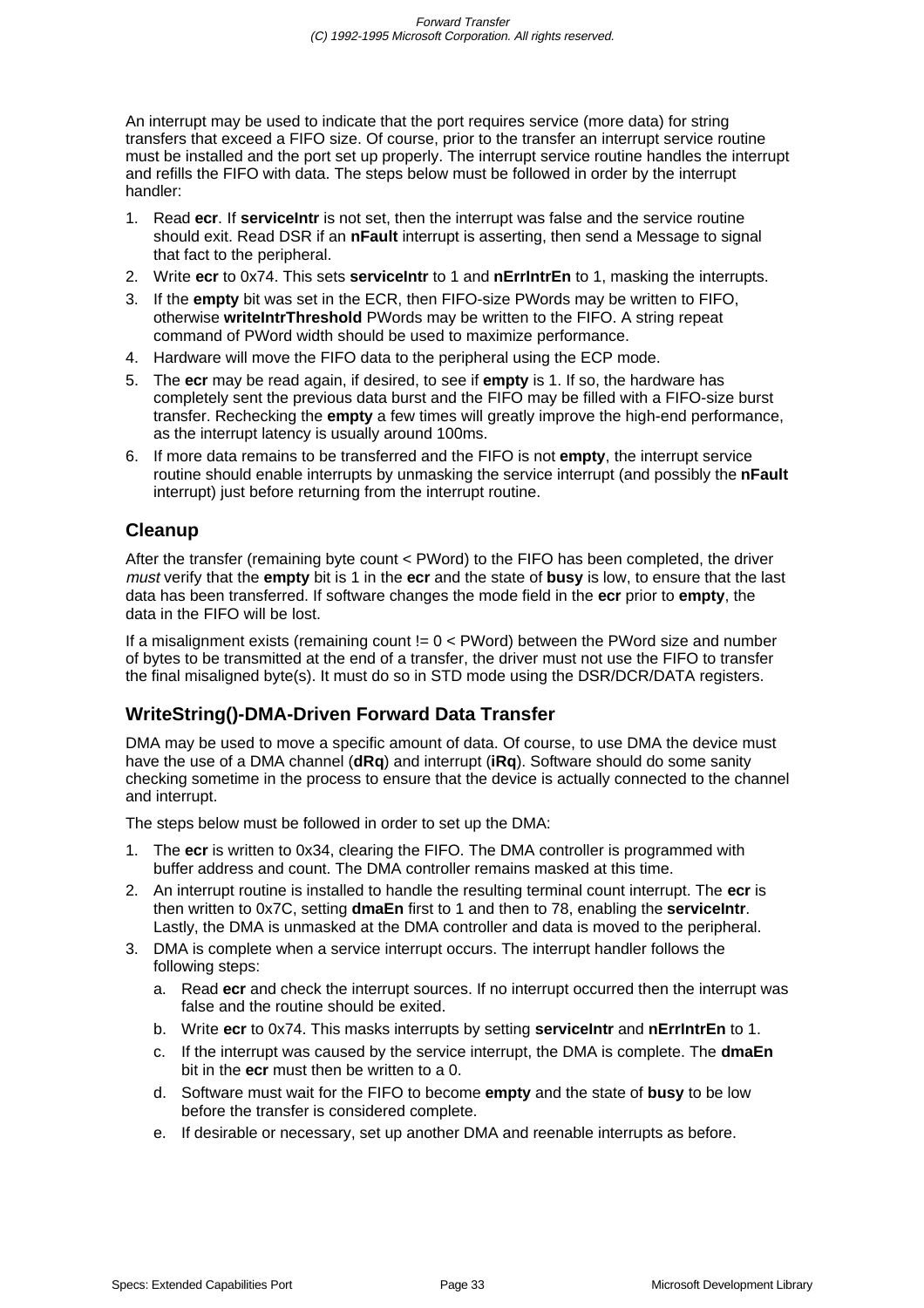# Negotiating from Forward to Reverse

In order to do a reverse ECP transfer, it is necessary to change the phase of the peripheral from forward to reverse. This is done by negotiation and is carried out by the following steps. Be sure to refer to IEEE P1284 and the ECP ISA port specification.

- 1. Complete the current forward transfer.
- 2. Place the ECP port into PS2 mode (001).
- 3. Set the direction bit to 1 (reverse), causing the ECP port data drivers to tri-state.
- 4. Set the ECP port into ECP mode (011), enabling the hardware assist.
- 5. Write to the DCR, causing **nInit** to go low. This requests a reverse transfer from the peripheral.
- 6. The peripheral will drive **pe** low when it has started the reverse transfer. Hardware will automatically move data into the ECP FIFO from the ECP data lines.
- 7. Set up a ReadString or execute a ReadByte operation.

# Reverse Data Transfer

## **ReadByte()**

Software will set the ECP port into hardware-assisted reverse mode (see "Negotiating from Forward to Reverse") and negotiate the peripheral into the Reverse phase if it has not already done so. This will cause the hardware to read data from the peripheral and place it into the FIFO. When the FIFO is not **empty**, a PWord may be read from the FIFO and the byte requested returned.

If a subsequent **Read()** command is issued, the driver may read another PWord burst from the FIFO or use the unused part of a previously read PWord in order to return the byte. If a subsequent **ReadString()** command is issued, the driver sets up and executes the operation. However, in both of these two cases, negotiation must not occur and the mode (ECP = 011) of the port must not be changed, or data loss will result.

If a **Write**, **WriteString**, or **Close** command is issued, the phase and mode of the port will of course be changed.

# **ReadString()**

Software will set the ECP port into hardware-assisted reverse mode (see "Negotiating from Forward to Reverse") and negotiate the peripheral into the Reverse phase if it has not already done so. This will cause the hardware to read data from the peripheral and place it into the FIFO. When the FIFO is not **empty**, a PWord may be read from the FIFO and the byte requested returned.

If a subsequent **Read()** command is issued, the driver may read another PWord burst from the FIFO or use the unused part of a previously read PWord in order to return the byte. If a subsequent **ReadString()** command is issued, the driver sets up and executes the operation. However, in both of these two cases, negotiation must not occur and the mode ( $ECP = 011$ ) of the port must not be changed, or data loss will result.

If a **Write**, **WriteString**, or **Close** command is issued, the phase and mode of the port will of course be changed.

## **Interrupt Driven Programmed I/O**

One method of moving string data from the FIFO is via interrupt-driven programmed I/O. As data in the FIFO reaches the **readIntrThereshold** it generates a service interrupt. The interrupt routine moves the data from the FIFO to memory. The following sequence should be used by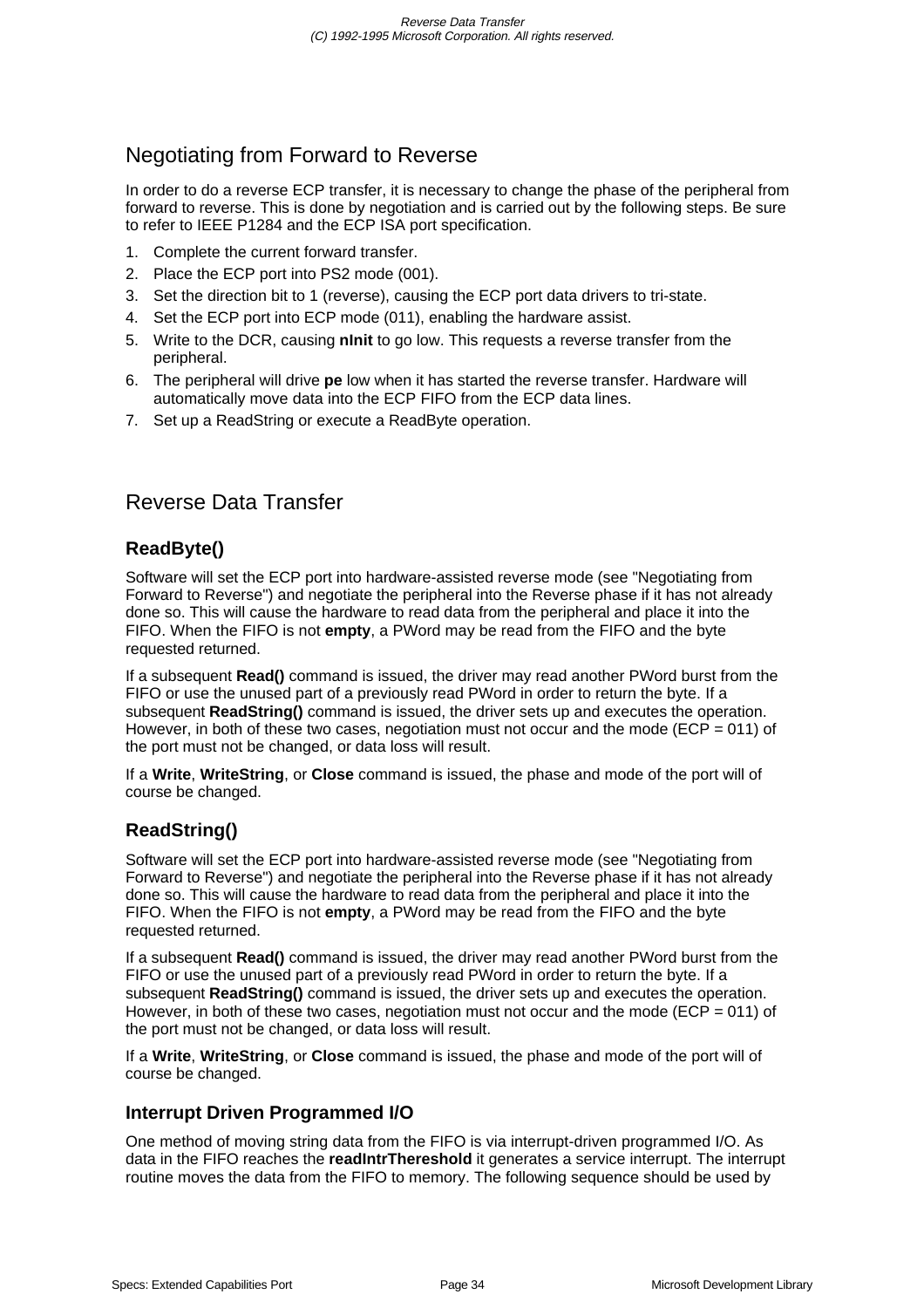the interrupt service routine:

- 1. Read the **ecr** to determine the source of the interrupt. If no interrupt source is found, the interrupt is false and should be ignored.
- 2. Mask the interrupts by writing **serviceIntr** and **nErrIntrEn** to 1.
- 3. If the **full** bit in the **ecr** is set, the entire FIFO may be read; otherwise a **readIntrThreshold** number of PWords may be read from the FIFO. A string repeat command should be used to maximize performance.
- 4. The peripheral will attempt to keep the FIFO full, sending extra "don't care" data to fix any FIFO alignment problems. Thus, software may read more bytes than required and discard any unneeded bytes in order to generate correct alignment. For example, say the host wants to read 5 bytes from a FIFO with a PWord size of 2 bytes. Software reads 3 PWords, discarding the extra byte.
- 5. When the interrupt service is complete, the interrupts are unmasked if more data transfer is required.

## **DMA-Driven Reverse Transfer**

DMA may be used to move a specific amount of data from the FIFO to memory. Of course, to use DMA, the device must have use of a DMA channel (**dRq**) and interrupt (**iRq**). Software should do some sanity checking sometime in the process to ensure that the device is actually connected to the channel and interrupt.

The steps below must be followed in order to set up the DMA:

- 1. Prior to negotiation, the DMA controller is programmed with buffer address and count. The DMA controller remains masked at this time.
- 2. An interrupt routine is installed to handle the resulting terminal count interrupt. The **ecr** is then written to 0x78; this sets (enables) the **serviceIntr** and the DMA. Lastly, the DMA is unmasked at the DMA controller—the DMA is ready to go. Some devices allow the **nFault** interrupt to be safely enabled (0x68) at the same time as **serviceInterrupt** (see discussion of **nFault** interrupt).
- 3. After negotiation into the reverse direction, the peripheral will fill the FIFO and the DMA will move the data into memory.
- 4. DMA is complete when a service interrupt occurs. At that time the number of PWords programmed for the DMA transfer have been moved to memory. The interrupt service routine should follow the following steps:
	- a. Read **ecr** and check the interrupt sources. If no interrupt occurred, the interrupt was false and the routine should be exited.
	- b. Write **ecr** to 0x74. This masks interrupts by setting **serviceIntr** and **nErrIntrEn** to 1.
	- c. If the interrupt was caused by the service interrupt, the DMA is complete. The **dmaEn** bit in the **ecr** must then be written to 0.
	- d. If the FIFO is not **empty**, software may read another PWord from the FIFO in order to fix an alignment problem. For example, suppose 4K+1 bytes were required from a 2-byte wide PWord interface. The DMA could transfer 4K bytes using DMA, then the software could read 1 additional PWord from the FIFO and extract the extra byte.
	- e. If the desired number of bytes is greater than the DMA buffer size, multiple transfers are required. In this case the ECP port *must* be kept in ECP mode until all the data has been moved. Changing modes will delete valid data from the FIFO that cannot be recovered.

In order to do multiple buffer transfers, the DMA controller should be set up for another transfer and enabled (the **dmaEn** bit is set to 1).

f. In order to restart a multi-buffer transfer, the service interrupts must be unmasked and the interrupt service routine exited.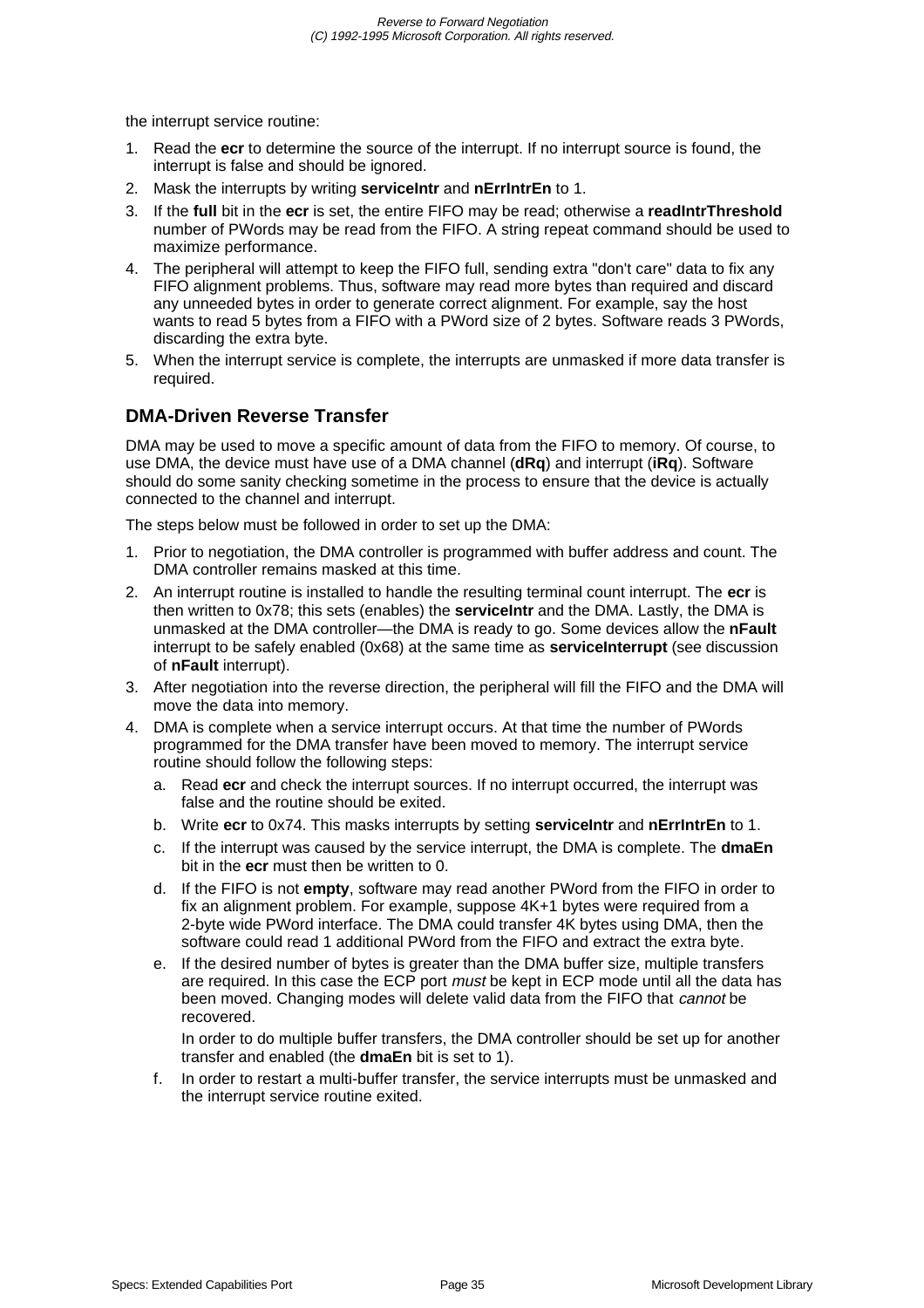# Reverse to Forward Negotiation

After the ECP port has moved data in ECP mode (011) in the reverse direction and a change of direction is required, the following steps must be taken:

- 1. First, negotiate the state of the ECP port (the peripheral) back into forward mode. This is done by setting **nInit** high and waiting for the state of **pe** go high. This causes the peripheral to terminate any ongoing reverse transfer.
- 2. The mode of the ECP port is changed to PS2 mode 001.
- 3. The direction bit is changed to 0. At this point, the bus and the ECP port are in the forward-idle state.

Abort()

# **Background**

Long after this specification was implemented, IEEE noticed a potential problem for some designs: It was possible for some peripherals to stall forever in event 35 and there was no way for the host to legally "break out" of the forward transfer without data loss and protocol violation. The specification was modified to allow for a Host Recovery phase.

Software can easily implement the recovery handshake; however, software must first determine the total number of bytes that remain in the FIFO so they can be retransmitted. The basic idea is to fill the FIFO so we know how many bytes were in the FIFO. Then software adjusts for any partially transmitted PWords or bytes that may be in an output transceiver stage. This byte adjustment data is placed in **cnfgA**<2:0>.

Software will perform the following steps to recover from a Forward Data Transfer at event 35:

- 1. The ECP port is in mode 011, stuck on event 35, trying to transmit, and we want to recover.
- 2. Write to the **dcr**, driving the **nStrobe** signal low. This prevents further data transfers, even if the peripheral starts accepting data.
- 3. The number of PWords in the FIFO at abort time is computed by writing PWords to the FIFO until the **full** is set to 1. For PWord sizes of 2 and 4 bytes, the PWord at the head of the FIFO may be partially transmitted.
- 4. The host writes the **ecr** and sets the mode to 001. This causes the port to reset the FIFO and load FIFO state information into **cnfgA**<1:0>. This will be used by software to determine how many bytes remain untransmitted in the PWord at the head of the FIFO.

**Note** Steps 4 through 8 describe the Recovery Handshake.

- 1. The host tri-states its drivers by writing **dcr direction** bit to 1.
- 2. The host writes the **dcr**, setting **nInit** low, and waits for **dsr pe** signal to go low.
- 3. The host writes the **dcr**, setting **nStrobe** high.
- 4. The host writes the **dcr**, setting **nInit** high, and waits for **dsr pe** signal to go high.
- 5. The host has recovered and is in the Forward Idle phase. It now reads **cnfgA** and computes the actual number of bytes that need to be retransmitted. The software takes the number of PWords in the FIFO, and adjusts for a partial PWord and for a byte in the output transceiver by using the values in **cnfgA**<2:0>.

## **Example 1**

Suppose we have a byte-wide interface, a FIFO depth of 32 PWords, and **cnfgA**<2:0> = 011b. At abort time we write 2 bytes to the FIFO to make it **full**. The value in **cnfgA**<1:0> does not matter, since this is a byte-wide interface; however, the 0 in **cnfgA**<2> indicates that there is a byte in the output transceiver we must count. Thus the total number of bytes to be re-sent is:

Bytes to be reset =  $(32-2) + 1$  (transceiver byte)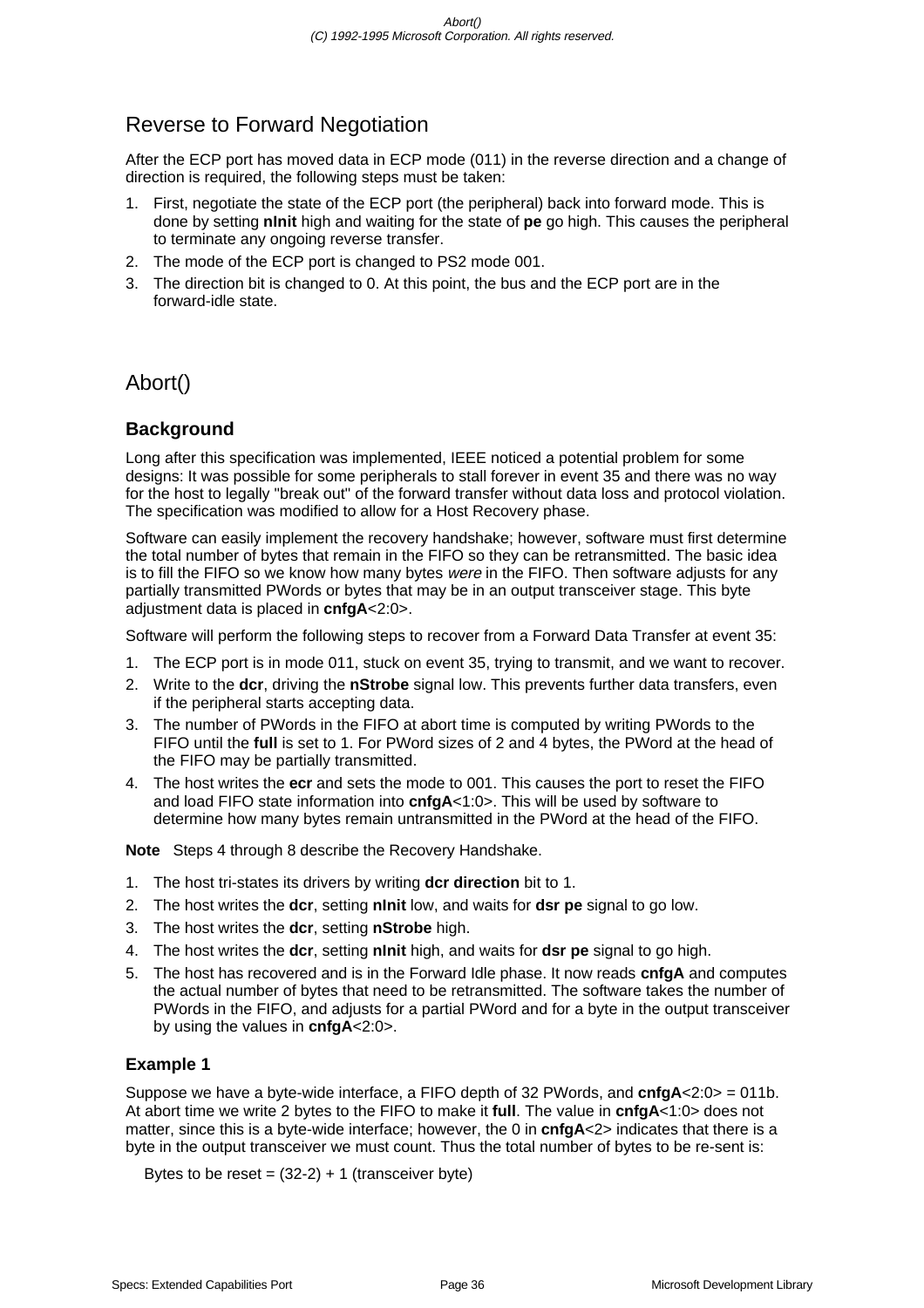## **Example 2**

Suppose we have a word-wide interface, a FIFO depth of 32 PWords, and **cnfgA**<2:0> = 111b. At abort time we find that 2 more PWords make the FIFO **full**. The value in **cnfgA**<1> does not matter, since this is a word-wide interface. The 1 in **cnfgA**<2> indicates that there are no bytes in the output transceiver, and the 1 in **cnfgA**<0> indicates that the PWord at the head of the FIFO is partial, containing only 1 byte. Thus:

PWords in  $FIFO = 32 - 2 = 30$ 

One of these is a partial PWord, thus:

- Complete PWords in FIFO = 29
- Partial PWords in FIFO = 1
- Bytes to be reset =  $(29)$  \* 2 + 0(transceiver byte)+ 1(partial PWord) = 59 bytes

## **Example 3**

Suppose we have a 32-bit-wide interface, a FIFO depth of 16 PWords, and **cnfgA**<2:0> = 011b. At abort time we write 4 PWords to fill the FIFO; thus we know that there are 12 PWord entries in the FIFO used. The value in **cnfgA** indicates that there is 1 byte in the transceiver and the PWord in the FIFO being transmitted contains only 3 bytes. Thus:

- PWords in FIFO =  $16 4 = 12$
- Complete PWords in FIFO = 11
- Bytes to be re-sent  $= 4 * 11 + 3$  (partial bytes in PWord being transmitted) + 1 (transceiver  $byte) = 48 bytes$

When a device aborts a transfer, the duty of the software is to return the port to the Forward-Idle state without data loss. If the port is in the reverse direction, this is done by simply negotiating into Forward-Idle. If the port is Forward phase (stuck in state 35) then the software needs to find out how many bytes are in the FIFO before issuing the abort sequence.

- 1. Write to the **dcr**, setting **nStrobe** low.
- 2. Fill the FIFO until it is **full**. At this point there are FIFO-size bytes in the FIFO, and software can determine how many bytes have not been transmitted.
- 3. Set the **ecr** mode to 001 or 000, resetting the FIFO and returning the port to standard mode.
- 4. Complete the abort sequence.

# Time-out on Transfer

During any transfer, it is entirely possible that the peripheral will stall indefinitely and the interrupt routine may not get called. To report the time-out case (in which data has not been transmitted for a time-out period) a time-out must be provided. The time-out period value is beyond the scope of this document, but is in the range of seconds.

# Discussion of nFault Interrupt

The **nFault** interrupt, referred to in the P1284 spec as **nPeriphRequest**, is essentially a level-triggered interrupt that allows the peripheral to interrupt the host. It may do this when moving data or when it is not moving data.

Some ECP designs (denoted by bit 7 = 1 in **cnfgA**) have been designed to allow an **nFault** interrupt to occur with the service interrupt. In this case, it is acceptable for the driver to have both sources enabled at the same time.

When bit 7 = 0 in **cnfgA**, the **nFault** interrupt must always be masked when service interrupt is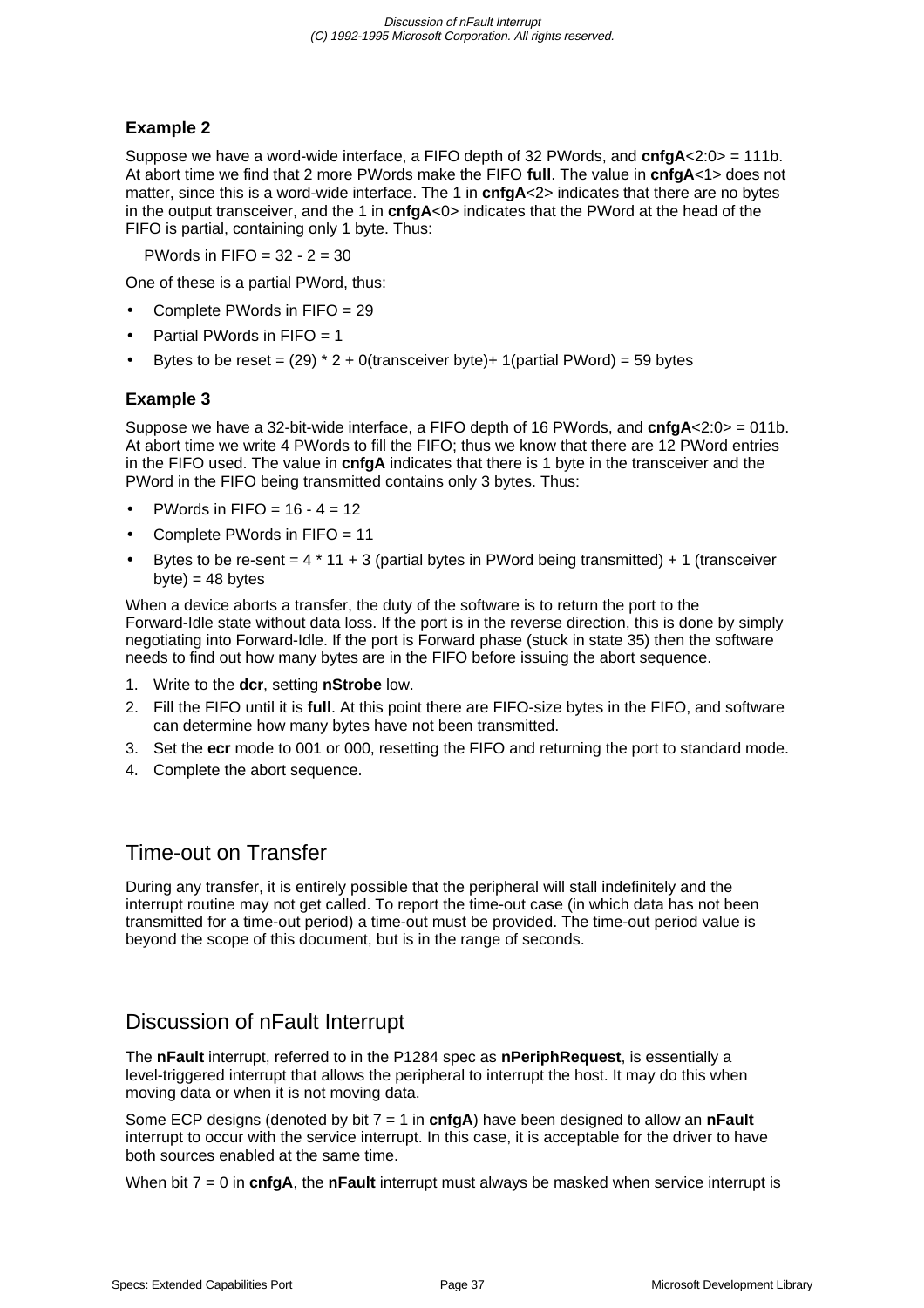enabled. In this case, the software must poll the **nFault** during idle data transfer and examine **nFault** state sometime during the data transfer itself. A good way to provide this support is to add the polling case to the time-out routine so it samples the signal state every 100ms or so.

Software *must* support the case in which bit  $7 = 0$  in **cnfgA** and *may* support the other case as well in order to improve **nFault** interrupt latency for some designs.

Software must never be in a state in which it is unable to report **nFault** interrupts while the peripheral (not the **ecr** mode field) is in ECP mode.

# ECP Compliance Test Functional Specification

Revision: 3.1 July 7, 1993

# Document History

| <b>Revision</b> | Date          | <b>Action</b>                                             | Author(s) |
|-----------------|---------------|-----------------------------------------------------------|-----------|
| 0.1             | 4-14-93       | Drafted first copy of Functional Specification            | Dave Voth |
| 0.2             | 4-28-93       | Fixed spec bugs reported by testing group                 | Dave Voth |
| 3.0             | $4 - 20 - 93$ | Added Misc test, made spec same revision as<br>comply.exe | Dave Voth |
| 3.1             | 7-7-93        | Added the ECPAbortTest                                    | Dave Voth |

## Introduction

## **Document Purpose**

This design specification from Microsoft describes the setup and use of the software called the ECP compliance test.

## **Other Documents**

The reader should be familiar with the Microsoft (ECP) Standard document Standard P1284 by IEEE; it is a parent document of this document. An understanding of it is essential.

## **Overview**

The ECP compliance test is used to verify that a given ECP ISA port functions properly. Of course, the test cannot possibly test all possible combinations of problems. It is useful however to verify much of the known ECP hardware design functions. The ECP compliance test must pass on all 386 IBM Compatible PCs in order for an ECP port to be in compliance with the Microsoft ECP Port Specification.

There are several Items that can only be checked by direct measurement or design. These are specified later in this document.

## **Vocabulary**

The following terms are used in this document:

#### **assert**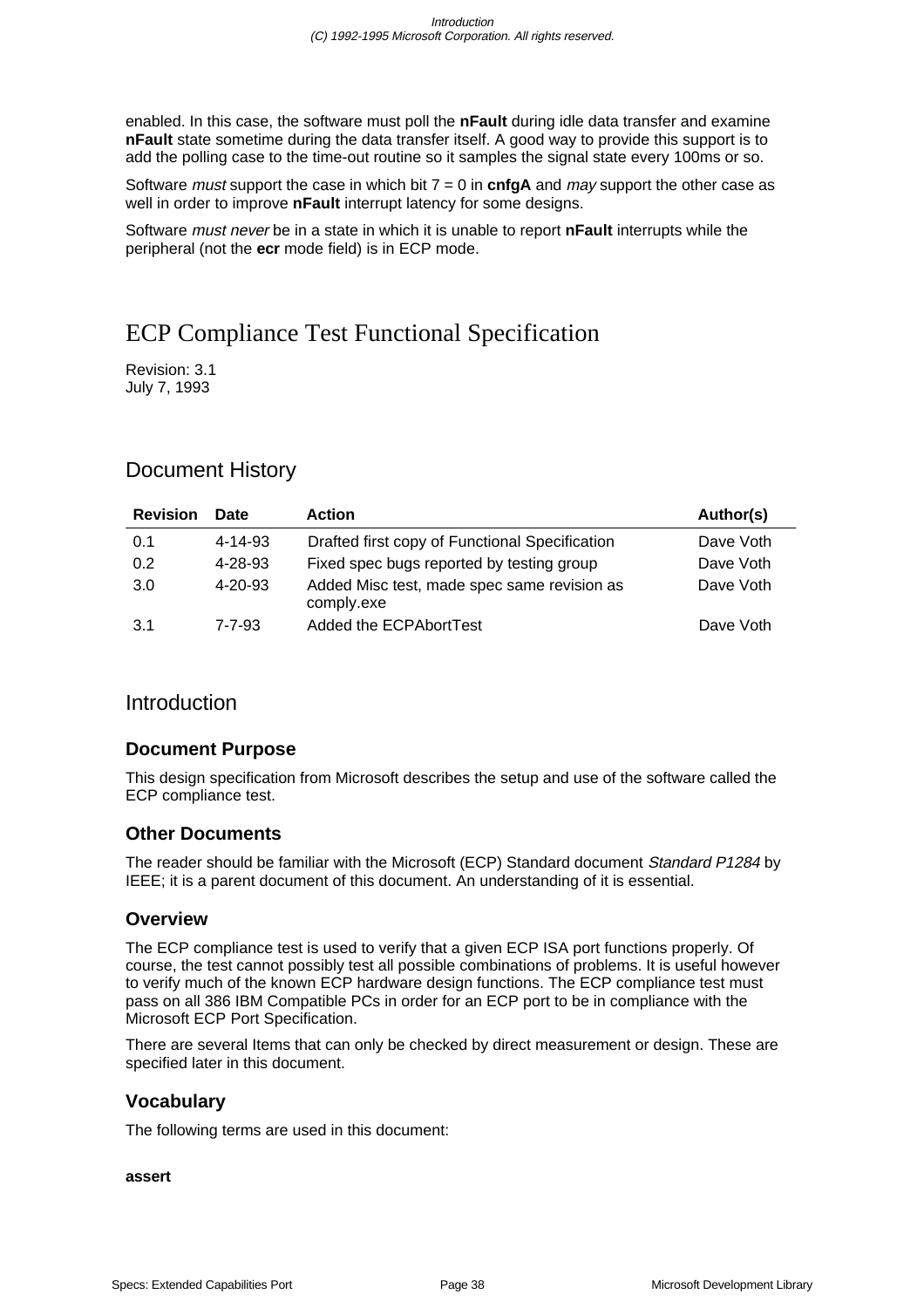When a signal asserts, it transitions to a "true" state; when a signal deasserts it transitions to a "false" state.

#### **forward**

Host-to-Peripheral communication.

#### **reverse**

Peripheral-to-Host communication.

**1**

A high level.

**0**

A low level.

## Hardware Test Setup

The test is set up on a single ISA PC. Two ECP cards are placed in a PC at different LPT port addresses (0x278, 0x378, 0x3bc). The cards must use interrupt and DMA channels that do not conflict with any devices existing on the system.

After the cards are installed, they are connected together with a cable in such a way that the ECP handshake lines are swapped; this allows loop back testing of ECP functions.

| <b>Name</b> | Pin     | <b>Name</b>         | Pin   |
|-------------|---------|---------------------|-------|
| nStrobe     | 1       | nAck                | 10    |
| Data        | $2 - 9$ | Data                | $2-9$ |
| nAck        | 10      | nStrobe             | 1     |
| <b>Busy</b> | 11      | nAutoFd             | 14    |
| *PError     | 12      | *nlnit              | 16    |
| *Select     | 13      | *Select, *nSelectIn | 13,17 |
| nAutoFd     | 14      | <b>Busy</b>         | 11    |
| *nFault     | 15      | *nSelectIn          | 17    |
| *nlnit      | 16      | *PError             | 12    |
| *nSelectIn  | 17      | *nFault             | 15    |

## **Port-to-Port Test Cable Connections**

\* Note: These connections are not tested in the current version of comply.exe, as they are not directly responsible for data movement. Thus some cable setups may not have these connections. However, testing of these connections may occur in subsequent revisions of the test, so older test cables may need modification.

The test must be run on a 386 on an ISA bus running Microsoft® Windows™ version 3.1 or later in enhanced mode.

# Installing and Running the Test

This software is generally supplied by Microsoft in the form of a set of floppies and a specification known as the ECP Adaptation Kit. Read the instructions on the kit concerning the compliance test and copy all the files associated with the compliance test into their own directory called c:\comply.

The compliance test requires no VXDs or other software, and must run under Windows 3.1 or higher; Windows NT™ will not work.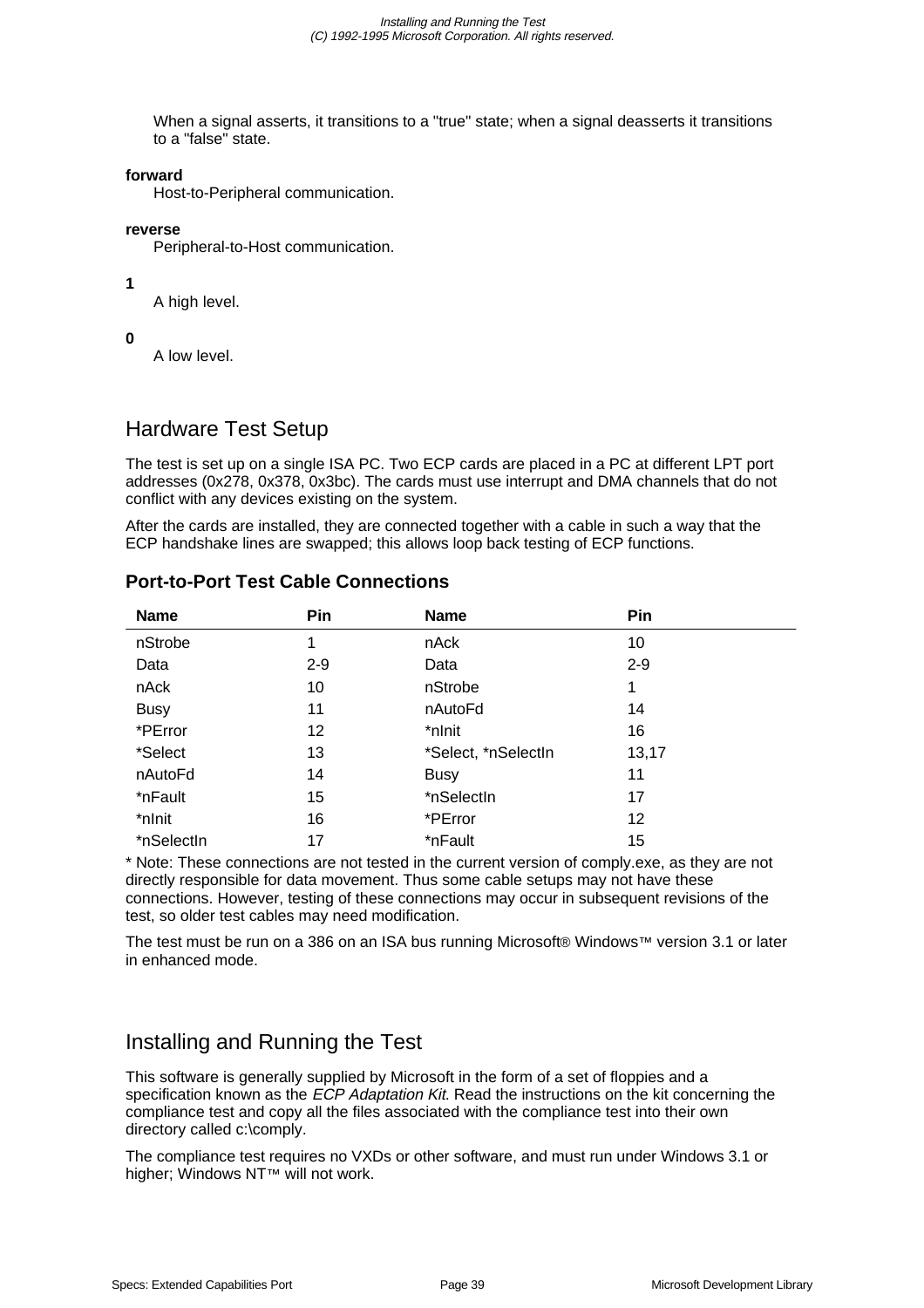Documentation for the individual files are recorded in the makefile. The complete set of source files, executable files, and makefiles are supplied. To recompile the test (not required), one must install the Microsoft Windows Software Development Kit (SDK) and use a suitable c compiler (c7 in this case).

Under Windows, use the File Manager and double-click on the executable, c:\comply\comply.exe. This will run the test and present you with a window.

The first thing you must do is to specify the settings (click on Settings).

## **Settings**

- The settings menu is used to inform the software of the specific hardware configuration. After selecting the settings menu a dialog box is presented to the user.
- If a port exists (LPT[1, 2, 3]) it is labeled as either STD (standard parallel port) or ECP. Software determines a port is an ECP port by writing and reading the **ecr** of that port. If the port is a standard port, the **ecr** will not exist, usually returning the value of the DSR instead.
- The user *must* then use one ECP port for transmitter and another as the receiver.
- The user must also specify which interrupt and DMA channel are associated with the transmitter and receiver.
- The Cable Test will be grayed out (disabled) if the some of the settings are unspecified or if either transmitter or receiver is not an ECP port. Thus incomplete settings prevent further tests from being run.
- The settings are saved in the win.ini file under the [comply] heading in the current Windows directory.

#### **Info**

If any test fails, no state change will be made to any of the port registers. This is done to allow the user to examine those registers to help identify the problem.

Selecting Info will display the current state of the transmitter and receiver registers. It also displays some information that is gathered in test mode about the FIFO size and interrupt thresholds.

Info may be selected any time and is never disabled. Of course, selecting Info prior to Settings may not be very useful.

## **Cable Test**

Assuming the settings have been entered, the Cable Test dialog box item will become visible. Clicking on Cable Test will verify the continuity of the cable. If errors exist in the cable construction, the test will fail and indicate which wires it did not find a proper connection.

If the cable test passes, it will enable both the register test and the test mode test.

## **Register Test**

Assuming the cable test has passed, the Register Test dialog box item will become visible.

This test verifies that every register bit can be written and read according to the specifications. No attempt is made to verify the functionality of a specific register bit, just the ability to write and/or read those bits specified in the spec.

This test also reads the configuration registers, determines the PWord size of the port, and verifies, if possible, the DMA channel and interrupt line settings.

If the test fails, an appropriate error message is displayed. If the test passes, a message box is displayed.

## **Test Mode Test**

The test mode test is used to determine the size of the FIFOs, the service interrupt thresholds,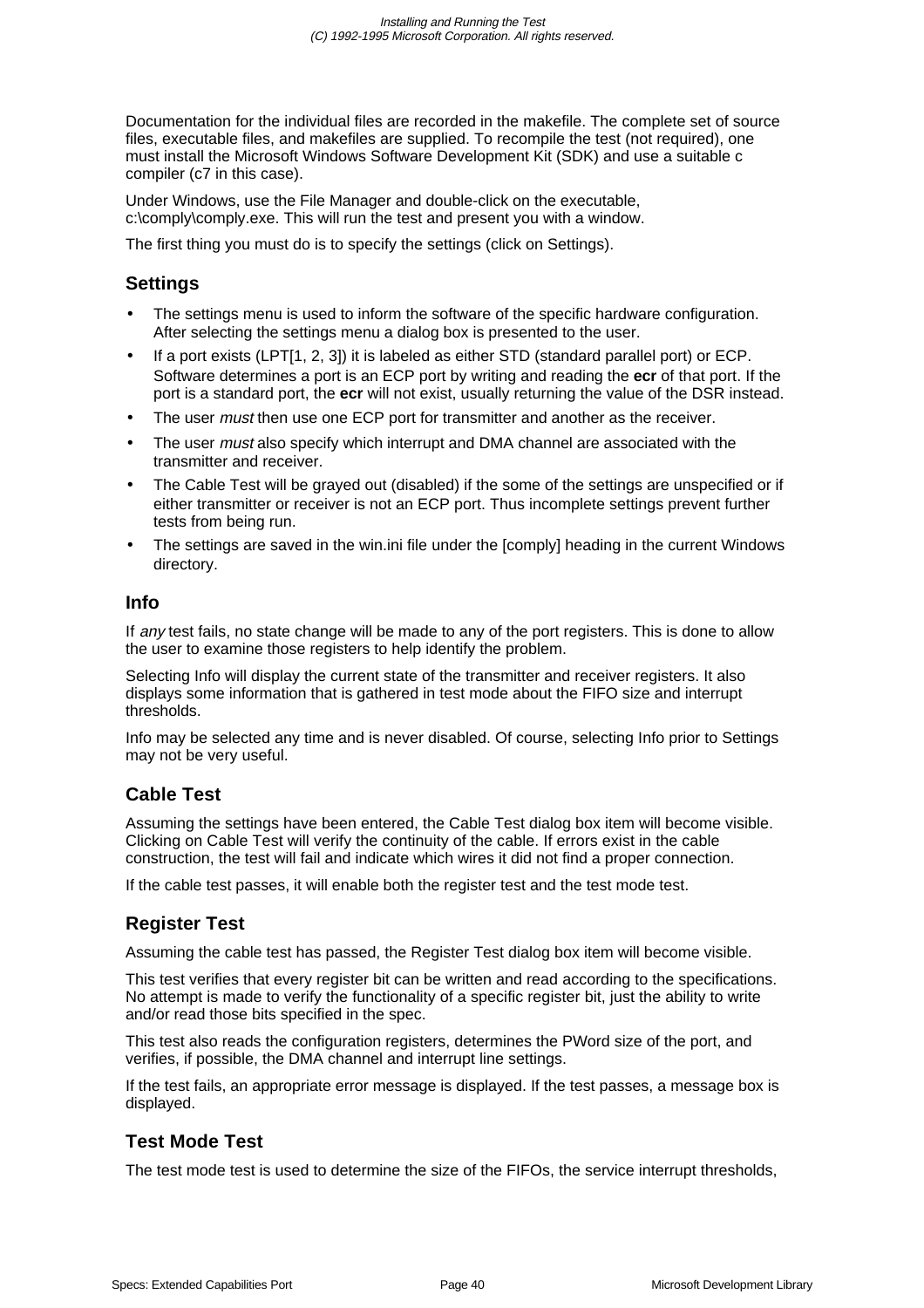and general test mode functionality for both the forward and reverse directions. After this information is obtained, it may be displayed by selecting Info.

The test also verifies that interrupts do indeed occur on the specified interrupt line according to the test mode specification. If the interrupt line is not connected as specified in Settings, or if the interrupt is not functioning properly, this test will fail.

Since this test generates information required in both the Centronics and ECP tests, both Cent and ECP tests are grayed out until this test is passed.

## **Centronics Test**

The Centronics test is used to try to verify, as much as possible, the function of the hardware-assisted Centronics Port (Mode 010).

There are two software drivers used to transmit information. These may be tested individually or one after the other by setting the appropriate check boxes.

The interrupt-driven programmed I/O software driver is activated on the service interrupt and bursts data to the FIFO whenever an interrupt is generated. If the FIFO is empty, a burst equal to the FIFO SIZE is sent; otherwise a burst size equal to that allowed by the write interrupt threshold is sent. This interrupt-driven software driver continues until it has transmitted 8192 bytes.

The other software driver performs a single DMA transfer of 8192 bytes.

## **Test Sequence**

The test first asserts **Busy** (**High**) to block the transfer. Then the transfer is enabled and the FIFO is checked to make sure it is full. **Busy** is then lowered and the transfer is in progress. Unfortunately there is no way to verify the data or timing of **nStrobe**, this must be done using a logic analyzer.

The transfer is given a specified period of time in which to complete (.5 sec).

After this time various sanity checks are made about the expected state of the port. For example, the service interrupt bit should be 1, DMA transfers should generate exactly 1 interrupt, and interrupt-driven programmed I/O transfers must generate over some small number of interrupts.

The data pattern may be selected from the menu and may be useful in debugging specific problems.

## **ECP Test**

This is the bulk of the testing and thus the dialog box is somewhat complicated. There are three different software driver models for the transmitter and three driver models for the receiver. In all cases, 8192 bytes of data are transmitted, received, and verified for each legally selected transmitter/receiver combination.

#### **PIO Transmitter**

This software driver emulates the ECP protocol by writing to the transmitter DCR,DATA and reading from its DSR register in the standard mode (mode 000). This is how the driver checks the protocol independent of the timing.

The PIO transmitter presents valid data only during the last portion of the ECP transaction. ECP receivers that accept the data (incorrectly) on the failing edge of **nStrobe** will fail this test and receive 0xaa as data.

Selecting the compression option will cause this model to compress runs of like data. This means that random data and all 1s/all 0s data patterns will be compressed, but the ff00 and 55aa data patterns will be unaffected.

The combination of this driver and the PIO Receiver is not tested.

#### **INTR Transmitter**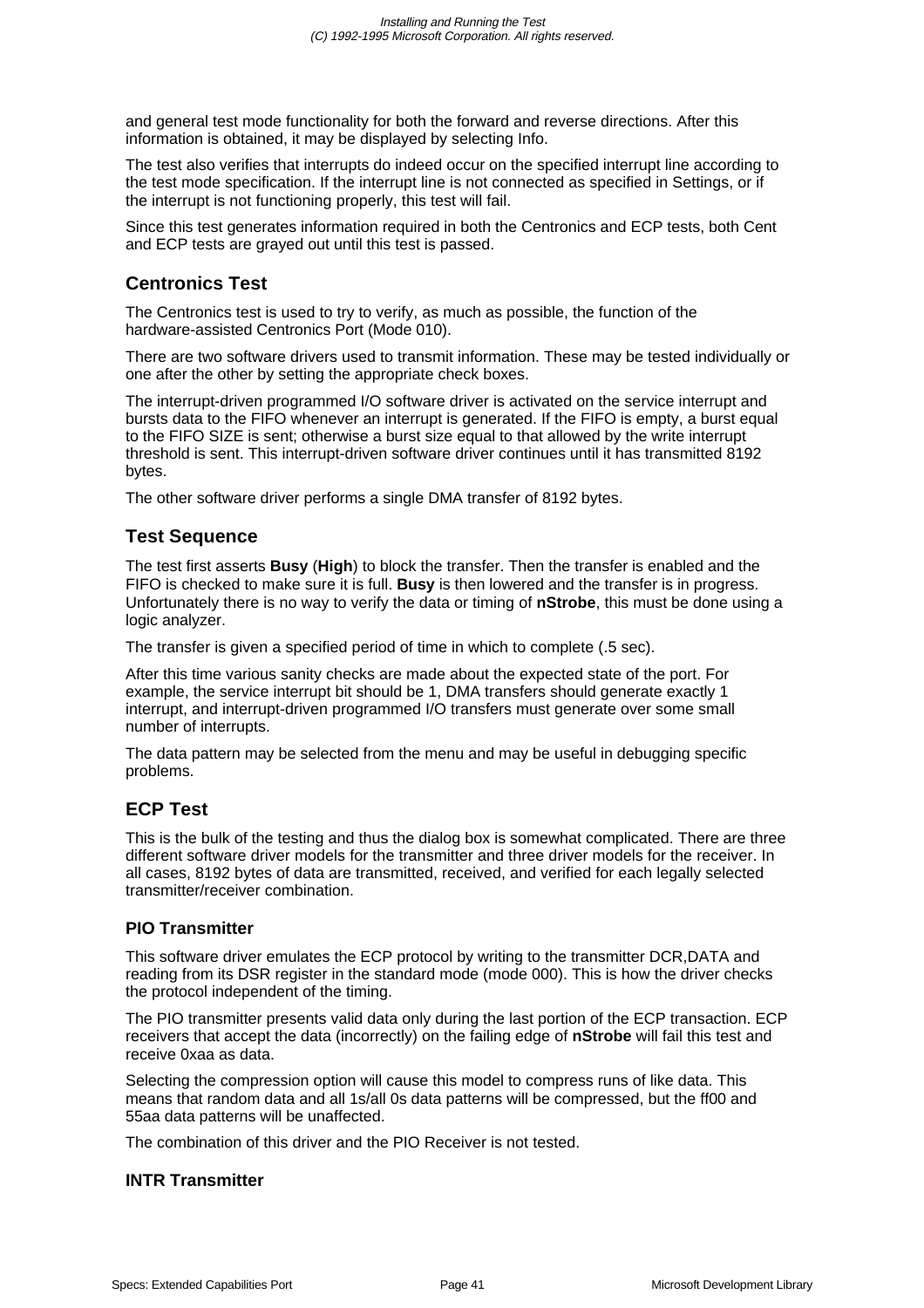This software driver is activated whenever an interrupt occurs on the transmitter. On each interrupt it bursts PWords of either FIFO size (empty transmitter FIFO) or write-interrupt threshold size (not empty transmitter FIFO). After the bursts it reenables the interrupt by writing the service interrupt to 0.

Selecting the compression option will cause this model to compress runs of like data and write RLE count bytes into the AFifo (to verify the function of the AFifo). Note that this means that random data and all 1s/all 0s data patterns will be compressed, but the ff00 and 55aa data will be unaffected.

This driver is tested against all selected receiver combinations.

#### **DMA Transmitter**

This software driver uses DMA to move the 8192 bytes of test data.

Selecting the compression option has no effect on this test, as there is no way to do DMA and compression.

This driver is not tested against the DMA receiver driver.

#### **PIO Receiver**

This software driver emulates the ECP protocol by writing to the transmitter DCR and reading from DSR and DATA in PS2 mode (mode 001). This is useful to check the protocol independent of the timing.

The PIO receiver checks valid data on both portions of the ECP transaction. ECP transmitters that remove the data (incorrectly) after the failing edge of **nStrobe** will fail this test.

This model will decompress any data that happens to be compressed.

The combination of this driver and the PIO transmitter is not tested.

#### **INTR Receiver**

This software driver is activated whenever an interrupt occurs on the receiver. On each interrupt it reads bursts of PWords of FIFO size (full receiver FIFO) or read-interrupt threshold size (not full receiver FIFO). After the bursts it reenables the interrupt by writing the service interrupt to 0.

The ECP hardware is counted on to decompress any compressed data.

This driver is tested against all selected transmitters.

#### **DMA Receiver**

This software driver uses DMA to move the 8192 bytes of test data.

The hardware is counted on to decompress any compressed data.

This driver is not tested against the DMA transmitter.

#### **ECPAbortTest**

This tests to make sure that the port can execute the abort sequence (Spec version 1.14 and later) and that no bytes are lost. The test fills the FIFO with FIFO size PWords while **Busy** is low. At this time, if bit 2 in **cnfgA** is 0 then the FIFO should not be full until one more byte is added.

Software then places **nStrobe** low (via the DCR) and **Busy** is switched high, software tests to make sure that the DCR controls **nStrobe** at this time and that **nStrobe** is still low.

If the port is a 16-bit one, the test checks that bit 1 of **cnfgA** correctly reports the possible partial byte and that the FIFO is full when expected.

As with the rest of this test suite, the 32-bit port has not been implemented.

## **Misc Test**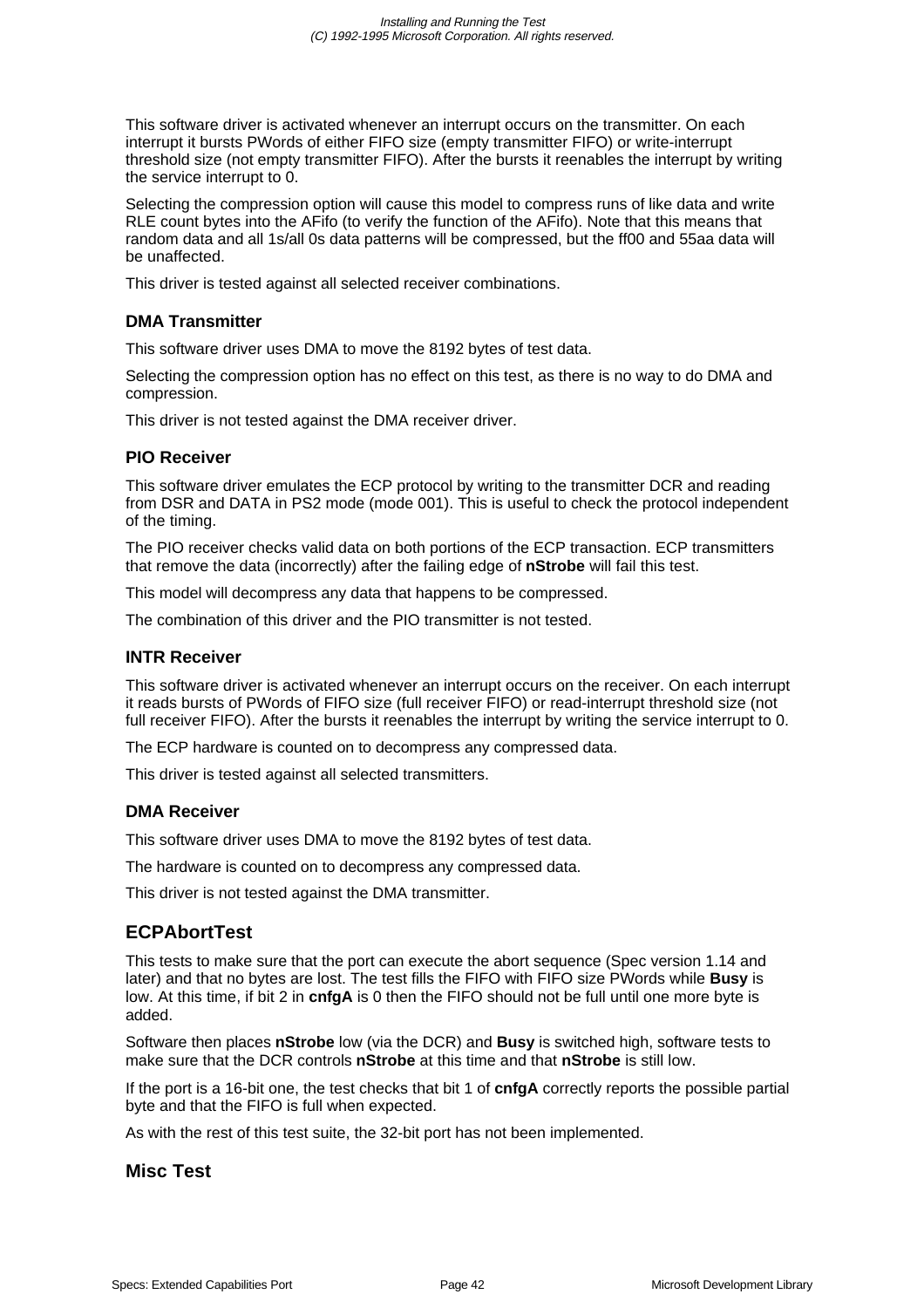This test checks several miscellaneous functions not covered in the rest of the test. The first thing tested is the **nFault** ECP interrupt function. Both the assertion of **nFault** when enabled or the enabling of the interrupt when **nFault** is low should generate an interrupt.

The **nAck** interrupt is tested to make sure that toggling **nAck** will generate an interrupt when enabled.

Lastly, a check is made to ensure the DCR and DSR registers are functional when in ECP mode.

# Meeting Compliance

In order to meet compliance requirements, the following tests and measurements are required:

- Run the device as transmitter and receiver for all test modes and data patterns without failure.
- Click on Info and verify that the proper FIFO size, PWord size, and interrupt thresholds have been detected.
- Verify the Centronics mode timing and protocol with a logic analyzer.
- Run the test on as many different PC types as possible.
- Verify that all ECP mode drivers are push-pull, that they have an impedance-controlled series resistor of at least 20 Ohms, and that the typical resistance of the combination of the driver-resistor pair is in the 45-65 Ohm range.
- Examine the waveform in a typical open-ended cable and verify that the impedance match is reasonable (no horrible overshoot, undershoot, or ringing for the single line switching case).
- Run the ECP test in loop mode for a long period of time with Random data.

# Known Problems

It is useful to test the new design with the Xilinx reference design. Some problems have been uncovered with this design and they are noted here:

- Most systems have a pulldown on DRQ to keep it low when not in use. However, some do not, and there is not currently a pulldown on the Xilinx board. If problems occur on the Xilinx board, pulling down DRQ5 with a 1K resistor may fix them.
- On one system the Xilinx design generated parity errors during DMA in the forward direction only. This was with an OPTI system board chip set. This problem has not been tracked down, but has not been seen with any commercial vendor designs, only the one case of the Xilinx design.

# Corrections to Previous Versions (Revisions) of the Extended Capabilities Port Protocol and ISA Interface Standard

Date: 14 July 1993

| <b>Revision #</b> | Date        |
|-------------------|-------------|
| 1.07              | 2 Dec 1992  |
| 1.08              | 18 Dec 1992 |
| 1.09              | 7 Jan 1993  |
|                   |             |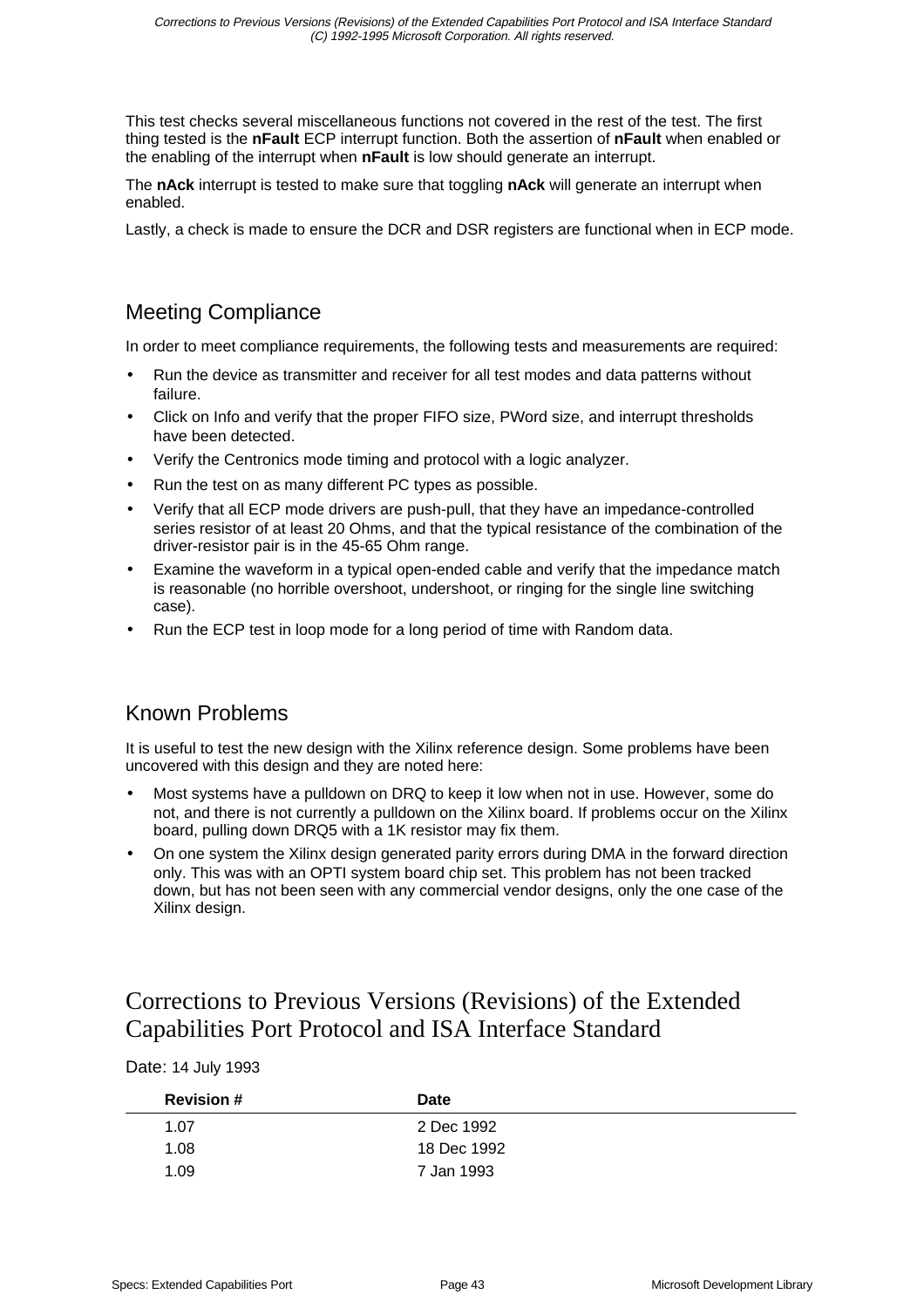| 1.10  | 4 Feb 1993   |
|-------|--------------|
| 1.11  | 10 Feb 1993  |
| 1 1 2 | 28 Apr 1993  |
| 1.14  | 14 July 1993 |

## **Corrections to Revision 1.07 Only (brings document to Revision 1.08 level)**

## **Page 16**

#### **Forward-Idle**

When the host has no data to send, it keeps HostClk (nStrobe) high and the peripheral will leave PeriphAck (Busy) low.

## **Page 19**

#### **Forward Data Transfer phase**

The Forward phase may be entered from the Forward-Idle phase. When the peripheral is not busy, it sets PeriphAck (Busy) low (event 32). The host then sets HostClk (nStrobe) low when it is prepared to send data (event 35). The data must be stable for the specified setup time prior to the falling edge of HostClk. The peripheral then sets PeriphAck (Busy) high to acknowledge the handshake (event 36). The host then sets HostClk (nStrobe) high (event 37). The peripheral then accepts the data and sets PeriphAck (Busy) low, completing the transfer. This sequence is shown in Figure 2.

The timing is designed to provide three cable round-trip times for data setup if Data is driven simultaneously with HostClk (nStrobe).

## **Reverse Data Transfer phase**

The Reverse phase may be entered from the Reverse-Idle phase. After the pervious byte has been accepted, the host sets HostAck (nAutoFd) low (event 46). The peripheral then sets PeriphClk (nAck) low when it has data to send (event 43). The data must be stable for the specified setup time prior to the falling edge of PeriphClk. When the host is ready it to accept a byte, it sets HostAck (nAutoFd) high to acknowledge the handshake (event 44). The peripheral then sets PeriphClk (nAck) high (event 45). After the host has accepted the data, it sets HostAck (nAutoFd) low (event 46), completing the transfer. This sequence is shown in Figure 3.

## **Page 33**

#### **Table 14. Extended Control Register**

|     | 0:           |                                 | Enables an interrupt pulse on the high to low edge of nFault. Note that an<br>interrupt will be generated if <b>nFault</b> is asserted (interrupting) and this bit is<br>written from 1 to 0. This prevents interrupts from being lost in the time<br>between the read of the ecr and the write of the ecr. |
|-----|--------------|---------------------------------|-------------------------------------------------------------------------------------------------------------------------------------------------------------------------------------------------------------------------------------------------------------------------------------------------------------|
| <3> | R/W          | dmaEn                           |                                                                                                                                                                                                                                                                                                             |
|     | $\ddagger$ : |                                 | Enables DMA (DMA starts when service Intr is 0).                                                                                                                                                                                                                                                            |
|     | 0:           | Disables DMA unconditionally.   |                                                                                                                                                                                                                                                                                                             |
| <2> | R/W          | serviceIntr                     |                                                                                                                                                                                                                                                                                                             |
|     | $\ddagger$ : |                                 | Disables DMA and all of the service interrupts.                                                                                                                                                                                                                                                             |
|     | 0:           |                                 | Enables one of the following 3 cases of interrupts. Once one of the 3 service<br>interrupts has occurred servicelntr bit shall be set to a 1 by hardware. Writing<br>this bit to a 1 will not cause an interrupt.                                                                                           |
|     |              | case<br>$dmaEn=1$ :             | During DMA (this bit is set to a 1 when terminal count is<br>reached).                                                                                                                                                                                                                                      |
|     |              | case<br>dmaEn=0<br>direction=0: | This bit shall be set to 1 whenever there are<br>write IntrThreshold or more PWords free in the FIFO.                                                                                                                                                                                                       |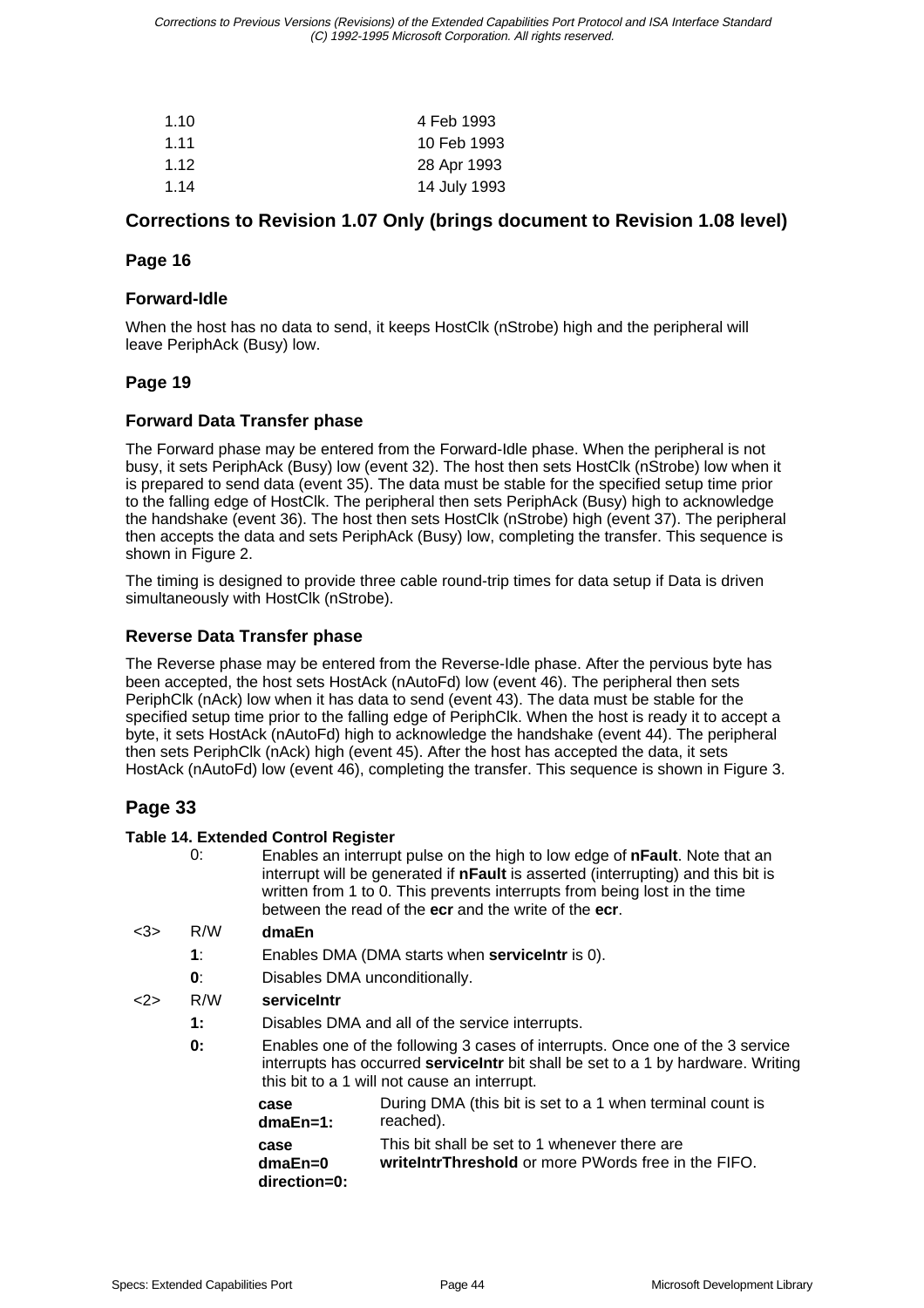|     |    | case<br>$dmaEn=0$<br>direction=1: | This bit shall be set to 1 whenever there are<br><b>readIntrThreshold</b> or more valid PWords to be read from<br>the FIFO. |
|-----|----|-----------------------------------|-----------------------------------------------------------------------------------------------------------------------------|
| 1>  | R  | full                              |                                                                                                                             |
|     | 1: |                                   | $direction = 0$ The FIFO cannot accept another PWord.                                                                       |
|     | 1: |                                   | $direction = 1$ The FIFO is completely full.                                                                                |
|     | 0: |                                   | $direction = 0$ The FIFO has at least 1 free PWord.                                                                         |
|     | 0: |                                   | $direction = 1$ The FIFO has at least 1 free byte.                                                                          |
| <0> | R  | empty                             |                                                                                                                             |
|     | 1: |                                   | $direction = 0$ The FIFO is completely empty.                                                                               |
|     | 1: |                                   | $direction = 1$ The FIFO contains less than 1 PWord of data.                                                                |
|     | 0: |                                   | $direction = 0$ The FIFO contains at least 1 byte of data.                                                                  |
|     | 0: |                                   | <b>direction</b> = 1 The FIFO contains at least 1 PW ord of data.                                                           |
|     |    |                                   |                                                                                                                             |

## **Corrections to Revision 1.07 and Revision 1.08 (brings document to Rev 1.09 level)**

## **Page 28**

Table 8, corrections to ecpAFifo and cFifo:

#### **Table 8. Register Definitions**

| <b>Name</b> | <b>Address</b> |       | Size         | Mode | <b>Function</b>         |
|-------------|----------------|-------|--------------|------|-------------------------|
| ecpAFifo    | 0x000          | R-R/W | byte         | 011  | ECP FIFO (Address)      |
| cFifo       | 0x400          | R-R/W | <b>PWord</b> | 010  | Parallel Port Data FIFO |

## **Page 32**

Table 14, correction to mode 001:

#### **Table 14. Extended Control Register**

<7:5> R/W **mode**

**001**: PS/2 Parallel Port mode. Same as above except that **direction** may be used to tri-state the **data** lines, and reading the **data** register returns the value on the **data** lines and not the value in the **data** register. It is always best for the hardware design to read the value of the lines and not the register (some old Centronics interfaces actually returned the reg value and not the wire value). All drivers have active pull-ups (push-pull).

## **Corrections for Revision 1.09 (brings document to Rev 1.10 level)**

## **Page 19**

## **Reverse to Forward phase**

The Reverse to Forward phase is entered from the Reverse phase. HostAck (nAutoFd) may be high or low when the Reverse to Forward phase is entered. The host sets nReverseRequest (nInit) high (event 47). The peripheral then tri-states the data bus, sets PeriphAck (Busy) low to indicate the proper forward channel status, and sets PeriphClk (nAck) high (event 48). If the peripheral was in the middle of a data transfer (PeriphClk low) it assumes that the data byte will be discarded by the host and suspends the transfer. After waiting the minimum setup time, the peripheral then sets nAckReverse (PError) high to acknowledge the change of direction (event 49). The host is now permitted to drive the data bus. The interface now enters the Forward phase. This sequence is shown in Figure 3.

## **Page 20**

## **Valid termination**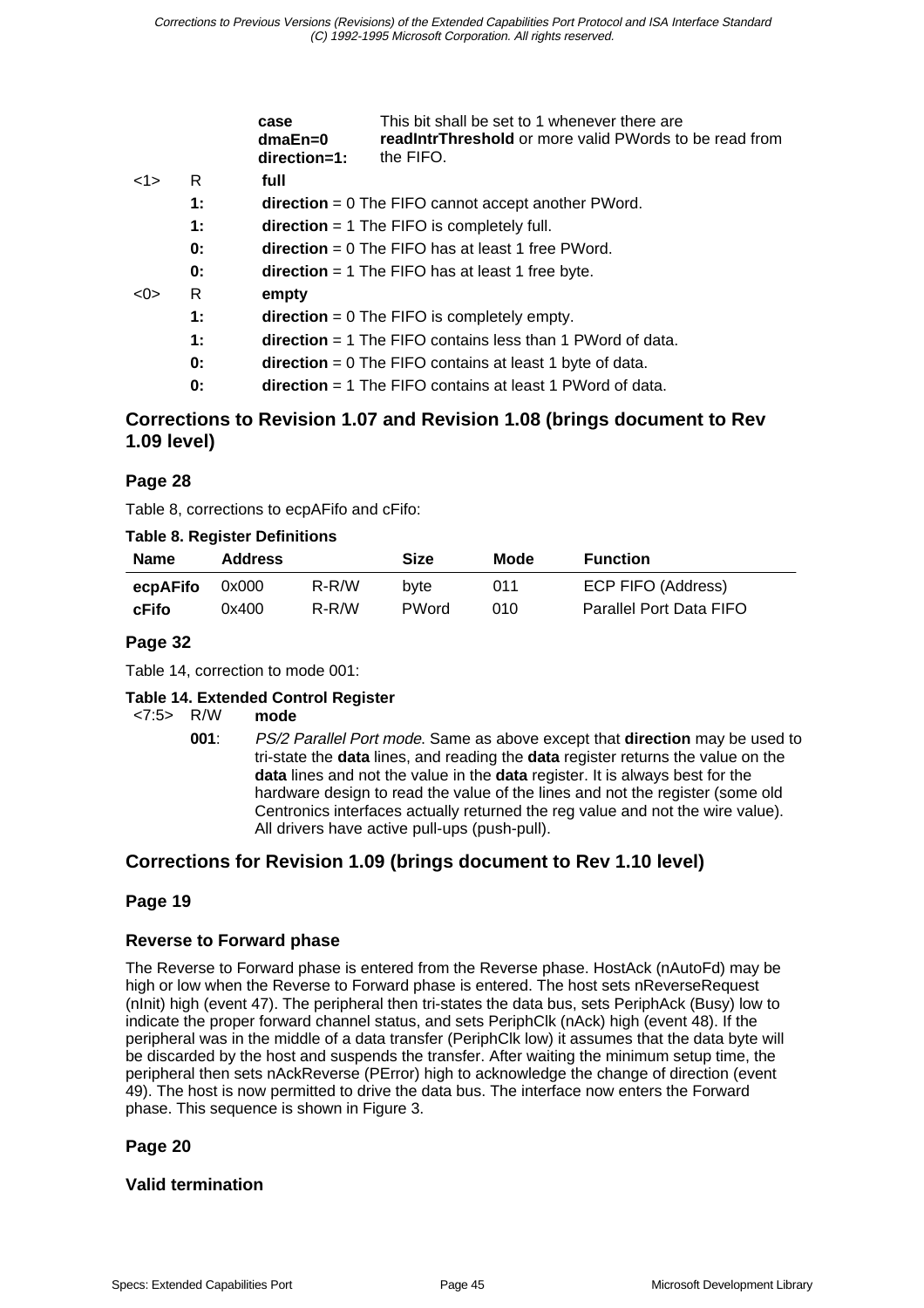To terminate from P1284 mode the host sets BOISEmode (nSelectIn) low (event 22), which will initiate one of two types of termination. The first type is a handshake which allows the printer to tell the host when it has returned to Compatible mode. The second is an immediate abort, with no guarantee of interface integrity. If the interface was in a "valid" state, which is any state where a reverse data transfer is not in progress, the printer will perform the handshake. If the interface was not in a "valid" state, the printer will abort immediately. Valid states are indicated in the data transfer diagrams by BOISEmode (nSelectIn) being shown as a heavy line.

To terminate from a valid state, the printer will respond to BOISE mode (nSelectIn) being set low by setting nAckReverse(PError) to low and PeriphAck (Busy) and nPeriphRequest (nFault) high (event 23). The printer will then set Xflag (Select) to its opposite sense, and PeriphClk (nAck) low (event 24). The host then sets HostAck (nAutoFd) low (event 25). The printer then sets the compatible mode printer status on nPeriphRequest (nFault), Xflag (Select), nAckReverse (PError), and nReverseRequest (nInit) (event 26). The printer then sets PeriphClk (nAck) high (event 27). The host ends the termination handshake by setting HostAck (nAutoFd) high (event 29), which returns the interface to the compatible mode idle phase. The printer may then change PeriphAck (Busy) (event 30) to accept host-to-printer data. This sequence is shown following a data transfer in figure 2.

#### **Page 21 (NO modifications to the timing diagrams, just a simple modification to ECP ID on the Data(8..1) line)**



**Extended Capabilities Port (ECP) Mode: Negotiation, Setup, Forward, Termination**

#### **Figure 2. ECP mode timing (1 of 2)**

## **Page 28 (incorrect in all revisions prior to 1.10)**

Table 8, corrections to ecpAFifo and cFifo:

#### **Table 8. Register Definitions**

| <b>Name</b> | <b>Address</b> |       | Size         | Mode | <b>Function</b>         |
|-------------|----------------|-------|--------------|------|-------------------------|
| ecpAFifo    | 0x000          | W-R/W | byte         | 011  | ECP FIFO (Address)      |
| cFifo       | 0x400          | W-R/W | <b>PWord</b> | 010. | Parallel Port Data FIFO |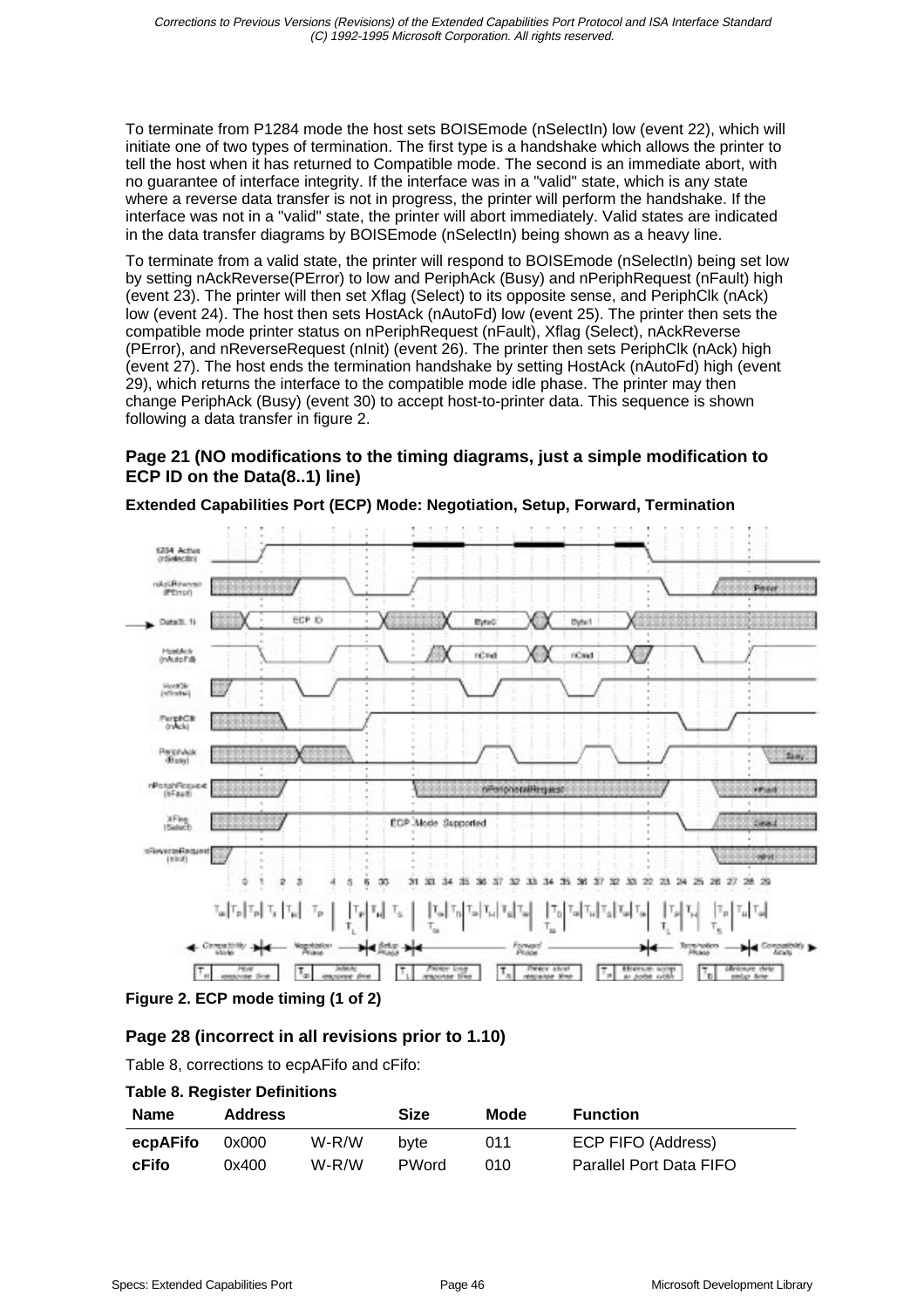## **Page 41 (new to Rev 1.10, was not part of Rev 1.09)**

## **Appendix A: Peripheral—Side Design Note**

The specifications and guidelines described in this document are specific to ISA implementation on a host PC system. Peripherals tend to have bus architecture that has nothing in common with the host PC architecture.

Although this document is not meant to provide a guideline for ECP port design on a peripheral, you need to keep the following special consideration in mind.

The peripheral must always return data when a byte is requested. Peripheral devices that know the total number of bytes to be transmitted must not stop sending data after that number of bytes is reached. Additional "don't care" data bytes must be sent to "pad" the transfer. The host interface will discard any extra bytes received. The extra "don't care" bytes are useful to provide alignment to wider busses (i.e., 16-bit, 32-bit, 64-bit).

## **Page 23 (was incorrect in all versions prior to 1.11)**

The following events in figure 2 are corrected:

#### **Figure 2**

- 0 Host sets extensibility request value on data bus.
- 34 Host places Data on the bus. The command bit (nCmd/HostAck) is driven to the appropriate level.

## **Corrections to Revision 1.11 ONLY (brings it to Revision 1.12 level)**

#### **Page 11 (was incorrect in all versions prior to 1.12)**

The new paragraph is listed here:

#### **PeriphAck (Busy)**

The peripheral uses this signal to flow control in the forward direction. It is an "interlocked" handshake with nStrobe. PeriphAck also provides command information in the reverse direction.

## **Page 20 (was incorrect in all versions prior to 1.12)**

#### **Valid termination**

First paragraph is the same. The second paragraph is changed:

To terminate from a valid state, the printer will respond to BOISE mode (nSelectIn) being set low by setting nAckReverse(PError) to low and PeriphAck (Busy) and nPeriphRequest (nFault) high (event 23). The printer will then set Xflag (Select) to its opposite sense, and PeriphClk (nAck) low (event 24). The host then sets HostAck (nAutoFd) low (event 25). The printer then sets the compatible mode printer status on nPeriphRequest (nFault), Xflag (Select), and nAckReverse (PError) while the host sets the compatible mode status on nReverseRequest (nInit) (event 26). The printer then sets PeriphClk (nAck) high (event 27). The host ends the termination handshake by setting HostAck (nAutoFd) high (event 29), which returns the interface to the compatible mode idle phase. The printer may then change PeriphAck (Busy) (event 30) to accept host-to-printer data. This sequence is shown following a data transfer in figure 2.

#### **Page 26 (was incorrect in all versions prior to 1.12)**

| <b>Busy</b> | $\overline{1}$ |  | $-11$ | -11 | This signal deasserts to indicate that the peripheral can<br>accept data. This signal handshakes with nStrobe in the<br>forward direction. In the reverse direction this signal,<br>when low, indicates the data is RLE. |
|-------------|----------------|--|-------|-----|--------------------------------------------------------------------------------------------------------------------------------------------------------------------------------------------------------------------------|
|-------------|----------------|--|-------|-----|--------------------------------------------------------------------------------------------------------------------------------------------------------------------------------------------------------------------------|

#### **Page 31 (was incorrect in all versions prior to 1.11)**

0: (Default) The transmitter shall send only uncompressed (raw) data in this case.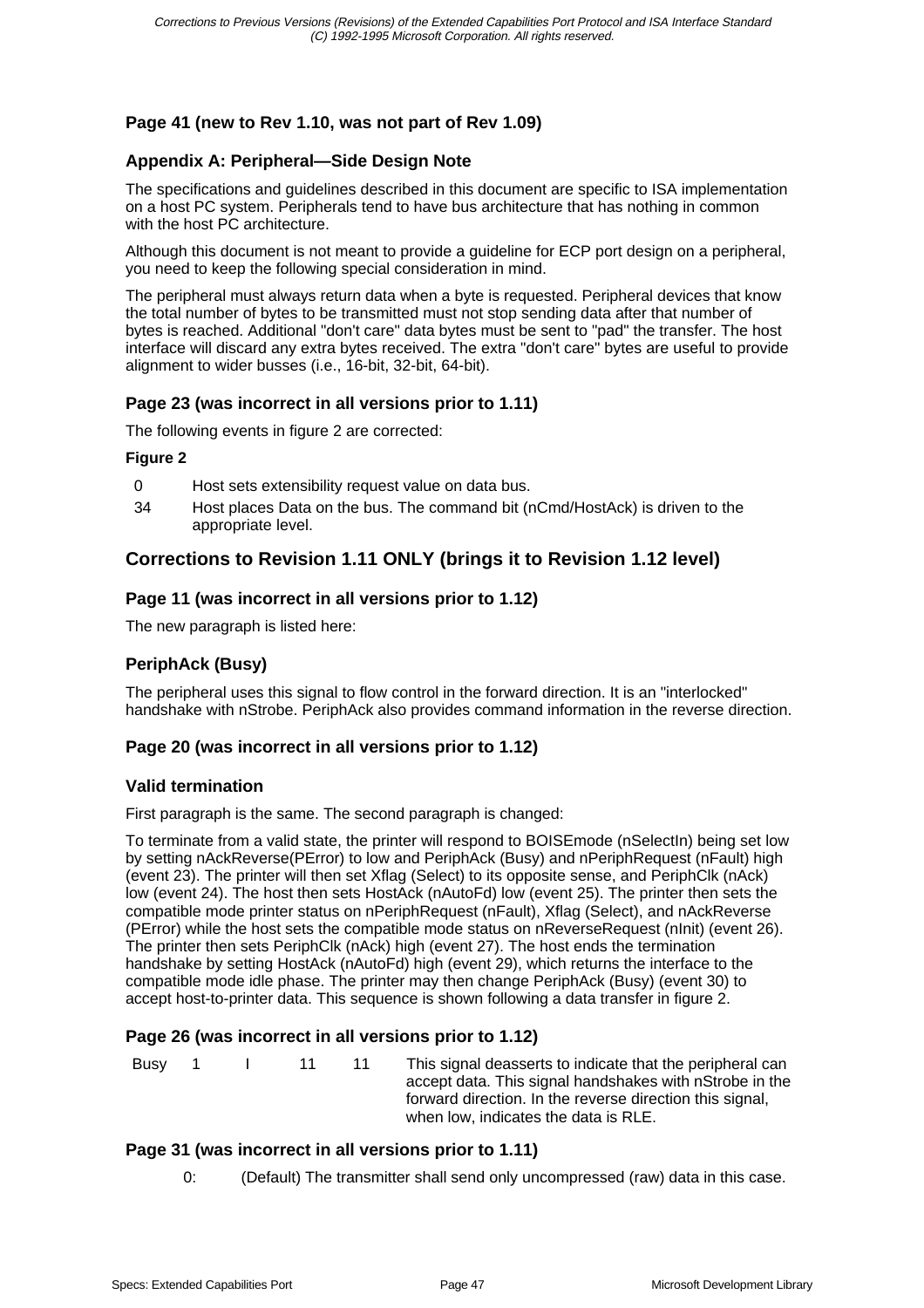## **Appendix B (added for version 1.12)**

#### **Appendix B: Known Deviations from or Additions to the ISA Standard**

#### **Detection of FIFO state errors**

At least one port design has implemented a feature that generates an error if the FIFO is overwritten in the forward direction or overread in the reverse direction. This error should never occur with proper hardware and software design. In the case of the error some designs may set both the **full** and **empty** bits in the **ecr** and generate a service interrupt (setting the service interrupt bit).

This feature is noted here so that drivers may be able to interpret the event properly.

#### **Use of level-triggered interrupts/Non-ISA designs**

The port, as defined, functions properly on ISA with the use of edge-triggered interrupts. In order for this port to function properly on busses that use level-triggered interrupts, a modification to the hardware must be made.

The difficulty is that the service interrupt bit serves as both an enable and an interrupt. To use level-triggered interrupts, the service interrupt shall be disabled when in standard or PS2 mode (mode 000,001). Depending on the bus, interrupt disabling will either tri-state the interrupt line or force it to a noninterrupting state. This gives the software the ability to independently enable and sense the interrupt. When enabled (not mode 001, 000), the value of the service interrupt bit may be translated directly, logically into a level-sensitive interrupt. Otherwise the function of the service interrupt bit remains as specified.

None of the other interrupt sources presents a problem for conversion of the port to a level-sensitive interrupt scheme.

## **Corrections for Revision 1.12 (brings document to Rev 1.13 level)**

#### **Page 31 (was incorrect in all versions prior to 1.13)**

#### **Table 12. Configuration Register A (Added Bits)**

| <7>   | R        | Indicates if interrupts are pulsed or ISA-level.                              |
|-------|----------|-------------------------------------------------------------------------------|
|       | 1:       | Interrupts are ISA-level (see Appendix B).                                    |
|       | 0:       | Interrupts are ISA-pulses.                                                    |
| <6:4> | R        | <b>impID.</b> Implementation ID number; identifies the design and PWord size. |
|       | $0x00$ : | The design is a 16-bit implementation (PWord = $2$ bytes).                    |
|       | $0x01$ : | The design is an 8-bit implementation (PWord = $1$ byte).                     |
|       | $0x02$ : | The design is a 32-bit implementation (PWord $=$ 4 bytes).                    |
|       |          | 0x03-0x07: Reserved and not supported by Microsoft software.                  |
|       |          |                                                                               |

#### **Page 35 (was incorrect in all versions prior to 1.13; prior to Rev 1.13 this was on page 34)**

• When **ackIntEn** is 1, the way existing parallel ports implement this today. The interrupt generated is ISA-friendly in that it may pulse the interrupt line low. Optionally it may also drive a level (see Appendix B).

#### **Appendix B: Known Enhancements to This Standard (significantly modified in version 1.13)**

#### **Use of nonpulsed (level-triggered) interrupts**

The original design of this port generated pulses on each interrupt event. This will work fine on ISA machines, but some designers wish to make the port function in the standard level-ISA fashion. In order to do this, the level interrupt is enabled in (driven low) whenever the device is in ECP, Test, or Centronics FIFO mode. When an interrupt condition exists, the signal is driven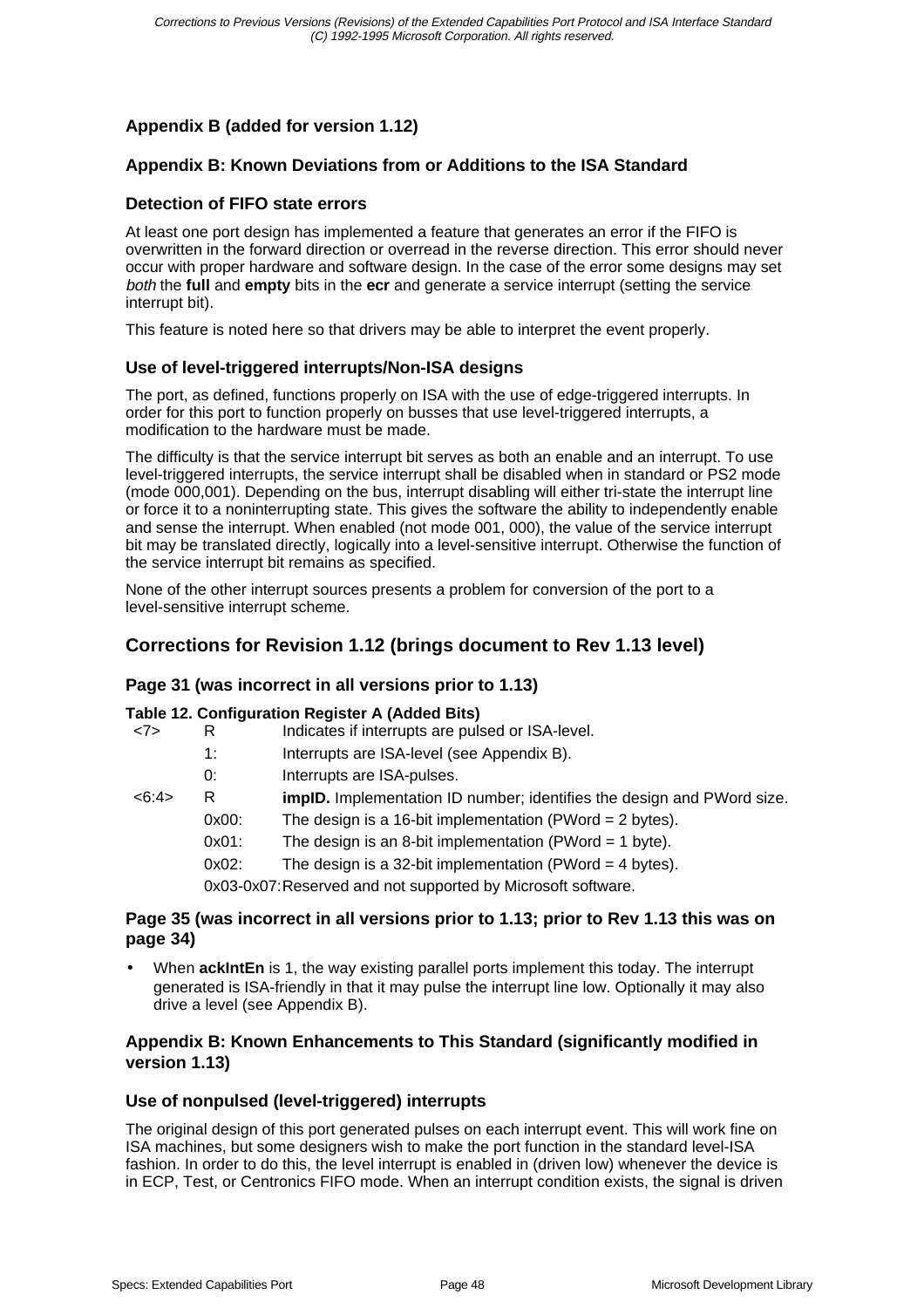high.

After receiving, the interrupt driver will read the ECR to determine the cause of the interrupt. It then writes the ECR, setting the **serviceIntr** bit to 1 and the **nErrIntrEn** bit to 1. This masks all interrupt sources and causes the **iRq** line to go low. After servicing the interrupt, the driver will reenable interrupts, if desired, by writing the **serviceIntr** and/or **nErrIntrEn** bits to 0.

After the completion of each DMA transfer (terminal count), the driver shall first write **dmaEn** to 0 before beginning another DMA transfer.

The software driver shall ensure that the interrupt due to **nAck** is disabled whenever the port is using ECP protocol or ECP mode to transfer data.

## **Corrections for Revision 1.13 (brings document to Rev 1.14 level)**

## **Page 11**

## **nPeriphRequest (nFault)**

During ECP mode the peripheral is permitted (but not required) to drive this pin low to request a reverse transfer. The request is merely a "hint" to the host; the host has ultimate control over the transfer direction. This signal provides a mechanism for peer-to-peer communication. . This signal would be typically used to generate an interrupt to the host CPU. The signal is asserted low and kept there until the interrupt is serviced or the port exits ECP mode.

## **Page 12**

## **nReverseRequest (nInit)**

This pin is driven low to place the channel in the reverse direction. The peripheral is only allowed to drive the bidirectional data bus while in ECP mode -when BOISE mode is high and nReverseRequest is low.

## **Page 15**

TR specified, TL/TS modified slightly.

#### **Table 5. Signal Timing**

| <b>Time</b>              | <b>Minimum</b>                                                                     | <b>Maximum</b> |
|--------------------------|------------------------------------------------------------------------------------|----------------|
| т <sup>н</sup>           | 0                                                                                  | $1.0$ sec.     |
| $\mathsf{T}^{\intercal}$ | 0                                                                                  | infinite       |
| $T^L$                    | 0                                                                                  | 35 ms          |
| $T^{\text{S}}$           | 35ms                                                                               |                |
| $T^P$                    | 500 ns                                                                             |                |
| $T^D$                    | 0 <sub>ns</sub>                                                                    |                |
| <b>TR</b>                | Host may enter Data Transfer Recovery after TS (Software<br>application-dependent) |                |

## **Page 20**

Describes Host Data Recovery.

## **Aborting the Forward Data Transfer phase**

There is a possibility of the forward channel becoming stalled. The stall condition will exist if the peripheral is unable to accept the data byte being transferred by the host at event 35. In this condition the peripheral will not acknowledge the handshake (event 36). A mechanism has been provided to recover from this condition. If the host, following event 35, determines that a stall condition exists, the host may abort the transfer of the current byte by setting nReverseRequest (nInit) low (event 72). The peripheral, regardless of whether it has accepted the byte from the host (event 36 happened), shall discard the byte (if applicable) and acknowledge the host by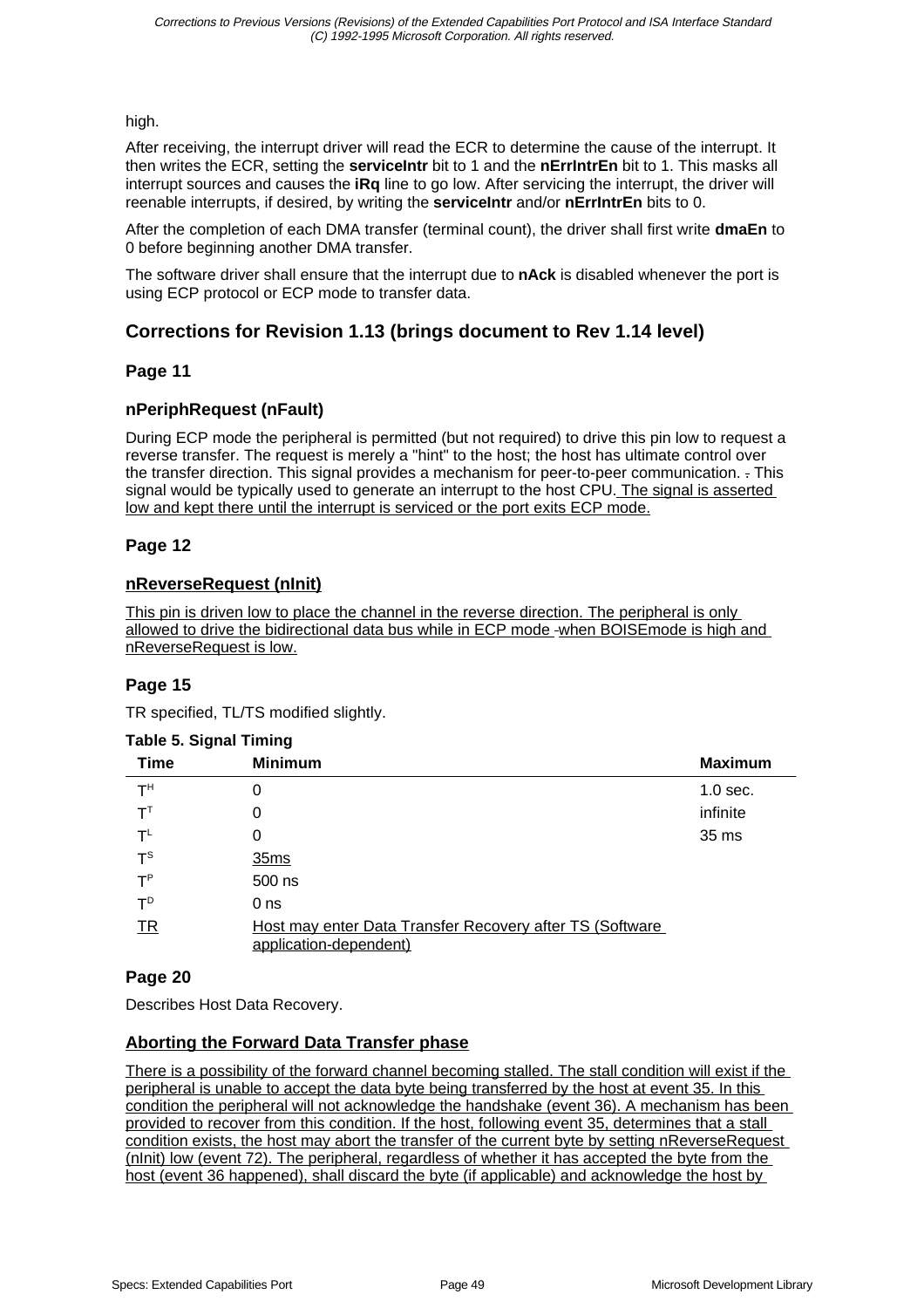setting nAckReverse (PError) low. The host then returns nReverseRequest (nlnit) high (event 74) and the peripheral follows by returning nAckReverse (PError) high (event 75). This sequence, shown in figure 4, will return the interface to the state that existed prior to host event 35.

## **Forward to Reverse phase**

The Forward to Reverse phase is entered from the Forward phase . The host tri-states the data bus and sets HostAck (nAutoFd) low (event 38). After waiting for the minimum setup time, the host then sets nReverseRequest (nInit) low (event 39). The peripheral then acknowledges the reversal by setting nAckReverse (PError) low (event 40). The peripheral is now permitted to drive the data bus after setting nStrobe high. The interface now enters the Reverse phase. This sequence is shown in Figure 3.

## **Page 20**

Clarifies when the host will accept the data on the reverse transfer.

## **Reverse Data Transfer phase**

The Reverse phase may be entered from the Reverse-Idle phase. After the pervious byte has been accepted, the host sets HostAck (nAutoFd) low (event 46). The peripheral then sets PeriphClk (nAck) low when it has data to send (event 43). The data must be stable for the specified setup time prior to the falling edge of PeriphClk. When the host is ready to accept a byte, it sets HostAck (nAutoFd) high to acknowledge the handshake (event 44). The peripheral then sets PeriphClk (nAck) high, causing the host to accept the data (event 45). After the host has accepted the data, it sets HostAck (nAutoFd) low (event 46), completing the transfer. This sequence is shown in Figure 3.

## **Page 23**

The net timing parameter Tr is added.

Init stays high at Event 26.

PError shown to toggle, not set low, at Event 23.

## **Page 24**

nPeriph Request allowed to assert during reverse transfer.

## **Page 25**

All-new timing diagram for Host recovery timing.

## **Page 27**

nFault no longer needs to be deasserted in Reverse mode:

40. The peripheral sets nAckReverse (PError) low to acknowledge the bus reversal. (nAutoFd) is now active.

nFault no longer needs to be deasserted during a reverse transfer:

48. The peripheral terminates any ongoing transfer, tri-states the data bus, sets PeriphClk (nAck) high, and places valid status on the PeriphAck (Busy) -line.

New events for the Host Data Recovery:

- 72. After waiting for the minimum required time (Ts), the host may abort the host to peripheral transfer in progress by setting nReverseRequest (nInit) low.
- 73. The peripheral handshakes, setting nAckReverse (PError) low, and if not already PeriphAck (Busy) low, indicating that the peripheral-to-host data transfer in progress has been aborted and the data byte has been discarded.
- 74. The host raises nReverseRequest to continue the handshake.
- 75. The peripheral completes the handshake by raising nAckReverse (PError) high, returning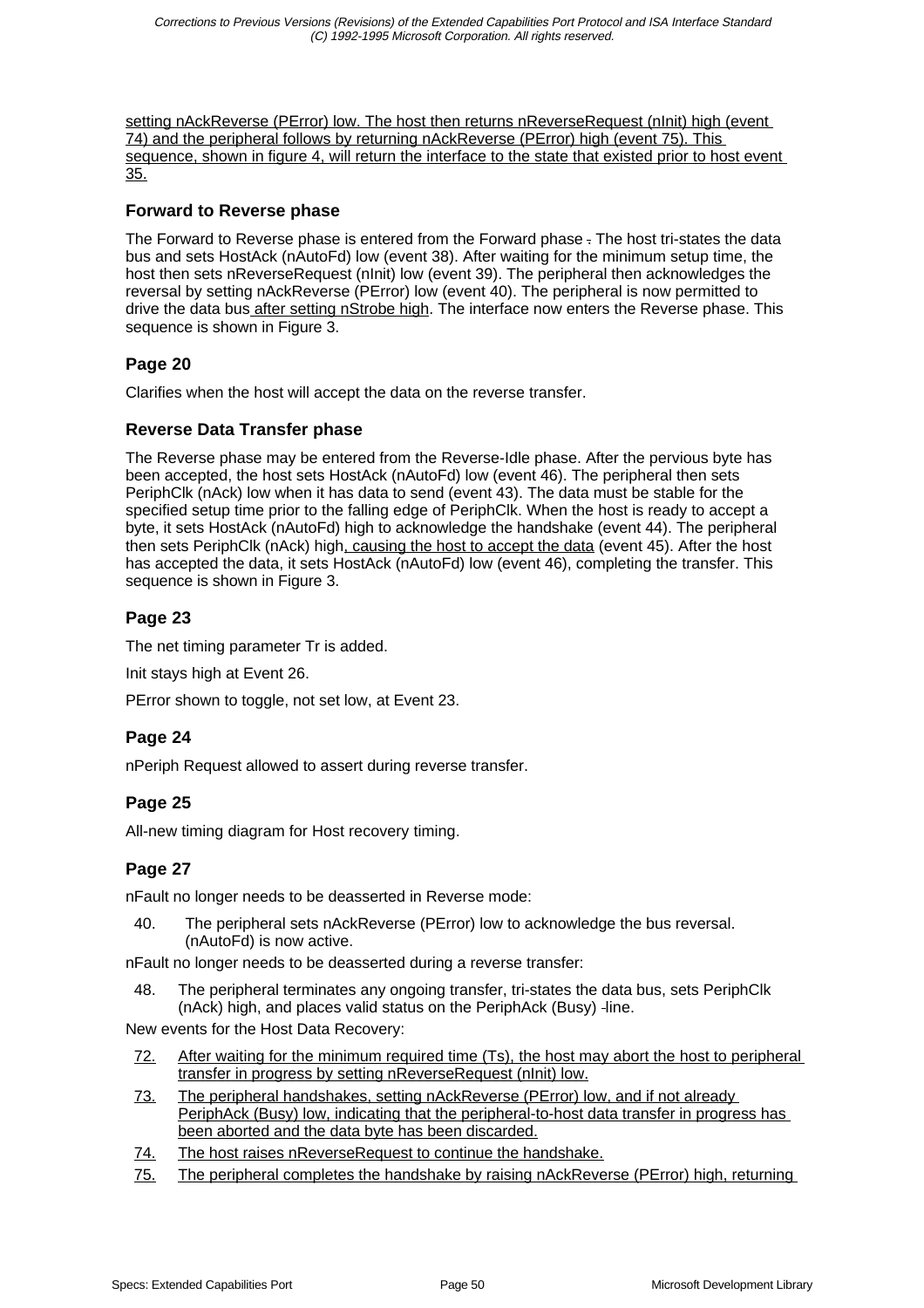the link to a host-idle condition.

## **Page 30**

Note to designers about pulldown resistor:

dRq 1 O DRQ DMA Request, Note: Use a 1K pulldown here to prevent requests.

## **Page 32**

Added function, all current designs happen to support enforce it here. This is needed to support the host data recovery.

In all modes the **dcr** shall be able to override any hardware state machine and force the signal active. For example, writing 1s to bits<1:0> shall force **nStrobe** and **nAutoFd** low, even in ECP mode. Software will make sure that **dcr** bits <1:0> are set to 0 prior to entering ECP mode.

## **Page 32**

Clarifies Direction bit function (this has caused some confusion in the past).

#### **Table 11. Device Control Register**

<7:6> R **Reserved**, returns undefined when read.

| $5>$ | R/W | <b>Direction</b>                                                                                                                                                                                                                                                                                                                                                                                             |
|------|-----|--------------------------------------------------------------------------------------------------------------------------------------------------------------------------------------------------------------------------------------------------------------------------------------------------------------------------------------------------------------------------------------------------------------|
|      | 1:  | If <b>mode</b> = 000 or <b>mode</b> = 010, we are standard parallel port and this bit has<br>no effect (drivers are enabled). Otherwise, this bit tri-states the drivers and<br>sets the direction so that data will be read from the peripheral. Note: some<br>designs actually force this bit to 0 when in modes 000 or 010. Software must<br>be in PS2 mode 001 in order to reliably write this bit to 1. |

## **Page 33**

Improved wording to avoid confusion.

## **cFifo**

0x400, Mode = 010 (Parallel Port Data FIFO)

PWords written or DMAed from the system to this FIFO are transmitted by a hardware handshake to the peripheral using the standard parallel port protocol. Transfers to the FIFO are PWord-aligned. If partial PWords need to be transferred, the operation must be handled in mode 000. This mode is only defined for the forward direction.

## **Page 34**

Changes to **cnfgA** to add information required to support Host Data Recovery.

|       |                                                              | <b>Table 12. Configuration Register A</b>                                                                                                                                                                              |
|-------|--------------------------------------------------------------|------------------------------------------------------------------------------------------------------------------------------------------------------------------------------------------------------------------------|
| <7>   | R                                                            | Indicates if interrupts are pulsed or ISA-level.                                                                                                                                                                       |
|       | 1:                                                           | Interrupts are ISA-level (see Appendix B).                                                                                                                                                                             |
|       | 0:                                                           | Interrupts are ISA-pulses.                                                                                                                                                                                             |
| <6:4> | R                                                            | <b>implD.</b> Implementation ID number, identifies the design and PWord size.                                                                                                                                          |
|       | $0x00$ :                                                     | The design is a 16-bit implementation (PWord = $2$ bytes).                                                                                                                                                             |
|       | $0x01$ :                                                     | The design is an 8-bit implementation (PWord = 1 byte).                                                                                                                                                                |
|       | 0x02:                                                        | The design is a 32-bit implementation (PWord $=$ 4 bytes).                                                                                                                                                             |
|       | 0x03-0x07: Reserved and not supported by Microsoft software. |                                                                                                                                                                                                                        |
| <3>   | R/RW                                                         | Misc. reserved. May be used for anything design-specific. If software,<br>may try to write it to 1.                                                                                                                    |
| <2>   | R                                                            | nBytelnTransceiver. This design-dependent, read-only parameter<br>indicates if the design uses an extra pipeline byte when transmitting ECP<br>in event 35. See the section on ECP Host Recovery for more information. |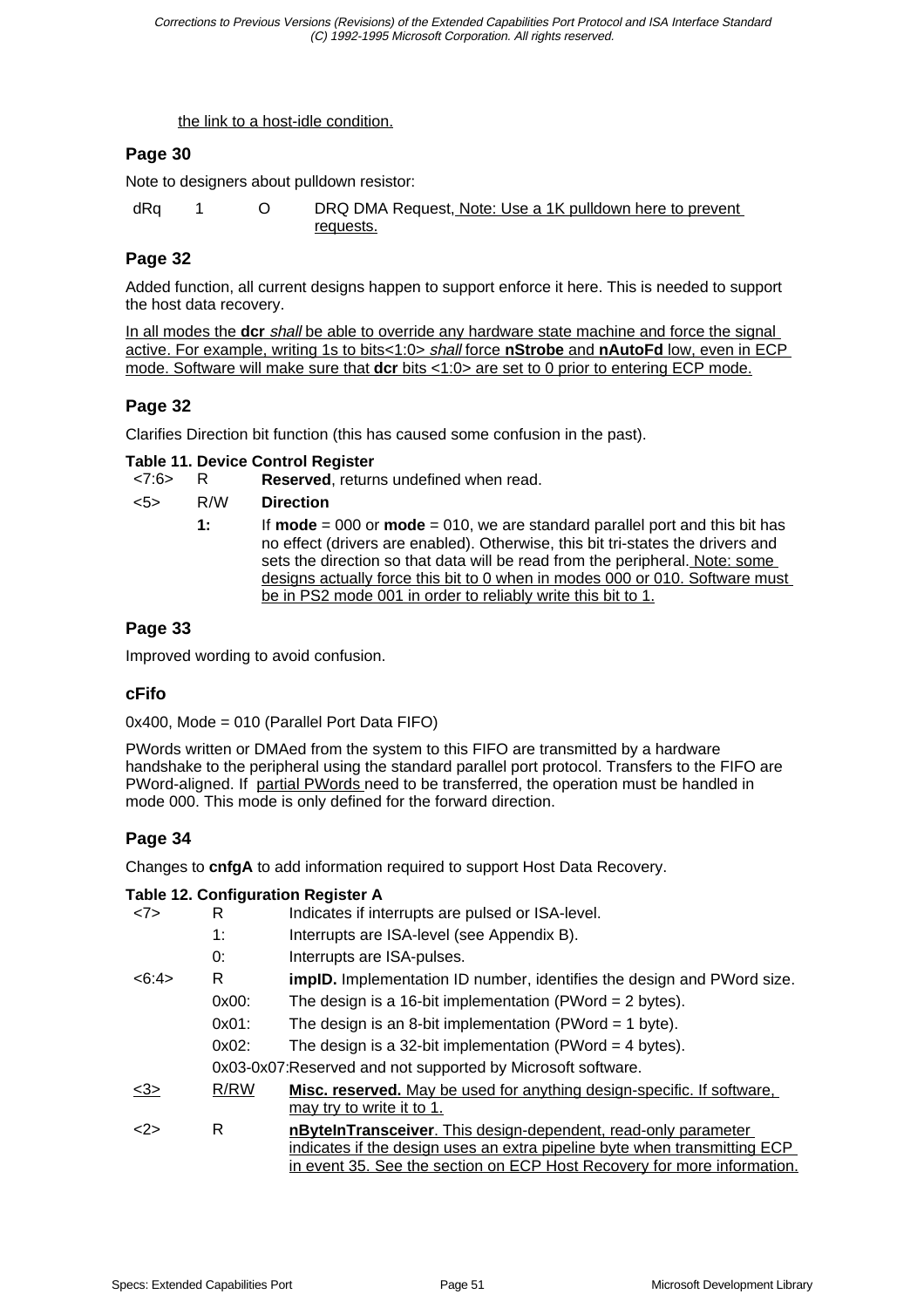| When transmitting (at event 35), there is 1 byte in the transceiver waiting                                                                                                                                                                                                                                            |
|------------------------------------------------------------------------------------------------------------------------------------------------------------------------------------------------------------------------------------------------------------------------------------------------------------------------|
| When transmitting (at event 35), the state of the <b>full</b> bit includes the byte<br>being transmitted. There are no extra bytes to be accounted for at abort                                                                                                                                                        |
| This field is a "don't care" for a PWord size of 1 byte. For Host Recovery<br>situations these bits indicate what fraction of a PWord was not transmitted<br>so that software can retransmit the unsent bytes. If the PWord size is 2 or<br>4 bytes, the value of these two bits is a snapshot of the last PWord being |
|                                                                                                                                                                                                                                                                                                                        |
|                                                                                                                                                                                                                                                                                                                        |
|                                                                                                                                                                                                                                                                                                                        |
|                                                                                                                                                                                                                                                                                                                        |
|                                                                                                                                                                                                                                                                                                                        |

## **Page 37**

Allow vendors to do what they want with these fields:

| 100∶ | <b>Vendor-specified function</b> |
|------|----------------------------------|
| 101: | <b>Vendor-specified function</b> |

## **Page 40**

After the end of a DMA transfer in the forward direction, software must wait until the FIFO is **empty** and the state of the **busy** line (visible in the **dsr)** is low. This ensures that all data has been transmitted to the peripheral.

## **Page 48**

Examples of how software executes a host data recovery.

## **Appendix C: Host Recovery of a Forward Transfer at (Event 35)**

## **Background**

Long after this specification was implemented, IEEE noticed a potential problem for some designs. It was possible for some peripherals to stall forever in event 35 and there was no way for the host to legally "break out" of the forward transfer without data loss and protocol violation. The specification was modified to allow a for Host Recovery phase.

Software can easily implement the recovery handshake; however, software must determine the total number of bytes that remain in the FIFO first so they may be retransmitted. The basic idea is to fill the FIFO so we know how many bytes were in the FIFO. Then software adjusts for any partially transmitted PWords or bytes that may be in an output transceiver stage. This byte adjustment data is placed in **cnfgA**<2:0>.

Software will perform the following steps to recover from a Forward Data Transfer at event 35:

- [The ECP port is in mode 011, stuck on event 35, trying to transmit, and we want to recover.]
- 1. Write to the **dcr**, driving the **nStrobe** signal low. This prevents further data transfers even if the peripheral starts accepting data.
- 2. The number of PWords in the FIFO at abort time is computed by writing PWords to the FIFO until the **full** is set to 1. For PWord sizes of 2 and 4 bytes, the PWord at the head of the FIFO may be partially transmitted.
- 3. The host writes the **ecr** and sets the mode to 001. This causes the port to reset the FIFO and load FIFO state information into **cnfgA**<1:0>. This will be used by software to determine how many bytes remain untransmitted in the PWord at the head of the FIFO.

**Note** Steps 4 through 8 describe the Recovery Handshake.